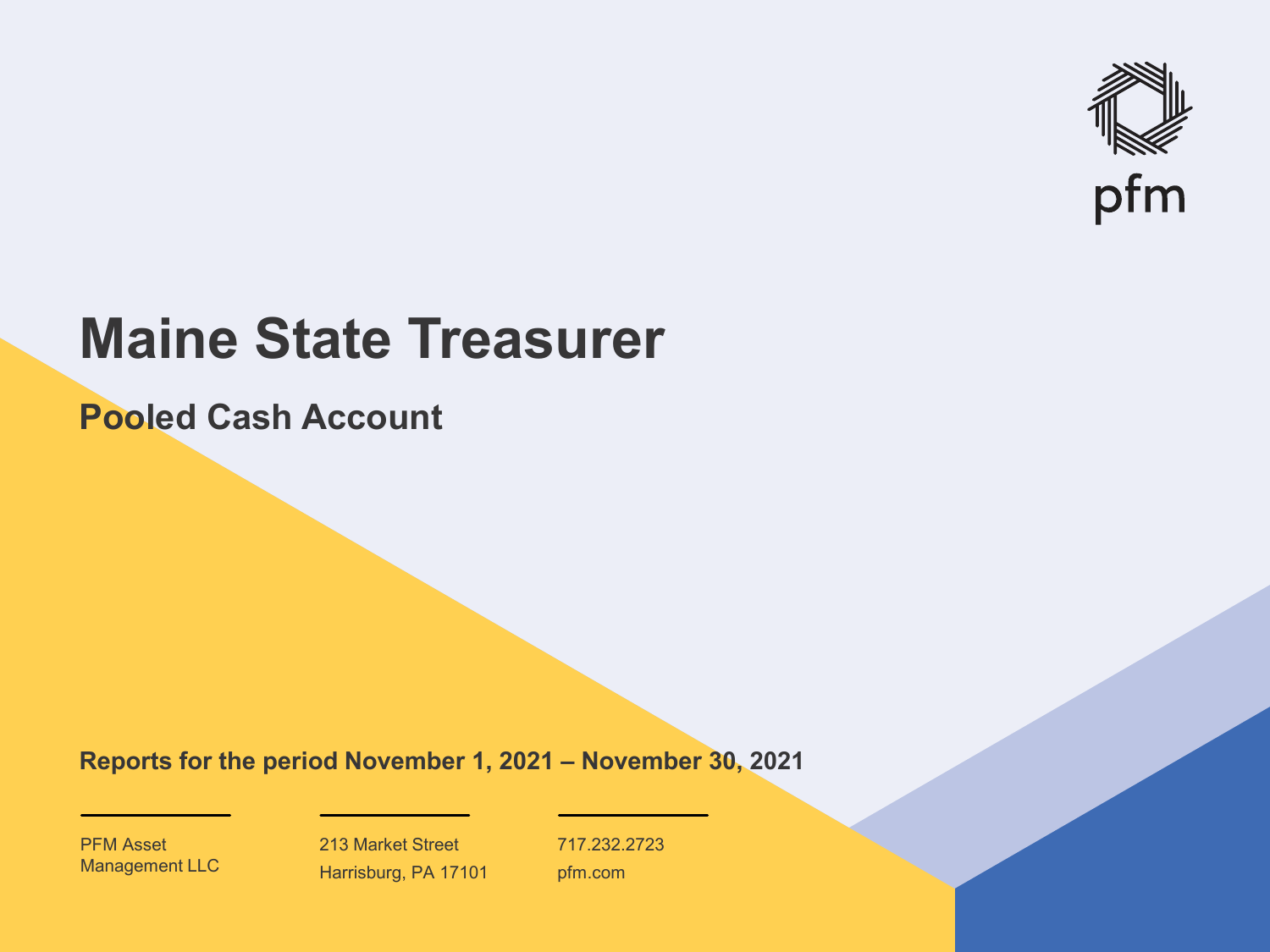#### **Maine State Treasurer Activity and Performance Summary For the Month Ending November 30, 2021**

#### **Amortized Cost Basis Activity Summary**

| <b>Beginning Amortized Cost Value</b>   |                  | 3,866,507,563.99 | <b>Interest Earned</b>                      |
|-----------------------------------------|------------------|------------------|---------------------------------------------|
| Additions                               |                  |                  |                                             |
| Contributions                           | 44, 156, 741. 16 |                  | <b>Current Holdings</b>                     |
| Interest Received                       | 2,220,008.92     |                  | Cash and Equivalents<br>44,103.69           |
| <b>Accrued Interest Sold</b>            | 0.00             |                  | 0.00<br>Repurchase Agreement                |
| Gain on Sales                           | 0.00             |                  | <b>Certificates of Deposit</b><br>81,249.99 |
| <b>Total Additions</b>                  |                  | 46,376,750.08    | 0.00<br><b>Commercial Paper</b>             |
| <b>Deductions</b>                       |                  |                  | U.S. Treasuries<br>1,595,955.48             |
| Withdrawals                             | 0.00             |                  | Federal Agency<br>408,424.79                |
| <b>Accrued Interest Purchased</b>       | 68,662.99        |                  | 51,674.37<br>Corporate                      |
| Loss on Sales                           | 0.00             |                  |                                             |
|                                         |                  |                  | <b>Sales and Maturities</b>                 |
| <b>Total Deductions</b>                 |                  | (68, 662.99)     | 0.00<br>Repurchase Agreement                |
| Accretion (Amortization) for the Period |                  | (673,202.54)     | <b>Commercial Paper</b><br>0.00             |
| <b>Ending Amortized Cost Value</b>      |                  | 3,912,142,448.54 | <b>Certificates of Deposit</b><br>0.00      |
| <b>Ending Fair Value</b>                |                  | 3,909,878,658.58 | U.S. Treasuries<br>0.00                     |
| Unrealized Gain (Loss)                  |                  | (2,263,789.96)   | 0.00<br>Federal Agency                      |
|                                         |                  |                  |                                             |

|                                         | <b>Amortized Cost Basis Activity Summary</b> |                  | <b>Detail of Amortized Cost Basis Return</b> |                        |                                    |                            |                     |  |  |  |  |
|-----------------------------------------|----------------------------------------------|------------------|----------------------------------------------|------------------------|------------------------------------|----------------------------|---------------------|--|--|--|--|
| <b>Beginning Amortized Cost Value</b>   |                                              | 3,866,507,563.99 |                                              | <b>Interest Earned</b> | <b>Accretion</b><br>(Amortization) | <b>Realized Gain(Loss)</b> | <b>Total Income</b> |  |  |  |  |
| <b>Additions</b>                        |                                              |                  |                                              |                        |                                    |                            |                     |  |  |  |  |
| Contributions                           | 44, 156, 741. 16                             |                  | <b>Current Holdings</b>                      |                        |                                    |                            |                     |  |  |  |  |
| <b>Interest Received</b>                | 2,220,008.92                                 |                  | Cash and Equivalents                         | 44,103.69              | 0.00                               | 0.00                       | 44,103.69           |  |  |  |  |
| <b>Accrued Interest Sold</b>            | 0.00                                         |                  | Repurchase Agreement                         | 0.00                   | 0.00                               | 0.00                       | 0.00                |  |  |  |  |
| Gain on Sales                           | 0.00                                         |                  | <b>Certificates of Deposit</b>               | 81,249.99              | 0.00                               | 0.00                       | 81,249.99           |  |  |  |  |
| <b>Total Additions</b>                  |                                              | 46,376,750.08    | <b>Commercial Paper</b>                      | 0.00                   | 40,467.49                          | 0.00                       | 40,467.49           |  |  |  |  |
| <b>Deductions</b>                       |                                              |                  | U.S. Treasuries                              | 1,595,955.48           | (693, 982.65)                      | 0.00                       | 901,972.83          |  |  |  |  |
| Withdrawals                             | 0.00                                         |                  | Federal Agency                               | 408,424.79             | (20,057.88)                        | 0.00                       | 388,366.91          |  |  |  |  |
| <b>Accrued Interest Purchased</b>       | 68,662.99                                    |                  | Corporate                                    | 51,674.37              | (881.72)                           | 0.00                       | 50,792.65           |  |  |  |  |
| Loss on Sales                           | 0.00                                         |                  |                                              |                        |                                    |                            |                     |  |  |  |  |
|                                         |                                              |                  | <b>Sales and Maturities</b>                  |                        |                                    |                            |                     |  |  |  |  |
| <b>Total Deductions</b>                 |                                              | (68, 662.99)     | Repurchase Agreement                         | 0.00                   | 0.00                               | 0.00                       | 0.00                |  |  |  |  |
| Accretion (Amortization) for the Period |                                              | (673, 202.54)    | <b>Commercial Paper</b>                      | 0.00                   | 1,252.22                           | 0.00                       | 1,252.22            |  |  |  |  |
| <b>Ending Amortized Cost Value</b>      |                                              | 3,912,142,448.54 | <b>Certificates of Deposit</b>               | 0.00                   | 0.00                               | 0.00                       | 0.00                |  |  |  |  |
| Ending Fair Value                       |                                              | 3,909,878,658.58 | U.S. Treasuries                              | 0.00                   | 0.00                               | 0.00                       | 0.00                |  |  |  |  |
| Unrealized Gain (Loss)                  |                                              | (2,263,789.96)   | Federal Agency                               | 0.00                   | 0.00                               | 0.00                       | 0.00                |  |  |  |  |
|                                         |                                              |                  | Corporate                                    | 0.00                   | 0.00                               | 0.00                       | 0.00                |  |  |  |  |
|                                         |                                              |                  | <b>Total</b>                                 | 2,181,408.32           | (673, 202.54)                      | 0.00                       | 1,508,205.78        |  |  |  |  |

#### **Annualized Comparative Rates of Return Summary of Amortized Cost Basis Return for the Period**

|                  | <b>Twelve</b>         | <b>Six</b>            |                      |
|------------------|-----------------------|-----------------------|----------------------|
|                  | <b>Month Trailing</b> | <b>Month Trailing</b> | <b>For the Month</b> |
| <b>Fed Funds</b> | 0.25%                 | 0.25%                 | 0.25%                |
| Overnight Repo   | 0.07%                 | 0.09%                 | 0.09%                |
| 3 Month T-Bill   | 0.04%                 | 0.04%                 | 0.05%                |
| 6 Month T-Bill   | 0.05%                 | 0.05%                 | 0.07%                |
| 1 Year T-Note    | 0.11%                 | 0.13%                 | 0.20%                |
| 2 Year T-Note    | 0.22%                 | 0.29%                 | $0.50\%$             |
| 5 Year T-Note    | 0.78%                 | 0.92%                 | 1.20%                |
|                  |                       |                       |                      |
|                  |                       |                       |                      |

|                  | <b>Twelve</b>         | <b>Six</b>            |               |                                             | <b>Total Portfolio</b> |
|------------------|-----------------------|-----------------------|---------------|---------------------------------------------|------------------------|
|                  | <b>Month Trailing</b> | <b>Month Trailing</b> | For the Month | <b>Interest Earned</b>                      | 2,181,408.32           |
| <b>Fed Funds</b> | 0.25%                 | 0.25%                 | 0.25%         | Accretion (Amortization)                    | (673, 202.54)          |
| Overnight Repo   | 0.07%                 | 0.09%                 | 0.09%         | Realized Gain (Loss) on Sales               | 0.00                   |
| 3 Month T-Bill   | 0.04%                 | 0.04%                 | 0.05%         | Total Income on Portfolio                   | 1,508,205.78           |
| 6 Month T-Bill   | 0.05%                 | 0.05%                 | 0.07%         | Average Daily Historical Cost               | 3,871,958,736.03       |
| 1 Year T-Note    | 0.11%                 | 0.13%                 | 0.20%         | <b>Annualized Return</b>                    | 0.47%                  |
| 2 Year T-Note    | 0.22%                 | 0.29%                 | 0.50%         | Annualized Return Fiscal Year to Date       | 0.47%                  |
| 5 Year T-Note    | 0.78%                 | 0.92%                 | 1.20%         | <b>Investment Advisory Fees</b>             | 27,120.28              |
|                  |                       |                       |               | Annualized Return (net of fees)             | 0.47%                  |
|                  |                       |                       |               | Weighted Average Effective Duration in Days | 345                    |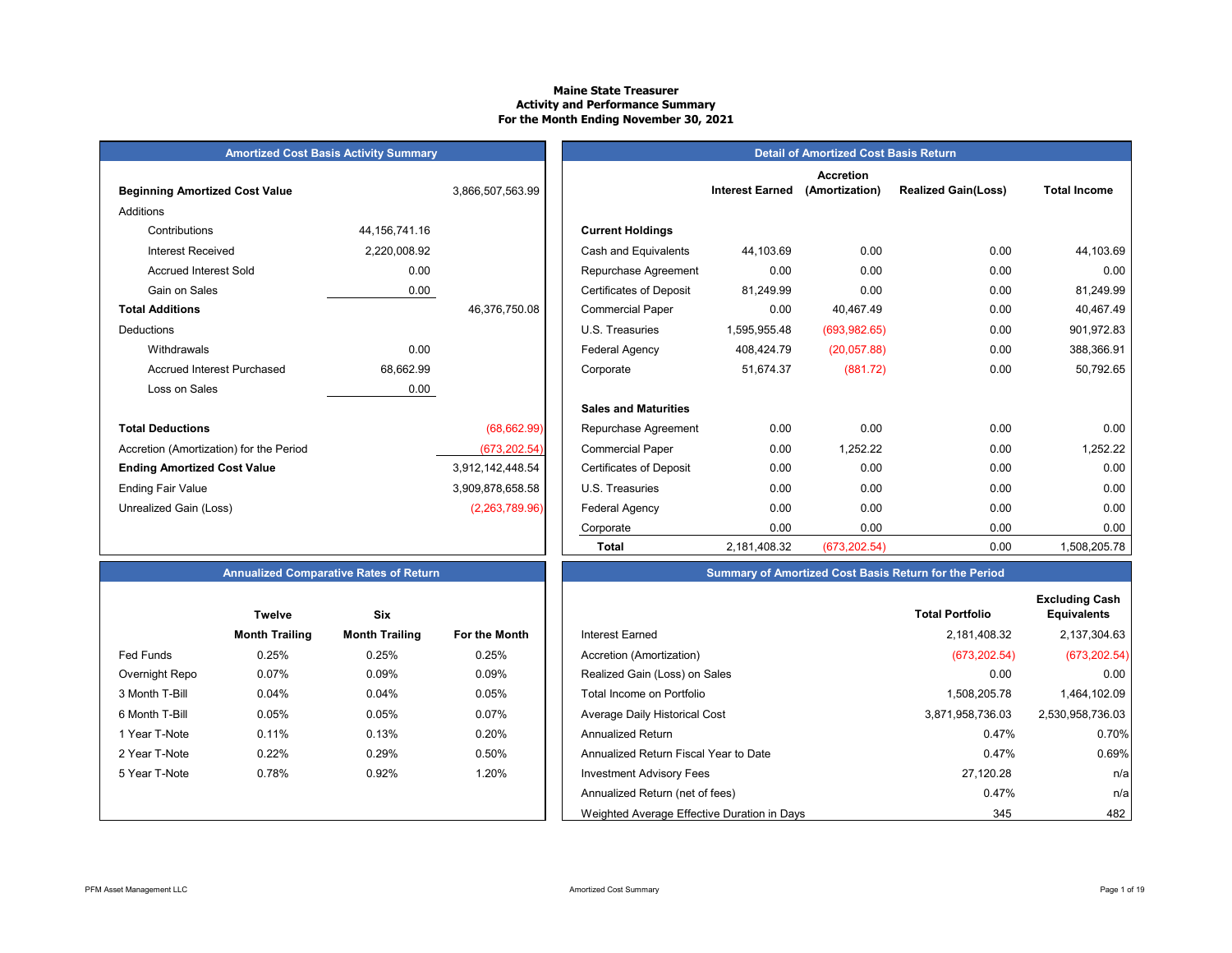#### **Maine State Treasurer Activity and Performance Summary For the Month Ending November 30, 2021**

|                                     | <b>Fair Value Basis Activity Summary</b> |                  |                                |                        |                             |                     |
|-------------------------------------|------------------------------------------|------------------|--------------------------------|------------------------|-----------------------------|---------------------|
| <b>Beginning Fair Value</b>         |                                          | 3,865,797,712.51 |                                | <b>Interest Earned</b> | <b>Change in Fair Value</b> | <b>Total Income</b> |
| Additions                           |                                          |                  |                                |                        |                             |                     |
| Contributions                       | 44, 156, 741. 16                         |                  | <b>Current Holdings</b>        |                        |                             |                     |
| <b>Interest Received</b>            | 2,220,008.92                             |                  | Cash and Equivalents           | 44,103.69              | 0.00                        | 44,103.69           |
| <b>Accrued Interest Sold</b>        | 0.00                                     |                  | Repurchase Agreement           | 0.00                   | 0.00                        | 0.00                |
| <b>Total Additions</b>              |                                          | 46,376,750.08    | <b>Certificates of Deposit</b> | 81,249.99              | 0.00                        | 81,249.99           |
|                                     |                                          |                  | <b>Commercial Paper</b>        | 0.00                   | 20,866.07                   | 20,866.07           |
| <b>Deductions</b>                   |                                          |                  | U.S. Treasuries                | 1,595,955.48           | (1,718,287.96)              | (122, 332.48)       |
| Withdrawals                         | 0.00                                     |                  | <b>Federal Agency</b>          | 408,424.79             | (470, 830.57)               | (62, 405.78)        |
| <b>Accrued Interest Purchased</b>   | 68,662.99                                |                  | Corporate                      | 51,674.37              | (60, 257.56)                | (8, 583.19)         |
| <b>Total Deductions</b>             |                                          | (68, 662.99)     | <b>Sales and Maturities</b>    |                        |                             |                     |
|                                     |                                          |                  | Repurchase Agreements          | 0.00                   | 0.00                        | 0.00                |
| Change in Fair Value for the Period |                                          | (2,227,141.02)   | <b>Commercial Paper</b>        | 0.00                   | 1,369.00                    | 1,369.00            |
| <b>Ending Fair Value</b>            |                                          | 3,909,878,658.58 | <b>Certificates of Deposit</b> | 0.00                   | 0.00                        | 0.00                |
|                                     |                                          |                  | U.S. Treasuries                | 0.00                   | 0.00                        | 0.00                |

#### **Detail of Fair Value Basis Return**

| ning Fair Value                   |                  | 3,865,797,712.51 |                                | <b>Interest Earned</b> | <b>Change in Fair Value</b> | <b>Total Income</b> |
|-----------------------------------|------------------|------------------|--------------------------------|------------------------|-----------------------------|---------------------|
| ons                               |                  |                  |                                |                        |                             |                     |
| Contributions                     | 44, 156, 741. 16 |                  | <b>Current Holdings</b>        |                        |                             |                     |
| <b>Interest Received</b>          | 2,220,008.92     |                  | Cash and Equivalents           | 44,103.69              | 0.00                        | 44,103.69           |
| <b>Accrued Interest Sold</b>      | 0.00             |                  | Repurchase Agreement           | 0.00                   | 0.00                        | 0.00                |
| <b>Additions</b>                  |                  | 46,376,750.08    | <b>Certificates of Deposit</b> | 81,249.99              | 0.00                        | 81,249.99           |
|                                   |                  |                  | <b>Commercial Paper</b>        | 0.00                   | 20,866.07                   | 20,866.07           |
| ctions                            |                  |                  | U.S. Treasuries                | 1,595,955.48           | (1,718,287.96)              | (122, 332.48)       |
| Withdrawals                       | 0.00             |                  | Federal Agency                 | 408,424.79             | (470, 830.57)               | (62, 405.78)        |
| <b>Accrued Interest Purchased</b> | 68,662.99        |                  | Corporate                      | 51,674.37              | (60, 257.56)                | (8,583.19)          |
| <b>Deductions</b>                 |                  | (68, 662.99)     | <b>Sales and Maturities</b>    |                        |                             |                     |
|                                   |                  |                  | Repurchase Agreements          | 0.00                   | 0.00                        | 0.00                |
| ge in Fair Value for the Period   |                  | (2,227,141.02)   | <b>Commercial Paper</b>        | 0.00                   | 1,369.00                    | 1,369.00            |
| <b>g Fair Value</b>               |                  | 3,909,878,658.58 | <b>Certificates of Deposit</b> | 0.00                   | 0.00                        | 0.00                |
|                                   |                  |                  | U.S. Treasuries                | 0.00                   | 0.00                        | 0.00                |
|                                   |                  |                  | Federal Agency                 | 0.00                   | 0.00                        | 0.00                |
|                                   |                  |                  | Corporate                      | 0.00                   | 0.00                        | 0.00                |
|                                   |                  |                  | <b>Total</b>                   | 2,181,408.32           | (2,227,141.02)              | (45, 732.70)        |

#### **Annualized Comparative Rates of Return**

| <b>Month Trailing</b><br>0.25%<br>0.07% | <b>Month Trailing</b><br>0.25% | <b>For the Month</b><br>0.25% |
|-----------------------------------------|--------------------------------|-------------------------------|
|                                         |                                |                               |
|                                         |                                |                               |
|                                         | 0.09%                          | 0.09%                         |
| 0.05%                                   | 0.03%                          | 0.09%                         |
| 0.09%                                   | 0.03%                          | $-0.01%$                      |
| 0.04%                                   | $-0.14%$                       | $-0.58%$                      |
| $-0.18%$                                | $-0.58%$                       | 0.72%                         |
| $-2.35%$                                | $-2.00\%$                      | 3.45%                         |
|                                         |                                |                               |
|                                         |                                |                               |

| <b>Month Trailing</b><br>0.25%<br>0.07% | <b>Month Trailing</b><br>0.25%<br>0.09% | For the Month<br>0.25%<br>0.09% | Interest Earned<br>Change in Fair Value<br>Total Income on Portfolio | 2,181,408.32<br>(2,227,141.02)<br>(45, 732.70) | 2,137,304.63<br>(2,227,141.02) |
|-----------------------------------------|-----------------------------------------|---------------------------------|----------------------------------------------------------------------|------------------------------------------------|--------------------------------|
|                                         |                                         |                                 |                                                                      |                                                |                                |
|                                         |                                         |                                 |                                                                      |                                                |                                |
|                                         |                                         |                                 |                                                                      |                                                | (89, 836.39)                   |
| 0.05%                                   | 0.03%                                   | 0.09%                           | Average Daily Historical Cost                                        | 3,871,958,736.03                               | 2,530,958,736.03               |
| 0.09%                                   | 0.03%                                   | $-0.01%$                        | <b>Annualized Return</b>                                             | $-0.01%$                                       | $-0.04\%$                      |
| 0.04%                                   | $-0.14%$                                | $-0.58%$                        | Annualized Return Fiscal Year to Date                                | $-0.23%$                                       | $-0.38%$                       |
| $-0.18%$                                | $-0.58%$                                | 0.72%                           | Weighted Average Effective Duration in Days                          | 345                                            | 482                            |
| $-2.35%$                                | $-2.00%$                                | 3.45%                           |                                                                      |                                                |                                |
|                                         |                                         |                                 |                                                                      |                                                |                                |

**Summary of Fair Value Basis Return for the Period**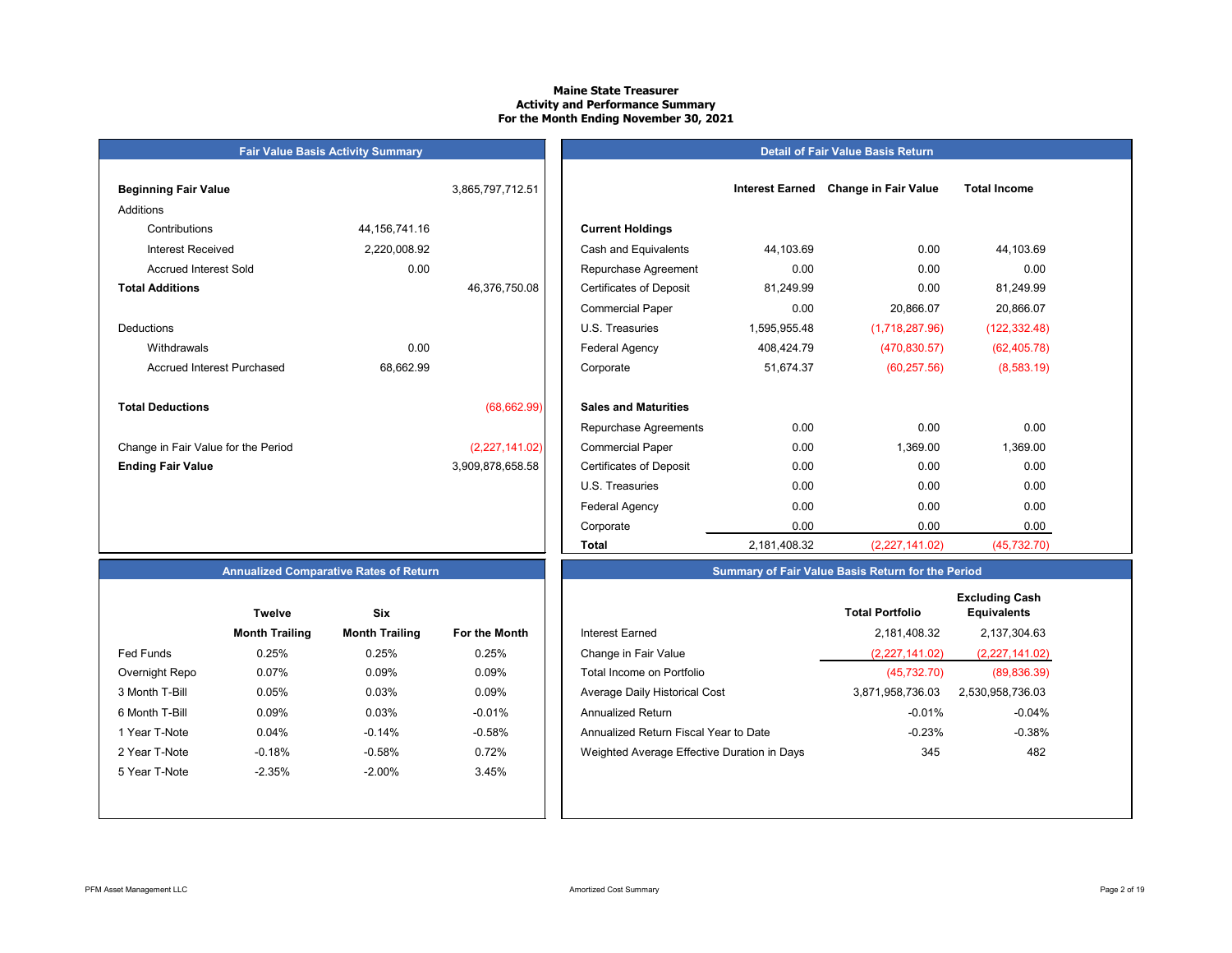#### **Maine State Treasurer Investments - By Security Type As of November 30, 2021**

| <b>Security Type</b>           | Original<br>Cost | Amortized<br>Cost | Fair<br>Value    | <b>Accrued</b><br><b>Interest</b> | <b>Unrealized</b><br>Gain (Loss) | Weighted<br>Average<br><b>Final Maturity</b><br>(Days) | Weighted<br>Average<br><b>Effective</b><br><b>Duration</b><br>(Years) | Asset<br><b>Allocation</b> | Weighted<br>Average<br>Yield |
|--------------------------------|------------------|-------------------|------------------|-----------------------------------|----------------------------------|--------------------------------------------------------|-----------------------------------------------------------------------|----------------------------|------------------------------|
| Cash and Cash Equivalents      | 1,112,000,000.00 | 1,112,000,000.00  | 1,112,000,000.00 | 44,092.83                         | 0.00                             |                                                        | 0.00                                                                  | 28.4%                      | 0.05%                        |
| Repurchase Agreements          | 0.00             | 0.00              | 0.00             | 0.00                              | 0.00                             |                                                        |                                                                       | 0.0%                       |                              |
| <b>Commercial Paper</b>        | 299,473,317.45   | 299,713,207.22    | 299,709,549.60   | 0.00                              | (3,657.62)                       | 58                                                     | 0.16                                                                  | 7.7%                       | 0.18%                        |
| <b>Certificates of Deposit</b> | 165,000,000.00   | 165,000,000.00    | 165,000,000.00   | 1,484,361.10                      | 0.00                             | 362                                                    | 1.00                                                                  | 4.2%                       | 0.59%                        |
| U.S. Treasuries                | 1,815,414,336.02 | 1,809,291,051.61  | 1,806,747,349.20 | 4,082,943.05                      | (2,543,702.41)                   | 625                                                    | 1.70                                                                  | 46.2%                      | 0.67%                        |
| U.S. Instrumentality           | 499,473,326.25   | 499,255,013.78    | 499,460,775.20   | 1,326,252.78                      | 205,761.42                       | 457                                                    | 0.81                                                                  | 12.8%                      | 0.94%                        |
| Corporate                      | 26,837,592.85    | 26,883,175.93     | 26,960,984.58    | 169,578.17                        | 77,808.65                        | 72                                                     | 0.15                                                                  | 0.7%                       | 2.27%                        |
| <b>Total</b>                   | 3,918,198,572.57 | 3,912,142,448.54  | 3,909,878,658.58 | 7,107,227.93                      | (2, 263, 789.96)                 | 368                                                    | 0.94                                                                  | 100.0%                     | 0.50%                        |

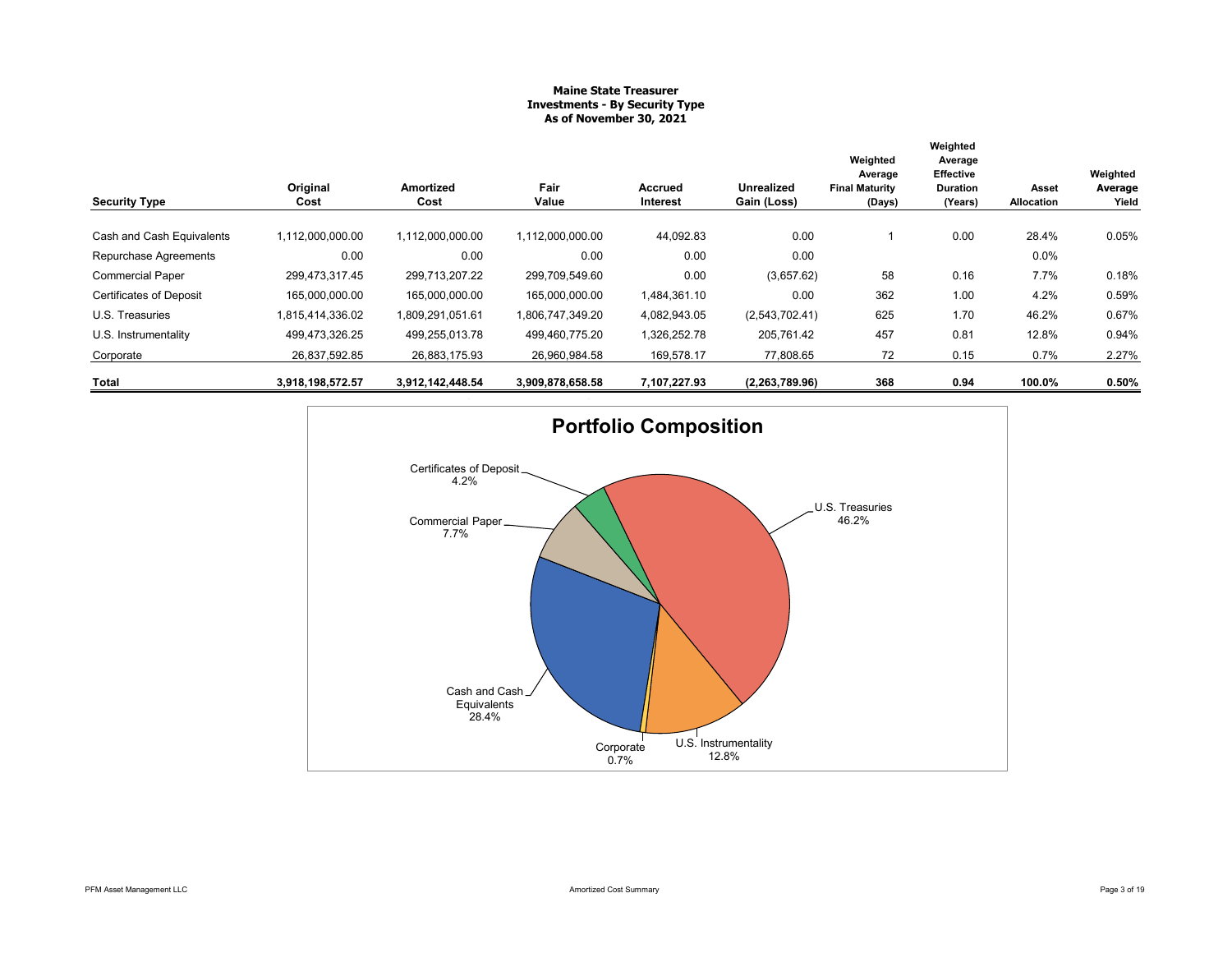#### **Maine State Treasurer Investments - By Maturity As of November 30, 2021**

|                 |           | <b>Maturity Distribution</b> | November 30, 2021 | <b>Original Cost</b> | Percentage   |              | <b>Original Cost</b><br>October 31, 2021 |
|-----------------|-----------|------------------------------|-------------------|----------------------|--------------|--------------|------------------------------------------|
|                 |           |                              |                   |                      |              |              |                                          |
|                 |           | Overnight                    | 1,161,950,888.89  |                      | 29.7%        |              | 1,365,973,750.00                         |
|                 |           | Under 90 Days                |                   | 290,485,949.29       | 7.4%         |              | 277,830,573.00                           |
|                 |           | 90 to 180 Days               |                   | 286,216,768.48       | 7.3%         |              | 271,260,719.77                           |
|                 |           | 180 Days to 1 Year           |                   | 313,543,705.21       | 8.0%         |              | 339, 152, 746.88                         |
|                 |           | 1 to 2 Years                 | 1,010,267,737.22  |                      | 25.8%        |              | 757,600,862.21                           |
|                 |           | 2 to 3 Years                 |                   | 855,733,523.48       | 21.8%        |              | 894,846,101.61                           |
|                 |           | Over 3 Years                 |                   | $\blacksquare$       | 0.0%         |              |                                          |
|                 |           | Totals <sub>\$</sub>         | 3,918,198,572.57  |                      | 100.0%       | \$           | 3,906,664,753.47                         |
| \$1,600,000,000 |           |                              |                   |                      |              |              | November 30, 2021                        |
| \$1,400,000,000 |           |                              |                   |                      |              |              | ■ October 31, 2021                       |
| \$1,200,000,000 |           |                              |                   |                      |              |              |                                          |
| \$1,000,000,000 |           |                              |                   |                      |              |              |                                          |
| \$800,000,000   |           |                              |                   |                      |              |              |                                          |
| \$600,000,000   |           |                              |                   |                      |              |              |                                          |
| \$400,000,000   |           |                              |                   |                      |              |              |                                          |
| \$200,000,000   |           |                              |                   |                      |              |              |                                          |
| \$-             |           |                              |                   |                      |              | 2 to 3 Years | Over 3 Years                             |
|                 | Overnight | Under 90 Days                | 90 to 180 Days    | 180 Days to 1 Year   | 1 to 2 Years |              |                                          |
|                 |           |                              |                   |                      |              |              |                                          |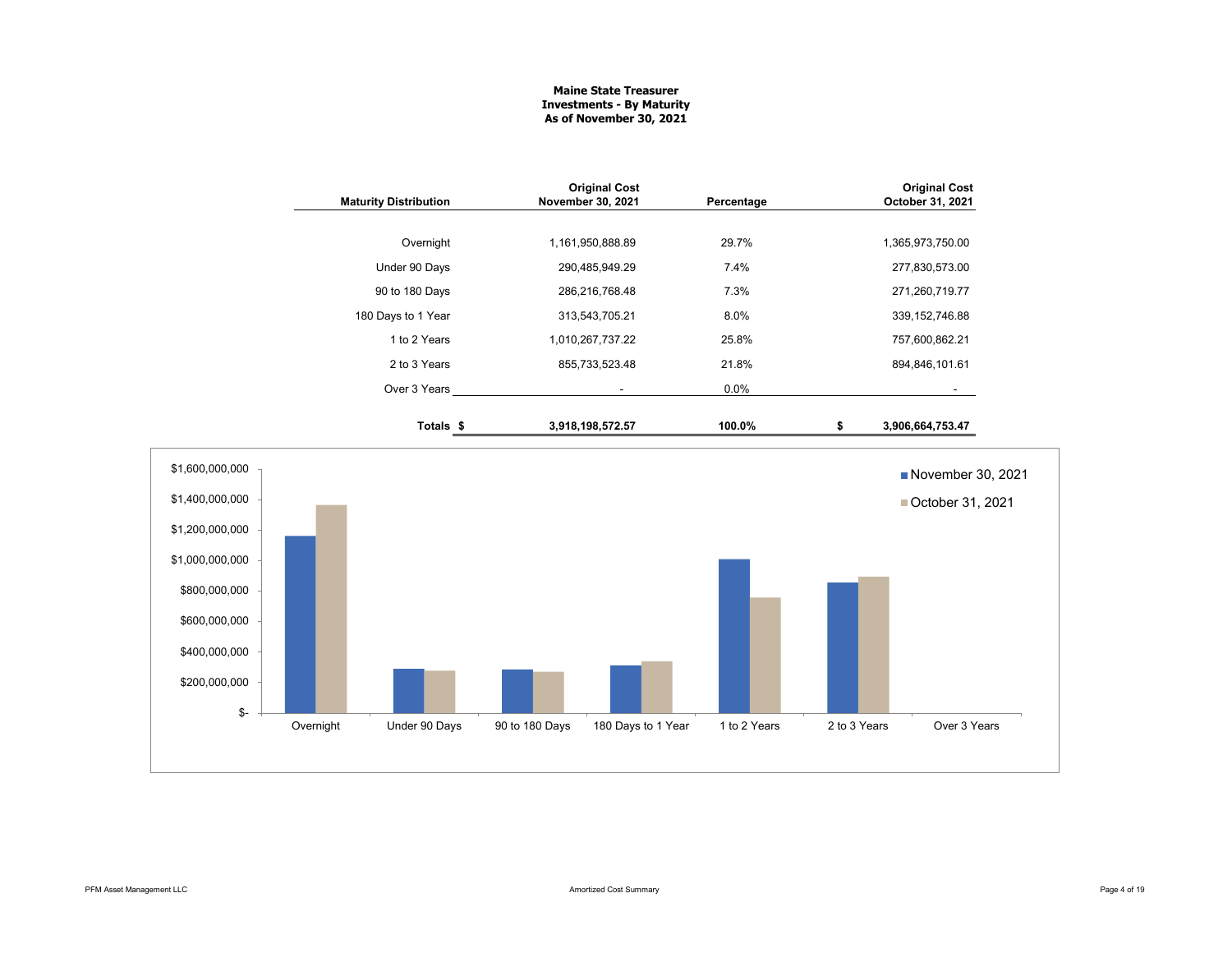|                                                  | <b>PURCHASE</b> | COUPON DATE / CALL | <b>MATURITY</b>  | ORIGINAL<br>COST/ACCRUED    | AMORTIZED COST/           | ACCRETION FAIR VALUE/CHANGE UNREALIZED GAIN |          |              | <b>INTEREST</b> | <b>INTEREST</b> | <b>TOTAL</b><br><b>ACCRUED</b> |                            |              |
|--------------------------------------------------|-----------------|--------------------|------------------|-----------------------------|---------------------------|---------------------------------------------|----------|--------------|-----------------|-----------------|--------------------------------|----------------------------|--------------|
| <b>DESCRIPTION</b>                               | <b>DATE</b>     | <b>RATE</b>        | <b>DATE</b>      | PAR VALUE INTEREST PURCHASE | (AMORTIZATION)            | IN FAIR VALUE                               | (LOSS)   | AI PURCHASED | <b>RECEIVED</b> | <b>EARNED</b>   |                                | <b>INTEREST ALLOCATION</b> | <b>YIELD</b> |
| <b>CASH AND EQUIVALENTS</b>                      |                 |                    |                  |                             |                           |                                             |          |              |                 |                 |                                |                            |              |
| <b>BAR HARBOR BANK &amp; TRUST</b>               | 11/30/21        | 0.100V             | 49,000,000.00    | 49,000,000.00<br>0.00       | 49,000,000.00<br>0.00     | 49,000,000.00<br>0.00                       | 0.00     | 0.00         | 4,161.64        | 4,027.40        | 4,027.40                       | 1.25%                      | 0.100        |
| <b>CITIZENS BANK</b>                             | 11/30/21        | 0.060V             | 100,000,000.00   | 100,000,000.00<br>0.00      | 100,000,000.00<br>0.00    | 100,000,000.00<br>0.00                      | 0.00     | 0.00         | 5,095.78        | 4,931.40        | 4,931.40                       | 2.56%                      | 0.060        |
| <b>TD BANK</b>                                   | 11/30/21        | 0.060V             | 250,000,000.00   | 250,000,000.00<br>0.00      | 250,000,000.00<br>0.00    | 250,000,000.00<br>0.00                      | 0.00     | 0.00         | 12,739.73       | 12,328.77       | 12,328.77                      | 6.39%                      | 0.060        |
| <b>BATH SAVINGS</b>                              | 11/30/21        | 0.060V             | 14,000,000.00    | 14,000,000.00<br>0.00       | 14,000,000.00<br>0.00     | 14,000,000.00<br>0.00                       | 0.00     | 0.00         | 667.40          | 736.44          | 736.44                         | 0.36%                      | 0.060        |
| <b>BIDDEFORD SAVINGS BANK</b>                    | 11/30/21        | 0.080V             | 5,000,000.00     | 5,000,000.00<br>0.00        | 5,000,000.00<br>0.00      | 5,000,000.00<br>0.00                        | 0.00     | 0.00         | 317.82          | 350.70          | 350.70                         | 0.13%                      | 0.080        |
| <b>NORTHEAST BANK</b>                            | 11/30/21        | 0.050V             | 57,000,000.00    | 57,000,000.00<br>0.00       | 57,000,000.00<br>0.00     | 57,000,000.00<br>0.00                       | 0.00     | 0.00         | 3,647.96        | 2,386.30        | 2,386.30                       | 1.46%                      | 0.050        |
| FIDELITY GOVERNMENT PORTFOLIO                    | 11/30/21        | 0.010V             | 2,000,000.00     | 2,000,000.00<br>0.00        | 2,000,000.00<br>0.00      | 2,000,000.00<br>0.00                        | 0.00     | 0.00         | 16.99           | 16.44           | 16.44                          | 0.05%                      | 0.010        |
| <b>FIRST NATIONAL</b>                            | 11/30/21        | 0.050V             | 50,000,000.00    | 50,000,000.00<br>0.00       | 50,000,000.00<br>0.00     | 50,000,000.00<br>0.00                       | 0.00     | 0.00         | 2,123.28        | 2,054.80        | 2,054.80                       | 1.28%                      | 0.050        |
| PFM FUNDS - GOVT SELECT SERIES INST CL           | 11/30/21        | 0.020V             | 1,000,000.00     | 1,000,000.00<br>0.00        | 1,000,000.00<br>0.00      | 1,000,000.00<br>0.00                        | 0.00     | 0.00         | 18.17           | 18.69           | 18.69                          | 0.03%                      | 0.020        |
| U.S. BANK MONEY MARKET FUND                      | 11/30/21        | 0.030V             | 334,000,000.00   | 334,000,000.00<br>0.00      | 334,000,000.00<br>0.00    | 334,000,000.00<br>0.00                      | 0.00     | 0.00         | 13,424.76       | 11,742.30       | 11,742.30                      | 8.54%                      | 0.030        |
| TD GOLDMAN SACHS MMF                             | 11/30/21        | 0.030V             | 250,000,000.00   | 250,000,000.00<br>0.00      | 250,000,000.00<br>0.00    | 250,000,000.00<br>0.00                      | 0.00     | 0.00         | 5,541.36        | 5,362.60        | 5,362.60                       | 6.39%                      | 0.030        |
| MISCELLAENOUS INCOME                             | 11/30/21        | 0.000V             | 0.00             | 0.00<br>0.00                | 0.00<br>0.00              | 0.00<br>0.00                                | 0.00     | 0.00         | 10.86           | 10.86           | 0.00                           | 0.00%                      | 0.000        |
| <b>TOTAL</b>                                     |                 |                    | 1,112,000,000.00 | 1,112,000,000.00<br>0.00    | 1,112,000,000.00<br>0.00  | 1,112,000,000.00<br>0.00                    | 0.00     | 0.00         | 48,758.92       | 44,103.69       | 44,092.83                      | 28.44%                     | 0.045        |
| <b>COMMERCIAL PAPER</b>                          |                 |                    |                  |                             |                           |                                             |          |              |                 |                 |                                |                            |              |
| COOPERATIEVE RABOBANK UA COMM PAPER<br>21687AZ14 | 05/07/21        | 12/01/21<br>0.000  | 50,000,000.00    | 49,950,888.89<br>0.00       | 50,000,000.00<br>7,083.33 | 49,999,800.00<br>5,650.00                   | (200.00) | 0.00         | 0.00            | 0.00            | 0.00                           | 1.28%                      | 0.170        |
| CITIGROUP GLOBAL MARKETS COMM PAPER<br>17327AZ67 | 04/26/21        | 0.000<br>12/06/21  | 24,800,000.00    | 24,775,310.22<br>0.00       | 24,799,448.89<br>3,306.67 | 24,799,305.60<br>4,290.40                   | (143.29) | 0.00         | 0.00            | 0.00            | 0.00                           | 0.63%                      | 0.160        |
| NATIXIS NY BRANCH COMM PAPER<br>63873JZG8        | 04/21/21        | 12/16/21<br>0.000  | 25,000,000.00    | 24,963,486.11<br>0.00       | 24,997,708.33<br>4,583.33 | 24,998,975.00<br>2,175.00                   | 1,266.67 | 0.00         | 0.00            | 0.00            | 0.00                           | 0.64%                      | 0.220        |
| BNP PARIBAS NY BRANCH COMM PAPER<br>09659BZL7    | 04/22/21        | 0.000<br>12/20/21  | 25,000,000.00    | 24,971,430.56<br>0.00       | 24,997,756.94<br>3,541.66 | 24,998,900.00<br>3,325.00                   | 1,143.06 | 0.00         | 0.00            | 0.00            | 0.00                           | 0.64%                      | 0.170        |
| CREDIT AGRICOLE CIB NY COMM PAPER<br>22533UAE3   | 04/22/21        | 01/14/22<br>0.000  | 25,000,000.00    | 24,966,625.00<br>0.00       | 24,994,500.00<br>3,750.00 | 24,996,200.00<br>200.00                     | 1,700.00 | 0.00         | 0.00            | 0.00            | 0.00                           | 0.64%                      | 0.180        |
| MUFG BANK LTD/NY COMM PAPER<br>62479MAE3         | 04/21/21        | 01/14/22<br>0.000  | 25,000,000.00    | 24,968,361.11<br>0.00       | 24,994,805.56<br>3,541.67 | 24,996,150.00<br>2,375.00                   | 1,344.44 | 0.00         | 0.00            | 0.00            | 0.00                           | 0.64%                      | 0.170        |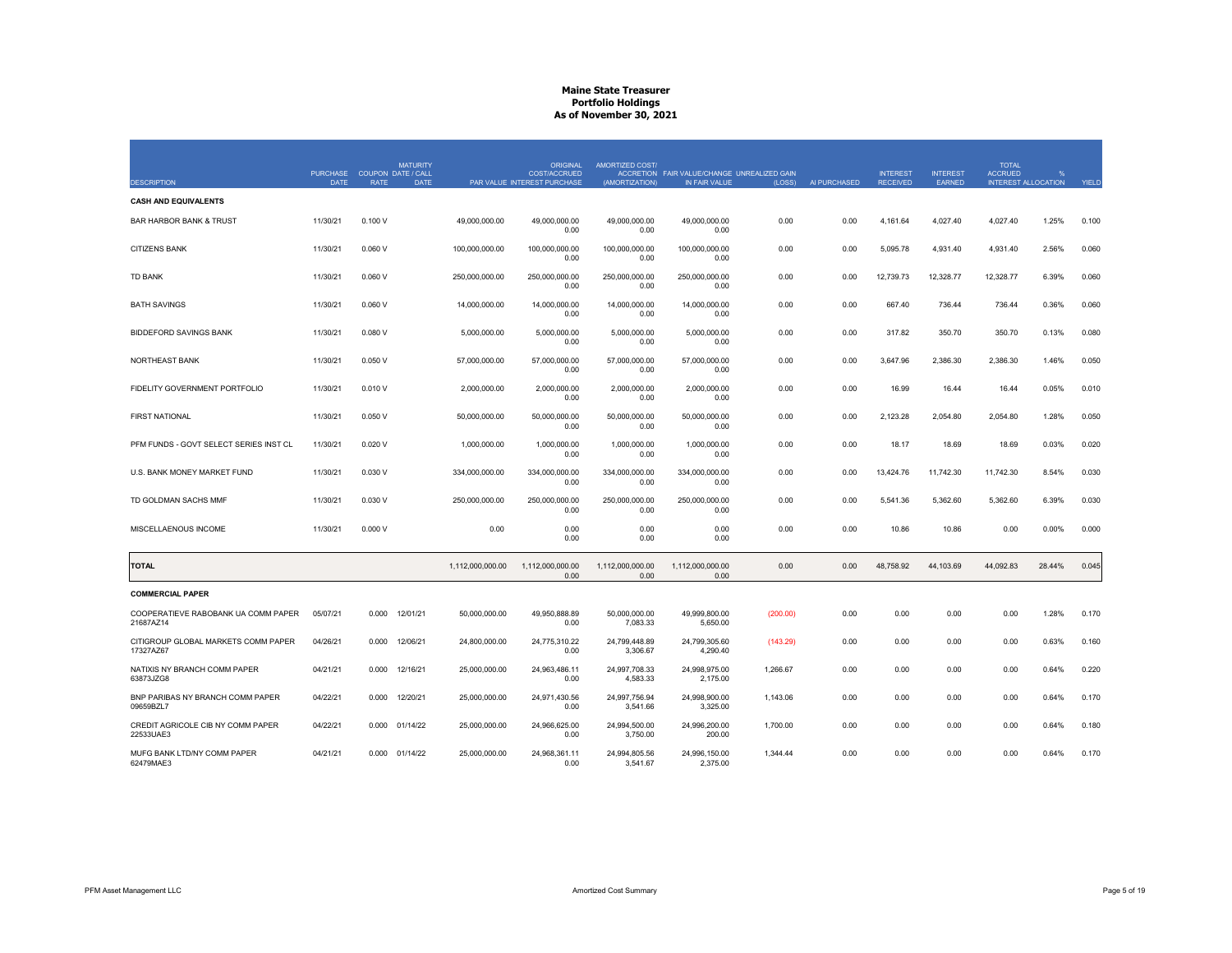|                                               | <b>PURCHASE</b> | <b>MATURITY</b><br>COUPON DATE / CALL |                | <b>ORIGINAL</b><br><b>COST/ACCRUED</b> | <b>AMORTIZED COST/</b>        | ACCRETION FAIR VALUE/CHANGE UNREALIZED GAIN |             |              | <b>INTEREST</b> | <b>INTEREST</b> | <b>TOTAL</b><br><b>ACCRUED</b> | $\frac{0}{6}$ |              |
|-----------------------------------------------|-----------------|---------------------------------------|----------------|----------------------------------------|-------------------------------|---------------------------------------------|-------------|--------------|-----------------|-----------------|--------------------------------|---------------|--------------|
| <b>DESCRIPTION</b>                            | <b>DATE</b>     | <b>RATE</b><br><b>DATE</b>            |                | PAR VALUE INTEREST PURCHASE            | (AMORTIZATION)                | IN FAIR VALUE                               | (LOSS)      | AI PURCHASED | <b>RECEIVED</b> | <b>EARNED</b>   | <b>INTEREST ALLOCATION</b>     |               | <b>YIELD</b> |
| BNP PARIBAS NY BRANCH COMM PAPER<br>09659CBB3 | 05/18/21        | 02/11/22<br>0.000                     | 25,000,000.00  | 24,968,243.06<br>0.00                  | 24,991,500.00<br>3,541.66     | 24,993,925.00<br>4,125.00                   | 2,425.00    | 0.00         | 0.00            | 0.00            | 0.00                           | 0.64%         | 0.170        |
| MUFG BANK LTD/NY COMM PAPER<br>62479MBB8      | 05/18/21        | 0.000<br>02/11/22                     | 25,000,000.00  | 24,971,979.17<br>0.00                  | 24,992,500.00<br>3,125.00     | 24,992,450.00<br>1,875.00                   | (50.00)     | 0.00         | 0.00            | 0.00            | 0.00                           | 0.64%         | 0.150        |
| OLD LINE FUNDING LLC COMM PAPER<br>67983UCF8  | 11/15/21        | 0.000<br>03/15/22                     | 27,000,000.00  | 26,984,700.00<br>0.00                  | 26,986,740.00<br>2,040.00     | 26,983,611.00<br>(1,089.00)                 | (3, 129.00) | 0.00         | 0.00            | 0.00            | 0.00                           | 0.69%         | 0.170        |
| OLD LINE FUNDING LLC COMM PAPER<br>67983UDB6  | 11/16/21        | 0.000<br>04/11/22                     | 23,000,000.00  | 22,983,210.00<br>0.00                  | 22,984,935.00<br>1,725.00     | 22,980,358.00<br>(2,852.00)                 | (4,577.00)  | 0.00         | 0.00            | 0.00            | 0.00                           | 0.59%         | 0.180        |
| NATIXIS NY BRANCH COMM PAPER<br>63873KF28     | 11/02/21        | 06/02/22<br>0.000                     | 25,000,000.00  | 24,969,083.33<br>0.00                  | 24,973,312.50<br>4,229.17     | 24,969,875.00<br>791.67                     | (3,437.50)  | 0.00         | 0.00            | 0.00            | 0.00                           | 0.64%         | 0.210        |
| <b>TOTAL</b>                                  |                 |                                       | 299,800,000.00 | 299,473,317.45<br>0.00                 | 299,713,207.22<br>40,467.49   | 299,709,549.60<br>20,866.07                 | (3,657.62)  | 0.00         | 0.00            | 0.00            | 0.00                           | 7.67%         | 0.177        |
| <b>CERTIFICATES OF DEPOSIT</b>                |                 |                                       |                |                                        |                               |                                             |             |              |                 |                 |                                |               |              |
| PEOPLES UNITED CERT DEPOS                     | 01/17/20        | 1.650<br>01/17/22                     | 40,000,000.00  | 40,000,000.00<br>0.00                  | 40,000,000.00<br>0.00         | 40,000,000.00<br>0.00                       | 0.00        | 0.00         | 0.00            | 55,000.00       | 1,254,000.00                   | 1.02%         | 1.650        |
| CAMDEN NATIONAL BANK CERT DEPOS               | 01/17/21        | 0.200<br>01/17/23                     | 50,000,000.00  | 50,000,000.00<br>0.00                  | 50,000,000.00<br>0.00         | 50,000,000.00<br>0.00                       | 0.00        | 0.00         | 0.00            | 8,333.33        | 88,333.33                      | 1.28%         | 0.200        |
| PEOPLES UNITED CERT DEPOS                     | 01/19/21        | 0.350<br>01/19/23                     | 10,000,000.00  | 10,000,000.00<br>0.00                  | 10,000,000.00<br>0.00         | 10,000,000.00<br>0.00                       | 0.00        | 0.00         | 0.00            | 2,916.66        | 30,722.22                      | 0.26%         | 0.350        |
| <b>BANGOR SAVINGS BANK CERT DEPOS</b>         | 04/08/21        | 04/08/23<br>0.400                     | 15,000,000.00  | 15,000,000.00<br>0.00                  | 15,000,000.00<br>0.00         | 15,000,000.00<br>0.00                       | 0.00        | 0.00         | 0.00            | 5,000.00        | 39,500.00                      | 0.38%         | 0.400        |
| PEOPLES UNITED CERT DEPOS                     | 04/18/21        | 04/18/23<br>0.250                     | 15,000,000.00  | 15,000,000.00<br>0.00                  | 15,000,000.00<br>0.00         | 15,000,000.00<br>0.00                       | 0.00        | 0.00         | 0.00            | 3,125.00        | 23,645.83                      | 0.38%         | 0.250        |
| PEOPLES UNITED CERT DEPOS                     | 04/22/21        | 0.250<br>04/23/23                     | 25,000,000.00  | 25,000,000.00<br>0.00                  | 25,000,000.00<br>0.00         | 25,000,000.00<br>0.00                       | 0.00        | 0.00         | 0.00            | 5,208.34        | 38,715.28                      | 0.64%         | 0.250        |
| PEOPLES UNITED CERT DEPOS                     | 06/14/21        | 0.200<br>06/14/23                     | 10,000,000.00  | 10,000,000.00<br>0.00                  | 10,000,000.00<br>0.00         | 10,000,000.00<br>0.00                       | 0.00        | 0.00         | 0.00            | 1,666.66        | 9,444.44                       | 0.26%         | 0.200        |
| <b>TOTAL</b>                                  |                 |                                       | 165,000,000.00 | 165,000,000.00<br>0.00                 | 165,000,000.00<br>0.00        | 165,000,000.00<br>0.00                      | 0.00        | 0.00         | 0.00            | 81,249.99       | 1,484,361.10                   | 4.2%          | 0.591        |
| <b>U.S. TREASURIES</b>                        |                 |                                       |                |                                        |                               |                                             |             |              |                 |                 |                                |               |              |
| US TREASURY NOTES<br>9128286C9                | 09/30/19        | 2.500<br>02/15/22                     | 25,000,000.00  | 25,493,164.06<br>0.00                  | 25,043,130.57<br>(17, 025.23) | 25,125,000.00<br>(50, 780.00)               | 81,869.43   | 0.00         | 0.00            | 50,951.08       | 183,423.91                     | 0.64%         | 1.649        |
| <b>US TREASURY NOTES</b><br>912828W89         | 09/03/19        | 03/31/22<br>1.875                     | 40,000,000.00  | 40,404,687.50<br>0.00                  | 40,051,662.23<br>(12, 915.56) | 40,231,248.00<br>(68, 752.00)               | 179,585.77  | 0.00         | 0.00            | 61,813.18       | 127,747.25                     | 1.03%         | 1.473        |
| US TREASURY NOTES<br>9128286M7                | 10/29/19        | 2.250<br>04/15/22                     | 23,000,000.00  | 23,321,640.63<br>0.00                  | 23,048,299.76<br>(10, 733.28) | 23, 183, 282. 40<br>(43, 125.00)            | 134,982.64  | 0.00         | 0.00            | 42,651.10       | 66,820.06                      | 0.59%         | 1.668        |
| US TREASURY NOTES<br>9128286M7.               | 11/14/19        | 2.250<br>04/15/22                     | 30,000,000.00  | 30,426,562.50<br>0.00                  | 30,065,216.24<br>(14, 492.49) | 30,239,064.00<br>(56, 250.00)               | 173,847.76  | 0.00         | 0.00            | 55,631.87       | 87,156.59                      | 0.77%         | 1.647        |
| US TREASURY NOTES<br>9128286U9                | 10/31/19        | 2.125<br>05/15/22                     | 25,000,000.00  | 25,289,062.50<br>0.00                  | 25,051,451.25<br>(9,354.78)   | 25,230,470.00<br>(42, 967.50)               | 179,018.75  | 0.00         | 265,625.00      | 43,691.27       | 23,480.67                      | 0.65%         | 1.658        |
| US TREASURY NOTES<br>9128286U9                | 10/31/19        | 05/15/22<br>2.125                     | 25,000,000.00  | 25,289,062.50<br>0.00                  | 25,051,451.25<br>(9,354.78)   | 25,230,470.00<br>(42,967.50)                | 179,018.75  | 0.00         | 265,625.00      | 43,691.27       | 23,480.67                      | 0.65%         | 1.658        |
| <b>US TREASURY NOTES</b><br>912828XG0         | 07/08/19        | 06/30/22<br>2.125                     | 27,000,000.00  | 27,241,523.44<br>0.00                  | 27,046,839.56<br>(6,659.66)   | 27,316,407.60<br>(46, 404.90)               | 269,568.04  | 0.00         | 0.00            | 46,773.10       | 240,101.90                     | 0.70%         | 1.815        |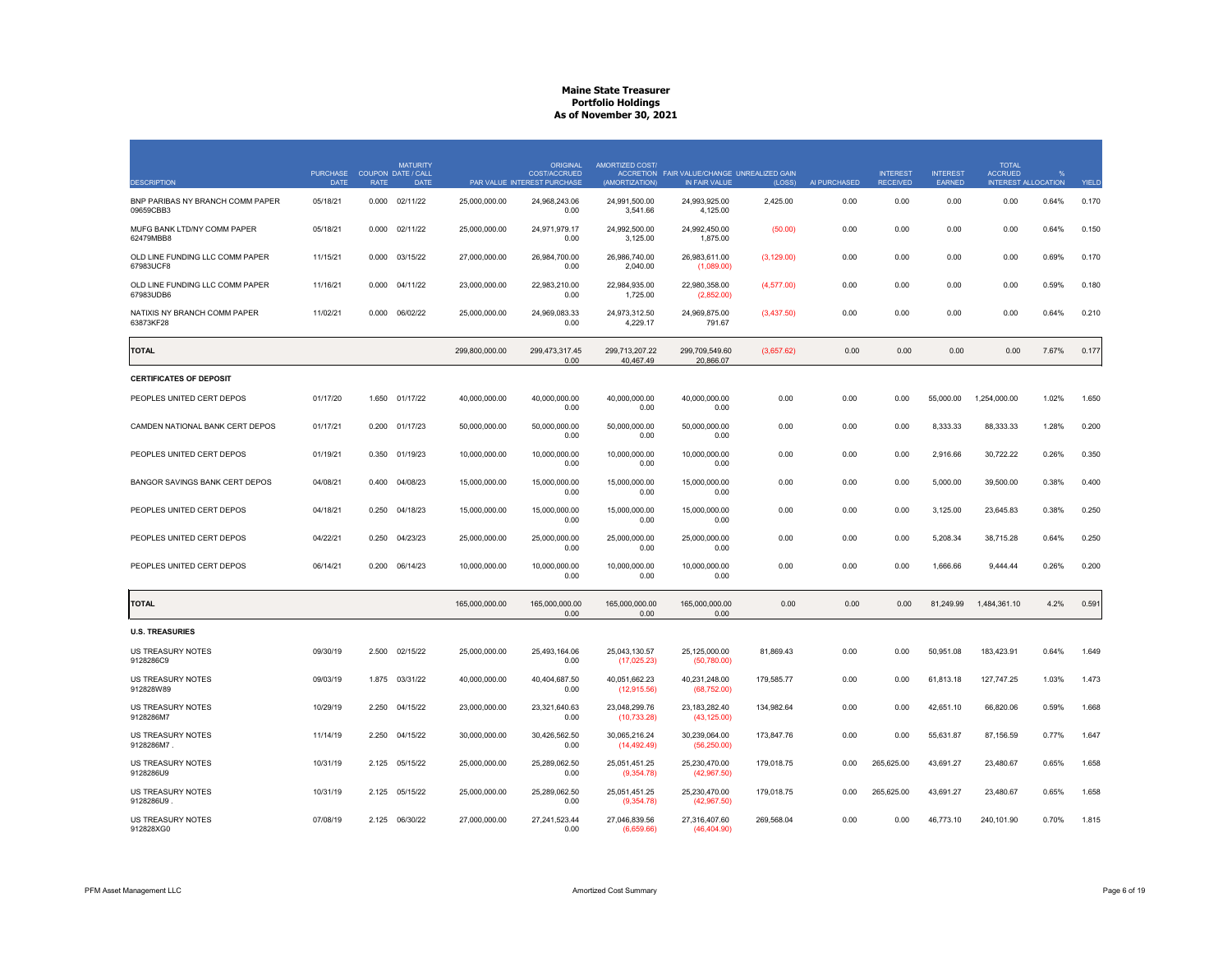|                                        | <b>PURCHASE</b> |             | <b>MATURITY</b><br>COUPON DATE / CALL |               | <b>ORIGINAL</b><br><b>COST/ACCRUED</b> | <b>AMORTIZED COST/</b>         | ACCRETION FAIR VALUE/CHANGE UNREALIZED GAIN |               |              | <b>INTEREST</b> | <b>INTEREST</b> | <b>TOTAL</b><br><b>ACCRUED</b> | $\frac{0}{0}$ |              |
|----------------------------------------|-----------------|-------------|---------------------------------------|---------------|----------------------------------------|--------------------------------|---------------------------------------------|---------------|--------------|-----------------|-----------------|--------------------------------|---------------|--------------|
| <b>DESCRIPTION</b>                     | <b>DATE</b>     | <b>RATE</b> | <b>DATE</b>                           |               | PAR VALUE INTEREST PURCHASE            | (AMORTIZATION)                 | IN FAIR VALUE                               | (LOSS)        | AI PURCHASED | <b>RECEIVED</b> | <b>EARNED</b>   | <b>INTEREST ALLOCATION</b>     |               | <b>YIELD</b> |
| US TREASURY NOTES<br>9128287C8         | 07/19/19        | 1.750       | 07/15/22                              | 25,000,000.00 | 24,945,312.50<br>0.00                  | 24,988,681.89<br>1,502.40      | 25,253,905.00<br>(35, 157.50)               | 265,223.11    | 0.00         | 0.00            | 35,665.76       | 165,251.36                     | 0.65%         | 1.826        |
| US TREASURY NOTES<br>9128287C8.        | 08/01/19        |             | 1.750 07/15/22                        | 25,000,000.00 | 24,967,773.44<br>0.00                  | 24,993,250.04<br>896.01        | 25,253,905.00<br>(35, 157.50)               | 260,654.96    | 0.00         | 0.00            | 35,665.76       | 165,251.36                     | 0.65%         | 1.795        |
| US TREASURY NOTES<br>9128287C8         | 08/05/19        |             | 1.750 07/15/22                        | 26,000,000.00 | 26, 142, 187.50<br>0.00                | 26,029,892.44<br>(3,968.03)    | 26,264,061.20<br>(36, 563.80)               | 234,168.76    | 0.00         | 0.00            | 37,092.39       | 171,861.41                     | 0.67%         | 1.559        |
| US TREASURY NOTES<br>9128287C8         | 08/23/19        |             | 1.750 07/15/22                        | 35,000,000.00 | 35,211,914.06<br>0.00                  | 35,045,309.91<br>(6,014.59)    | 35,355,467.00<br>(49, 220.50)               | 310,157.09    | 0.00         | 0.00            | 49,932.06       | 231,351.90                     | 0.90%         | 1.535        |
| US TREASURY NOTES<br>9128282S8         | 09/30/19        | 1.625       | 08/31/22                              | 25,000,000.00 | 25,008,789.06<br>0.00                  | 25,002,250.86<br>(247.34)      | 25,273,437.50<br>(35, 157.50)               | 271,186.64    | 0.00         | 0.00            | 33,667.13       | 103,245.86                     | 0.65%         | 1.612        |
| <b>US TREASURY NOTES</b><br>912828YK0  | 10/21/19        | 1.375       | 10/15/22                              | 30,000,000.00 | 29,844,140.63<br>0.00                  | 29,954,529.10<br>4,289.71      | 30,300,000.00<br>(51, 564.00)               | 345,470.90    | 0.00         | 0.00            | 33,997.25       | 53,262.36                      | 0.77%         | 1.554        |
| <b>US TREASURY NOTES</b><br>9128283C2  | 11/14/19        | 2.000       | 10/31/22                              | 30,000,000.00 | 30,307,031.25<br>0.00                  | 30,094,776.74<br>(8,512.89)    | 30,482,814.00<br>(70, 311.00)               | 388,037.26    | 0.00         | 0.00            | 49,723.76       | 51,381.22                      | 0.78%         | 1.644        |
| US TREASURY NOTES<br>912828YW4         | 12/31/19        | 1.625       | 12/15/22                              | 30,000,000.00 | 30,008,203.13<br>0.00                  | 30,002,878.69<br>(227.87)      | 30,421,875.00<br>(56, 250.00)               | 418,996.31    | 0.00         | 0.00            | 39,959.02       | 225,102.46                     | 0.78%         | 1.615        |
| US TREASURY NOTES<br>91282CBD2         | 10/25/21        | 0.125       | 12/31/22                              | 50,000,000.00 | 49,955,078.13<br>19,870.92             | 49,958,925.60<br>3,119.57      | 49,914,060.00<br>(23, 440.00)               | (44,865.60)   | 0.00         | 0.00            | 5,095.10        | 26,154.89                      | 1.28%         | 0.201        |
| US TREASURY NOTES<br>91282CBD2.        | 10/29/21        | 0.125       | 12/31/22                              | 50,000,000.00 | 49,949,218.75<br>20,550.27             | 49,953,134.13<br>3,559.44      | 49,914,060.00<br>(23, 440.00)               | (39,074.13)   | 0.00         | 0.00            | 5,095.10        | 26,154.89                      | 1.28%         | 0.212        |
| US TREASURY NOTES<br>91282CBD2         | 11/23/21        | 0.125       | 12/31/22                              | 50,000,000.00 | 49,931,640.63<br>24,796.20             | 49,932,997.64<br>1,357.01      | 49,914,060.00<br>(17,580.63)                | (18, 937.64)  | (24, 796.20) | 0.00            | 1,358.69        | 26,154.89                      | 1.28%         | 0.249        |
| <b>US TREASURY NOTES</b><br>91282CBN0  | 10/13/21        |             | 0.125 02/28/23                        | 30,000,000.00 | 29,963,671.88<br>4,454.42              | 29,967,210.80<br>2,166.68      | 29,920,314.00<br>(14,061.00)                | (46,896.80)   | 0.00         | 0.00            | 3,107.74        | 9,530.39                       | 0.77%         | 0.213        |
| <b>US TREASURY NOTES</b><br>9128284S6  | 05/19/21        | 2.750       | 05/31/23                              | 50,000,000.00 | 52,638,671.88<br>0.00                  | 51,941,664.21<br>(106, 684.85) | 51,742,190.00<br>(132, 810.00)              | (199, 474.21) | 0.00         | 687,500.00      | 112,725.56      | 3,777.47                       | 1.32%         | 0.149        |
| US TREASURY N/B NOTES<br>91282CCD1     | 11/23/21        | 0.125       | 05/31/23                              | 50,000,000.00 | 49,753,906.25<br>0.00                  | 49,757,459.95<br>3,553.70      | 49,781,250.00<br>27,343.75                  | 23,790.05     | (30,054.64)  | 31,250.00       | 1,367.06        | 171.70                         | 1.27%         | 0.450        |
| <b>US TREASURY NOTES</b><br>9128284X5  | 05/19/21        |             | 2.750 08/31/23                        | 50,000,000.00 | 52,919,921.88<br>0.00                  | 52,233,705.23<br>(105, 033.16) | 51,960,940.00<br>(125,000.00)               | (272, 765.23) | 0.00         | 0.00            | 113,950.27      | 349,447.51                     | 1.33%         | 0.185        |
| <b>US TREASURY NOTES</b><br>9128285D8  | 07/19/21        |             | 2.875 09/30/23                        | 50,000,000.00 | 52,859,375.00<br>0.00                  | 52,378,658.16<br>(106, 825.96) | 52,148,440.00<br>(117, 185.00)              | (230, 218.16) | 0.00         | 0.00            | 118,475.27      | 244,848.90                     | 1.33%         | 0.265        |
| <b>US TREASURY NOTES</b><br>91282CDA6  | 09/30/21        | 0.250       | 09/30/23                              | 35,000,000.00 | 34,960,351.56<br>0.00                  | 34,963,718.96<br>1,629.39      | 34,841,408.00<br>(16, 404.50)               | (122, 310.96) | 0.00         | 0.00            | 7,211.54        | 14,903.85                      | 0.89%         | 0.307        |
| US TREASURY NOTES<br>91282CAP6         | 06/30/21        | 0.125       | 10/15/23                              | 35,000,000.00 | 34,852,343.75<br>0.00                  | 34,879,511.09<br>5,292.34      | 34,742,967.00<br>(10,941.00)                | (136, 544.09) | 0.00         | 0.00            | 3,605.77        | 5,649.04                       | 0.89%         | 0.310        |
| <b>US TREASURY NOTES</b><br>91282CAW1  | 11/23/21        | 0.250       | 11/15/23                              | 50,000,000.00 | 49,638,671.88<br>2,762.43              | 49,642,675.52<br>4,003.64      | 49,710,940.00<br>72,268.12                  | 68,264.48     | (2,762.43)   | 0.00            | 2,762.43        | 5,524.86                       | 1.27%         | 0.618        |
| <b>US TREASURY NOTES</b><br>9128285P1  | 05/19/21        |             | 2.875 11/30/23                        | 50,000,000.00 | 53,347,656.25<br>0.00                  | 52,638,315.03<br>(108, 572.64) | 52,296,875.00<br>(125,000.00)               | (341, 440.03) | 0.00         | 718,750.00      | 117,849.45      | 3,949.18                       | 1.34%         | 0.223        |
| <b>US TREASURY NOTES</b><br>91282CBA8  | 07/20/21        | 0.125       | 12/15/23                              | 20,000,000.00 | 19,910,937.50<br>2,390.71              | 19,924,530.18<br>3,043.14      | 19,812,500.00<br>(6,250.00)                 | (112,030.18)  | 0.00         | 0.00            | 2,049.18        | 11,543.72                      | 0.51%         | 0.311        |
| <b>US TREASURY NOTES</b><br>91282CBA8. | 07/20/21        | 0.125       | 12/15/23                              | 50,000,000.00 | 49,777,343.75<br>5,976.78              | 49,811,325.46<br>7,607.85      | 49,531,250.00<br>(15,625.00)                | (280, 075.46) | 0.00         | 0.00            | 5,122.95        | 28,859.29                      | 1.27%         | 0.311        |
| US TREASURY NOTES<br>91282CBA8         | 08/16/21        |             | 0.125 12/15/23                        | 50,000,000.00 | 49,808,593.75<br>10,587.43             | 49,832,660.11<br>6,747.58      | 49,531,250.00<br>(15,625.00)                | (301, 410.11) | 0.00         | 0.00            | 5,122.95        | 28,859.29                      | 1.27%         | 0.290        |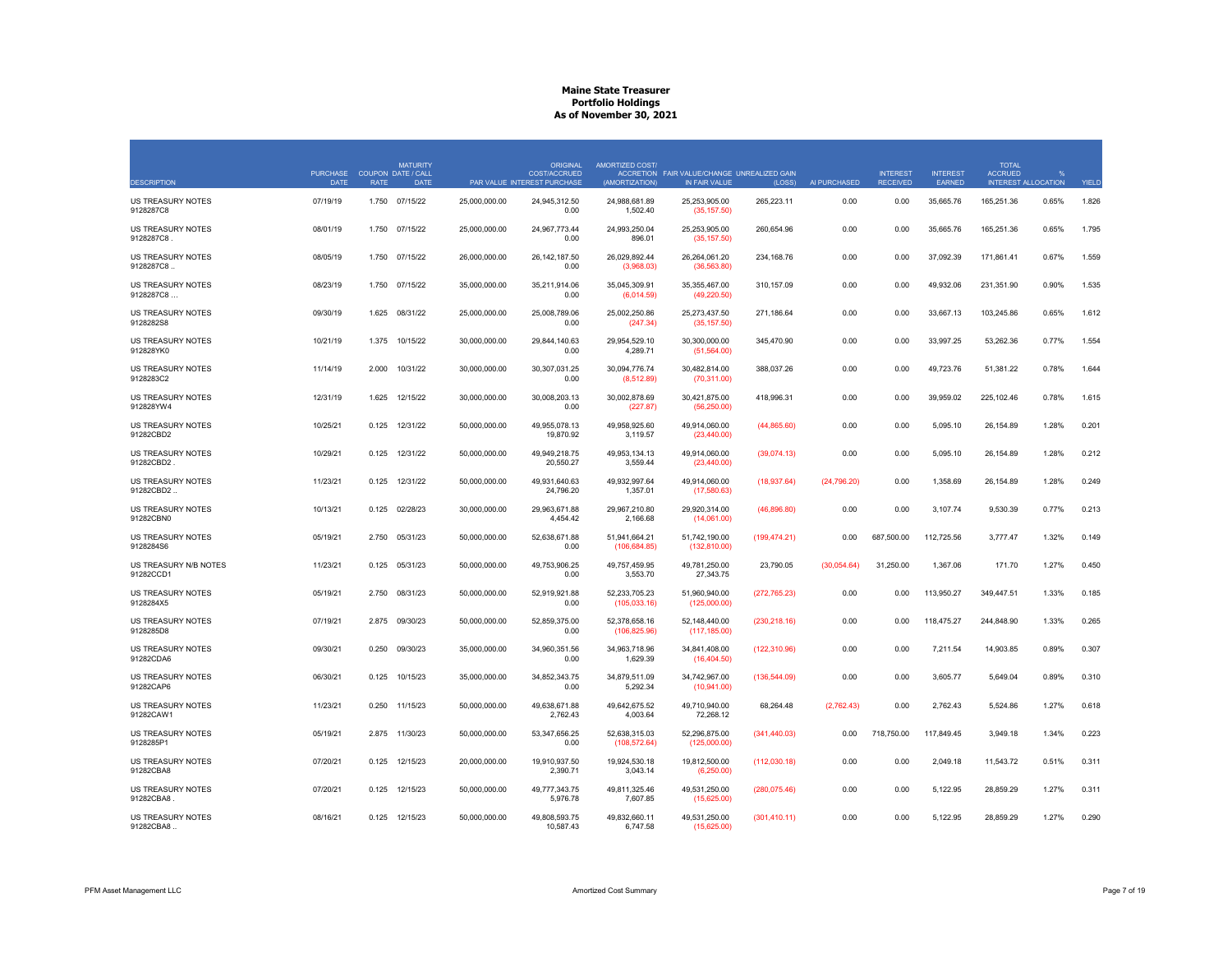|                                      | <b>PURCHASE</b> | <b>COUPON DATE / CALL</b> | <b>MATURITY</b> |                  | <b>ORIGINAL</b><br><b>COST/ACCRUED</b> | <b>AMORTIZED COST/</b>            | ACCRETION FAIR VALUE/CHANGE UNREALIZED GAIN |                |              | <b>INTEREST</b> | <b>INTEREST</b> | <b>TOTAL</b><br><b>ACCRUED</b> | $\frac{0}{0}$              |              |
|--------------------------------------|-----------------|---------------------------|-----------------|------------------|----------------------------------------|-----------------------------------|---------------------------------------------|----------------|--------------|-----------------|-----------------|--------------------------------|----------------------------|--------------|
| <b>DESCRIPTION</b>                   | <b>DATE</b>     | <b>RATE</b>               | <b>DATE</b>     |                  | PAR VALUE INTEREST PURCHASE            | (AMORTIZATION)                    | IN FAIR VALUE                               | (LOSS)         | AI PURCHASED | <b>RECEIVED</b> | <b>EARNED</b>   |                                | <b>INTEREST ALLOCATION</b> | <b>YIELD</b> |
| US TREASURY NOTES<br>912828V23       | 06/21/21        | 2.250                     | 12/31/23        | 50,000,000.00    | 52,365,234.38<br>0.00                  | 51,947,538.60<br>(76, 876.52)     | 51,710,940.00<br>(93,750.00)                | (236, 598.60)  | 0.00         | 0.00            | 91,711.95       | 470,788.04                     | 1.32%                      | 0.366        |
| US TREASURY NOTES<br>91282CBM2       | 03/01/21        | 0.125                     | 02/15/24        | 25,000,000.00    | 24,854,492.19<br>0.00                  | 24,891,508.52<br>4,038.15         | 24,726,562.50<br>(15,625.00)                | (164, 946.02)  | 0.00         | 0.00            | 2,547.56        | 9,171.20                       | 0.63%                      | 0.323        |
| US TREASURY NOTES<br>9128286G0       | 05/19/21        |                           | 2.375 02/29/24  | 50,000,000.00    | 52,896,484.38<br>0.00                  | 52,337,713.77<br>(85, 526.11)     | 51,921,875.00<br>(125,000.00)               | (415,838.77)   | 0.00         | 0.00            | 98,411.60       | 301,795.58                     | 1.33%                      | 0.283        |
| US TREASURY NOTES<br>91282CBR1       | 07/28/21        | 0.250                     | 03/15/24        | 30,000,000.00    | 29,962,500.00<br>0.00                  | 29,967,416.75<br>1,170.65         | 29,723,436.00<br>(14,064.00)                | (243,980.75)   | 0.00         | 0.00            | 6,215.47        | 15,953.04                      | 0.76%                      | 0.298        |
| US TREASURY NOTES<br>91282CBR1       | 09/29/21        | 0.250                     | 03/15/24        | 35,000,000.00    | 34,857,812.50<br>3,383.98              | 34,867,787.79<br>4,750.14         | 34,677,342.00<br>(16, 408.00)               | (190, 445.79)  | 0.00         | 0.00            | 7,251.38        | 18,611.88                      | 0.89%                      | 0.416        |
| US TREASURY NOTES<br>912828W71       | 07/19/21        | 2.125                     | 03/31/24        | 25,000,000.00    | 26, 182, 617. 19<br>0.00               | 26,020,696.99<br>(35,982.26)      | 25,835,937.50<br>(54, 687.50)               | (184, 759.49)  | 0.00         | 0.00            | 43,784.34       | 90,487.64                      | 0.66%                      | 0.362        |
| US TREASURY NOTES<br>912828W71.      | 07/19/21        | 2.125                     | 03/31/24        | 50,000,000.00    | 52,365,234.38<br>0.00                  | 52,041,393.97<br>(71, 964.54)     | 51,671,875.00<br>(109, 375.00)              | (369, 518.97)  | 0.00         | 0.00            | 87,568.68       | 180,975.27                     | 1.32%                      | 0.362        |
| US TREASURY N/B NOTES<br>91282CBV2   | 10/13/21        | 0.375                     | 04/15/24        | 30,000,000.00    | 29,896,875.00<br>0.00                  | 29,902,397.54<br>3,381.15         | 29,775,000.00<br>(18,750.00)                | (127, 397.54)  | 0.00         | 0.00            | 9,271.98        | 14,526.10                      | 0.76%                      | 0.513        |
| US TREASURY N/B NOTES<br>91282CCC3   | 05/19/21        | 0.250                     | 05/15/24        | 50,000,000.00    | 49,873,046.88<br>0.00                  | 49,895,833.34<br>3,487.73         | 49,437,500.00<br>(39,060.00)                | (458, 333.34)  | 0.00         | 62,500.00       | 10,280.29       | 5,524.86                       | 1.26%                      | 0.335        |
| US TREASURY N/B NOTES<br>91282CCC3   | 05/19/21        | 0.250                     | 05/15/24        | 50,000,000.00    | 49,896,484.38<br>0.00                  | 49,915,064.11<br>2,843.84         | 49,437,500.00<br>(39,060.00)                | (477, 564.11)  | 0.00         | 62,500.00       | 10,280.29       | 5,524.86                       | 1.26%                      | 0.320        |
| US TREASURY N/B NOTES<br>91282CCC3   | 11/23/21        | 0.250                     | 05/15/24        | 50,000,000.00    | 49,328,125.00<br>2,762.43              | 49,334,070.80<br>5,945.80         | 49,437,500.00<br>109,375.00                 | 103,429.20     | (2,762.43)   | 0.00            | 2,762.43        | 5,524.86                       | 1.26%                      | 0.799        |
| US TREASURY N/B NOTES<br>91282CCG4   | 06/21/21        | 0.250                     | 06/15/24        | 50,000,000.00    | 49,654,296.88<br>2,049.18              | 49,705,993.77<br>9,514.77         | 49,390,625.00<br>(39,065.00)                | (315, 368.77)  | 0.00         | 0.00            | 10,245.90       | 57,718.58                      | 1.26%                      | 0.484        |
| US TREASURY N/B NOTES<br>91282CCG4.  | 07/19/21        | 0.250                     | 06/15/24        | 25,000,000.00    | 24,879,882.81<br>5,806.01              | 24,895,151.94<br>3,393.14         | 24,695,312.50<br>(19,532.50)                | (199, 839.44)  | 0.00         | 0.00            | 5,122.95        | 28,859.29                      | 0.63%                      | 0.416        |
| US TREASURY N/B NOTES<br>91282CCG4   | 07/19/21        | 0.250                     | 06/15/24        | 50,000,000.00    | 49,759,765.63<br>11,612.02             | 49,790,303.90<br>6,786.28         | 49,390,625.00<br>(39,065.00)                | (399, 678.90)  | 0.00         | 0.00            | 10,245.90       | 57,718.58                      | 1.26%                      | 0.416        |
| US TREASURY N/B NOTES<br>91282CCL3   | 08/16/21        |                           | 0.375 07/15/24  | 50,000,000.00    | 49,937,500.00<br>16,304.35             | 49,943,785.24<br>1,762.21         | 49,515,625.00<br>(46, 875.00)               | (428, 160.24)  | 0.00         | 0.00            | 15,285.33       | 70,822.01                      | 1.27%                      | 0.418        |
| US TREASURY N/B NOTES<br>91282CCX7   | 09/29/21        |                           | 0.375 09/15/24  | 35,000,000.00    | 34,816,796.88<br>5,075.97              | 34,827,463.97<br>5,079.56         | 34,600,783.00<br>(49, 217.00)               | (226, 680.97)  | 0.00         | 0.00            | 10,877.07       | 27,917.82                      | 0.88%                      | 0.553        |
| US TREASURY N/B NOTES<br>91282CDH1   | 11/23/21        | 0.750                     | 11/15/24        | 50,000,000.00    | 49,718,750.00<br>8,287.29              | 49,720,818.01<br>2,068.01         | 49,875,000.00<br>156,250.00                 | 154,181.99     | (8,287.29)   | 0.00            | 8,287.30        | 16,574.59                      | 1.28%                      | 0.942        |
| <b>TOTAL</b>                         |                 |                           |                 | 1,796,000,000.00 | 1,815,414,336.02<br>146,670.39         | 1,809,291,051.61<br>(693, 982.65) | 1,806,747,349.20<br>(1,718,287.96)          | (2,543,702.41) | (68, 662.99) | 2,093,750.00    | 1,595,955.48    | 4,082,943.05                   | 46.21%                     | 0.670        |
| <b>FEDERAL AGENCY SECURITIES</b>     |                 |                           |                 |                  |                                        |                                   |                                             |                |              |                 |                 |                                |                            |              |
| <b>FANNIE MAE NOTES</b><br>3135G0S38 | 02/26/19        | 2.000                     | 01/05/22        | 15,000,000.00    | 14,788,500.00<br>0.00                  | 14,992,909.48<br>6,077.58         | 15,027,420.00<br>(23, 460.00)               | 34,510.52      | 0.00         | 0.00            | 25,000.00       | 121,666.67                     | 0.38%                      | 2.514        |
| <b>FANNIE MAE NOTES</b><br>3135G0U92 | 09/16/19        |                           | 2.625 01/11/22  | 25,000,000.00    | 25,462,250.00<br>0.00                  | 25,022,349.35<br>(16, 353.19)     | 25,071,125.00<br>(52,000.00)                | 48,775.65      | 0.00         | 0.00            | 54,687.50       | 255,208.33                     | 0.64%                      | 1.807        |
| <b>FANNIE MAE NOTES</b><br>3135G0T45 | 07/19/19        |                           | 1.875 04/05/22  | 15,000,000.00    | 14,994,450.00<br>0.00                  | 14,999,299.95<br>168.01           | 15,092,010.00<br>(19, 815.00)               | 92,710.05      | 0.00         | 0.00            | 23,437.50       | 43,750.00                      | 0.39%                      | 1.889        |
| <b>FANNIE MAE NOTES</b><br>3135G0V59 | 05/15/19        | 2.250                     | 04/12/22        | 20,000,000.00    | 20,021,600.00<br>0.00                  | 20,002,682.22<br>(609.60)         | 20,156,880.00<br>(32,520.00)                | 154,197.78     | 0.00         | 0.00            | 37,500.00       | 61,250.00                      | 0.52%                      | 2.211        |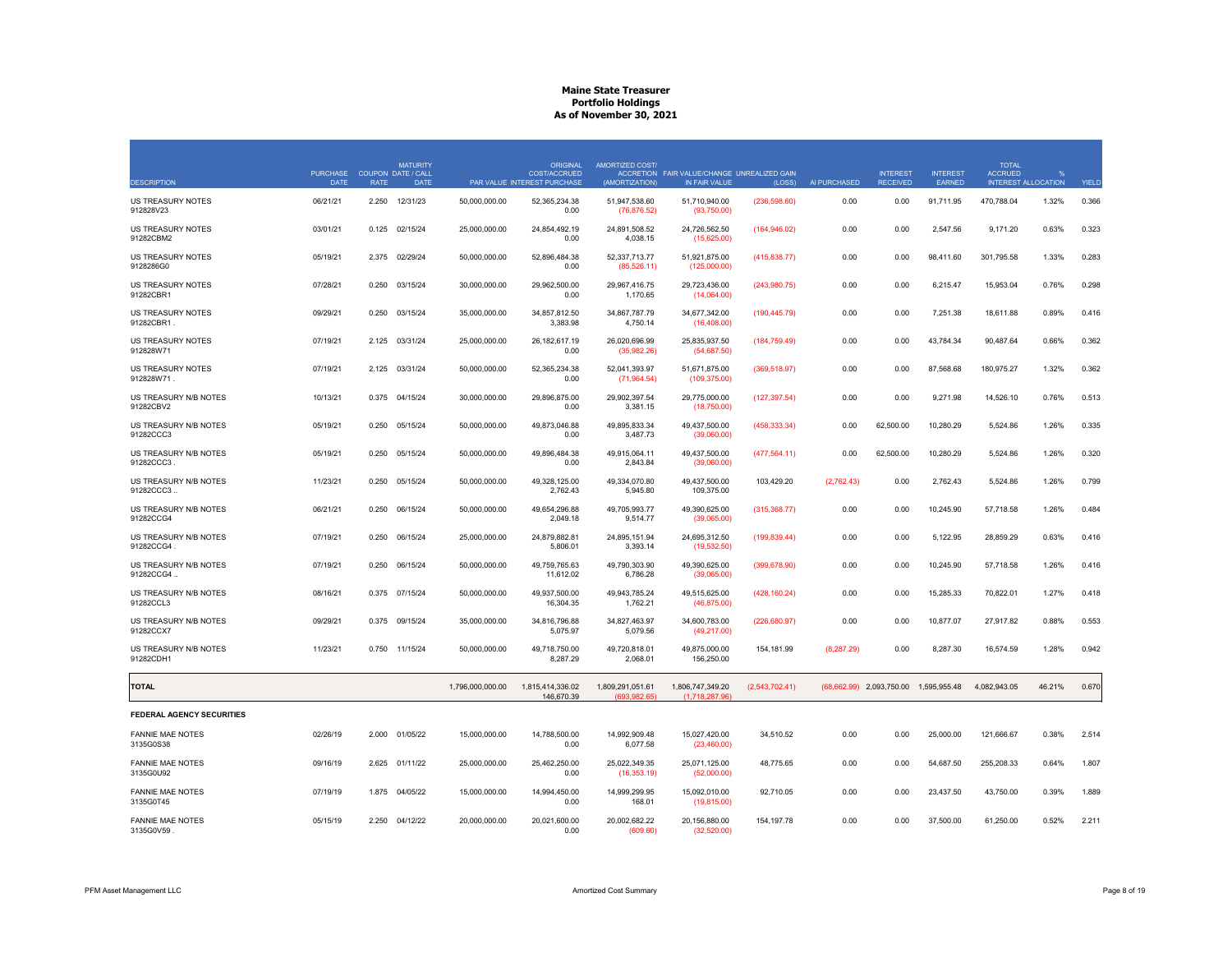|                                                                | <b>PURCHASE</b> |             | <b>MATURITY</b><br><b>COUPON DATE / CALL</b> |                  | <b>ORIGINAL</b><br>COST/ACCRUED | <b>AMORTIZED COST/</b>            | ACCRETION FAIR VALUE/CHANGE UNREALIZED GAIN |                |              | <b>INTEREST</b>                       | <b>INTEREST</b> | <b>TOTAL</b><br><b>ACCRUED</b> | $\frac{0}{0}$              |              |
|----------------------------------------------------------------|-----------------|-------------|----------------------------------------------|------------------|---------------------------------|-----------------------------------|---------------------------------------------|----------------|--------------|---------------------------------------|-----------------|--------------------------------|----------------------------|--------------|
| <b>DESCRIPTION</b>                                             | <b>DATE</b>     | <b>RATE</b> | <b>DATE</b>                                  |                  | PAR VALUE INTEREST PURCHASE     | (AMORTIZATION)                    | <b>IN FAIR VALUE</b>                        | (LOSS)         | AI PURCHASED | <b>RECEIVED</b>                       | <b>EARNED</b>   |                                | <b>INTEREST ALLOCATION</b> | <b>YIELD</b> |
| <b>FANNIE MAE NOTES</b><br>3135G0V59                           | 04/16/19        | 2.250       | 04/12/22                                     | 40,000,000.00    | 39,820,800.00<br>0.00           | 39,978,338.46<br>4,923.08         | 40,313,760.00<br>(65,040.00)                | 335,421.54     | 0.00         | 0.00                                  | 75,000.00       | 122,500.00                     | 1.03%                      | 2.406        |
| FEDERAL HOME LOAN BANK<br>313379Q69                            | 07/15/19        | 2.125       | 06/10/22                                     | 30,000,000.00    | 30,176,400.00<br>0.00           | 30,031,755.33<br>(4,987.74)       | 30,315,060.00<br>(46,680.00)                | 283,304.67     | 0.00         | 0.00                                  | 53,125.00       | 302,812.50                     | 0.78%                      | 1.916        |
| <b>FANNIE MAE NOTES</b><br>3135G0W33                           | 10/24/19        | 1.375       | 09/06/22                                     | 25,000,000.00    | 24,816,750.00<br>0.00           | 24,951,214.93<br>5,245.70         | 25,233,250.00<br>(27, 425.00)               | 282,035.07     | 0.00         | 0.00                                  | 28,645.83       | 81,163.19                      | 0.65%                      | 1.638        |
| <b>FANNIE MAE NOTES</b><br>3135G0W33.                          | 10/29/19        |             | 1.375 09/06/22                               | 10,000,000.00    | 9,912,800.00<br>0.00            | 9,976,674.21<br>2,508.15          | 10,093,300.00<br>(10, 970.00)               | 116,625.79     | 0.00         | 0.00                                  | 11,458.33       | 32,465.28                      | 0.26%                      | 1.689        |
| FEDERAL HOME LOAN BANKS NOTES<br>3130AJ7E3                     | 12/04/20        | 1.375       | 02/17/23                                     | 25,000,000.00    | 25,660,750.00<br>0.00           | 25,363,617.70<br>(24, 624.23)     | 25,326,950.00<br>(25, 475.00)               | (36,667.70)    | 0.00         | 0.00                                  | 28,645.84       | 99,305.56                      | 0.65%                      | 0.172        |
| <b>FREDDIE MAC NOTES</b><br>3137EAEQ8                          | 04/29/20        |             | 0.375 04/20/23                               | 13,750,000.00    | 13,720,437.50<br>0.00           | 13,736,253.17<br>816.65           | 13,751,870.00<br>(4, 551.25)                | 15,616.83      | 0.00         | 0.00                                  | 4,296.88        | 5,872.40                       | 0.35%                      | 0.448        |
| <b>FANNIE MAE NOTES</b><br>3135G05G4                           | 07/28/20        | 0.250       | 07/10/23                                     | 35,000,000.00    | 34,949,250.00<br>0.00           | 34,972,386.72<br>1,413.65         | 34,879,460.00<br>(12,635.00)                | (92, 926.72)   | 0.00         | 0.00                                  | 7,291.66        | 34,270.83                      | 0.89%                      | 0.299        |
| FANNIE MAE NOTES (CALLABLE)<br>3135G05R0                       | 08/12/20        | 0.300       | 08/10/23<br>08/10/22                         | 50,000,000.00    | 49,906,000.00<br>0.00           | 49,946,936.87<br>2,580.05         | 49,820,200.00<br>(35, 150.00)               | (126, 736.87)  | 0.00         | 0.00                                  | 12,500.00       | 46,250.00                      | 1.27%                      | 0.363        |
| <b>FANNIE MAE NOTES (CALLABLE)</b><br>3135G05V1                | 08/21/20        | 0.360       | 08/18/23<br>02/18/22                         | 10,000,000.00    | 10,000,000.00<br>0.00           | 10,000,000.00<br>0.00             | 9,971,590.00<br>(7,360.00)                  | (28, 410.00)   | 0.00         | 0.00                                  | 3,000.00        | 10,300.00                      | 0.26%                      | 0.360        |
| <b>FANNIE MAE NOTES (CALLABLE)</b><br>3135G05V1                | 08/21/20        | 0.360       | 08/18/23<br>02/18/22                         | 50,000,000.00    | 50,000,000.00<br>0.00           | 50,000,000.00<br>0.00             | 49,857,950.00<br>(36,800.00)                | (142,050.00)   | 0.00         | 0.00                                  | 15,000.00       | 51,500.00                      | 1.28%                      | 0.360        |
| <b>FREDDIE MAC NOTES</b><br>3137EAEV7                          | 10/30/20        | 0.250       | 08/24/23                                     | 17,500,000.00    | 17,506,300.00<br>0.00           | 17,503,867.02<br>(183.86)         | 17,426,167.50<br>(6, 545.00)                | (77,699.52)    | 0.00         | 0.00                                  | 3,645.83        | 11,788.19                      | 0.45%                      | 0.237        |
| <b>FREDDIE MAC NOTES</b><br>3137EAEY1                          | 10/19/20        | 0.125       | 10/16/23                                     | 25,000,000.00    | 24,910,750.00<br>0.00           | 24,944,096.15<br>2,451.92         | 24,804,325.00<br>(11, 725.00)               | (139, 771.15)  | 0.00         | 0.00                                  | 2,604.17        | 3,906.25                       | 0.63%                      | 0.245        |
| FANNIE MAE NOTES (CALLABLE)<br>3136G46A6                       | 10/30/20        | 0.300       | 10/27/23<br>10/27/21                         | 17,845,000.00    | 17,840,538.75<br>0.00           | 17,842,160.65<br>122.56           | 17,749,707.70<br>(9,404.32)                 | (92, 452.95)   | 0.00         | 0.00                                  | 4,461.25        | 5,056.08                       | 0.45%                      | 0.308        |
| <b>FANNIE MAE NOTES (CALLABLE)</b><br>3135G06F5                | 12/04/20        | 0.310       | 11/16/23<br>11/16/22                         | 50,000,000.00    | 49,995,000.00<br>0.00           | 49,996,680.59<br>139.27           | 49,741,750.00<br>(23, 450.00)               | (254, 930.59)  | 0.00         | 77,500.00                             | 12,916.66       | 6,458.33                       | 1.27%                      | 0.313        |
| <b>FREDDIE MAC NOTES</b><br>3137EAFA2                          | 12/07/20        | 0.250       | 12/04/23                                     | 25,000,000.00    | 24,990,750.00<br>0.00           | 24,993,790.98<br>254.12           | 24,828,000.00<br>(19,825.00)                | (165, 790.98)  | 0.00         | 0.00                                  | 5,208.34        | 30,729.17                      | 0.64%                      | 0.262        |
| <b>TOTAL</b>                                                   |                 |             |                                              | 499,095,000.00   | 499,473,326.25<br>0.00          | 499,255,013.78<br>(20,057.88)     | 499,460,775.20<br>(470, 830.57)             | 205,761.42     | 0.00         | 77,500.00                             | 408,424.79      | 1,326,252.78                   | 12.77%                     | 0.937        |
| <b>CORPORATE NOTES</b>                                         |                 |             |                                              |                  |                                 |                                   |                                             |                |              |                                       |                 |                                |                            |              |
| MICROSOFT CORP NOTES (CALLED, OMD 2/6/22 02/06/20<br>594918BW3 |                 | 2.400       | 01/06/22<br>01/06/22                         | 10,000,000.00    | 10,156,600.00<br>0.00           | 10,008,053.71<br>(6,711.43)       | 10,012,660.00<br>(27, 350.00)               | 4,606.29       | 0.00         | 0.00                                  | 20,000.00       | 76,666.67                      | 0.26%                      | 1.568        |
| JOHNSON & JOHNSON CORP NOTES<br>478160CD4                      | 03/08/19        | 2.250       | 03/03/22                                     | 16,893,000.00    | 16,680,992.85<br>0.00           | 16,875,122.22<br>5,829.71         | 16,948,324.58<br>(32,907.56)                | 73,202.36      | 0.00         | 0.00                                  | 31,674.37       | 92,911.50                      | 0.43%                      | 2.690        |
| <b>TOTAL</b>                                                   |                 |             |                                              | 26,893,000.00    | 26,837,592.85<br>0.00           | 26,883,175.93<br>(881.72)         | 26,960,984.58<br>(60, 257.56)               | 77,808.65      | 0.00         | 0.00                                  | 51,674.37       | 169,578.17                     | 0.69%                      | 2.273        |
| <b>GRAND TOTAL</b>                                             |                 |             |                                              | 3,898,788,000.00 | 3,918,198,572.57<br>146,670.39  | 3,912,142,448.54<br>(674, 454.76) | 3,909,878,658.58<br>(2,228,510.02)          | (2,263,789.96) |              | (68,662.99) 2,220,008.92 2,181,408.32 |                 | 7,107,227.93                   | 100.00%                    | 0.496        |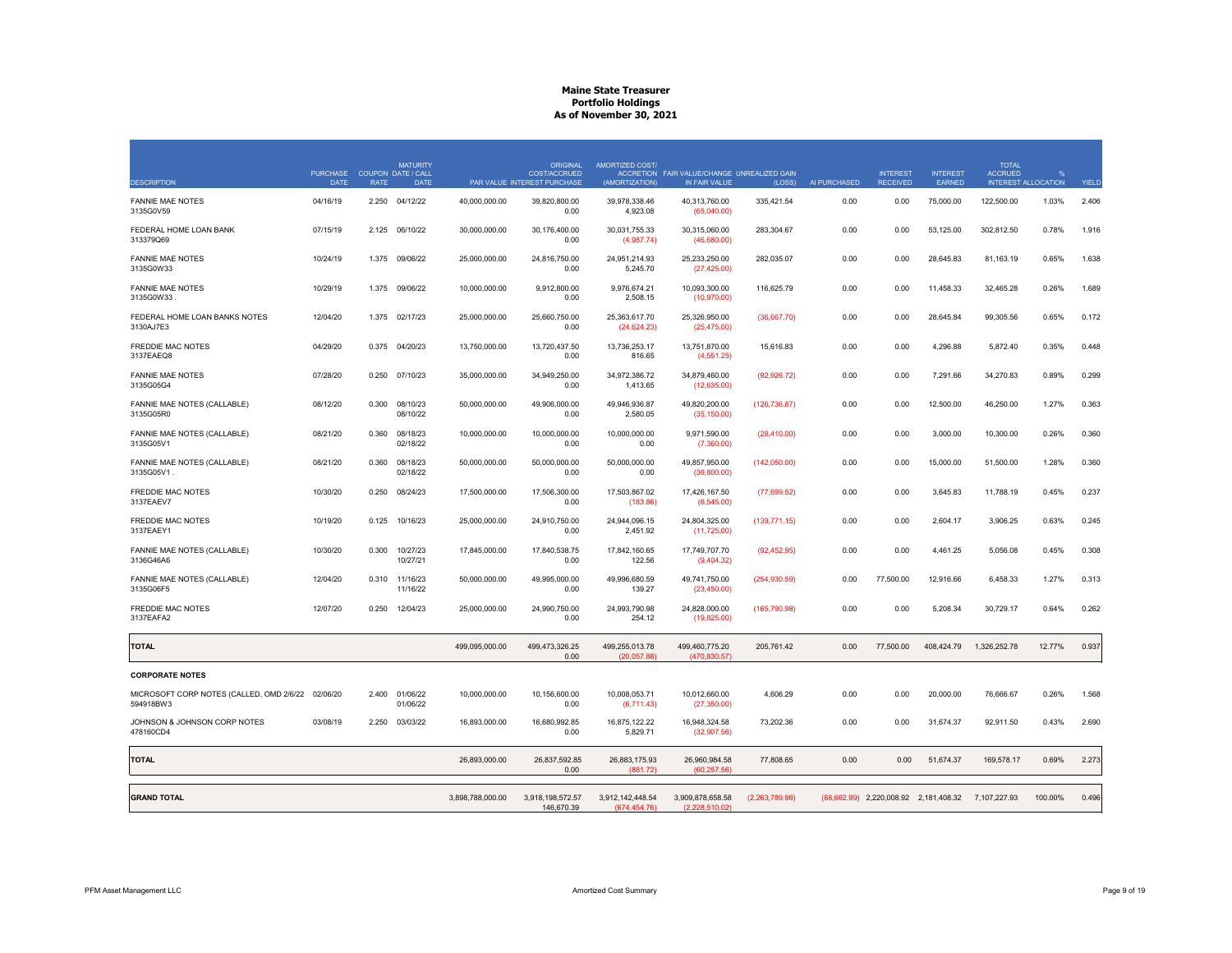|                    |                      |             |                              |                                |                              |                          |                             |                  |                                            |                     |                                    | <b>WEIGHTED</b><br><b>AVERAGE</b><br><b>EFFECTIVE</b> |
|--------------------|----------------------|-------------|------------------------------|--------------------------------|------------------------------|--------------------------|-----------------------------|------------------|--------------------------------------------|---------------------|------------------------------------|-------------------------------------------------------|
| <b>CUSIP</b>       |                      | <b>TYPE</b> | <b>COUPON</b><br><b>RATE</b> | <b>MATURITY</b><br><b>DATE</b> | NEXT CALL<br>DATE S&P RATING | MOODYS'<br><b>RATING</b> | PAR VALUE/<br><b>SHARES</b> |                  | ORIGINAL % PORTFOLIO<br>COST ORIGINAL COST | <b>MARKET VALUE</b> | % PORTFOLIO<br><b>MARKET VALUE</b> | <b>DURATION</b><br>(YEARS)                            |
| <b>US TREASURY</b> |                      |             |                              |                                |                              |                          |                             |                  |                                            |                     |                                    |                                                       |
| 9128286C9          | <b>U.S. TREASURY</b> |             | 2.500                        | 2/15/2022                      | AA+                          | Aaa                      | 25,000,000.00               | 25,493,164.06    | 0.65%                                      | 25,125,000.00       | 0.64%                              | 0.21                                                  |
| 912828W89          | <b>U.S. TREASURY</b> |             | 1.875                        | 3/31/2022                      | AA+                          | Aaa                      | 40,000,000.00               | 40,404,687.50    | 1.03%                                      | 40,231,248.00       | 1.03%                              | 0.33                                                  |
| 9128286M7          | <b>U.S. TREASURY</b> |             | 2.250                        | 4/15/2022                      | AA+                          | Aaa                      | 23,000,000.00               | 23,321,640.63    | 0.60%                                      | 23, 183, 282. 40    | 0.59%                              | 0.37                                                  |
| 9128286M7          | <b>U.S. TREASURY</b> |             | 2.250                        | 4/15/2022                      | AA+                          | Aaa                      | 30,000,000.00               | 30,426,562.50    | 0.78%                                      | 30,239,064.00       | 0.77%                              | 0.37                                                  |
| 9128286U9          | <b>U.S. TREASURY</b> |             | 2.125                        | 5/15/2022                      | AA+                          | Aaa                      | 25,000,000.00               | 25,289,062.50    | 0.65%                                      | 25,230,470.00       | 0.65%                              | 0.46                                                  |
| 9128286U9          | <b>U.S. TREASURY</b> |             | 2.125                        | 5/15/2022                      | AA+                          | Aaa                      | 25,000,000.00               | 25,289,062.50    | 0.65%                                      | 25,230,470.00       | 0.65%                              | 0.46                                                  |
| 912828XG0          | <b>U.S. TREASURY</b> |             | 2.125                        | 6/30/2022                      | AA+                          | Aaa                      | 27,000,000.00               | 27,241,523.44    | 0.70%                                      | 27,316,407.60       | 0.70%                              | 0.58                                                  |
| 9128287C8          | <b>U.S. TREASURY</b> |             | 1.750                        | 7/15/2022                      | AA+                          | Aaa                      | 25,000,000.00               | 24,945,312.50    | 0.64%                                      | 25,253,905.00       | 0.65%                              | 0.62                                                  |
| 9128287C8          | <b>U.S. TREASURY</b> |             | 1.750                        | 7/15/2022                      | AA+                          | Aaa                      | 25,000,000.00               | 24,967,773.44    | 0.64%                                      | 25,253,905.00       | 0.65%                              | 0.62                                                  |
| 9128287C8          | <b>U.S. TREASURY</b> |             | 1.750                        | 7/15/2022                      | AA+                          | Aaa                      | 26,000,000.00               | 26, 142, 187.50  | 0.67%                                      | 26,264,061.20       | 0.67%                              | 0.62                                                  |
| 9128287C8          | <b>U.S. TREASURY</b> |             | 1.750                        | 7/15/2022                      | AA+                          | Aaa                      | 35,000,000.00               | 35,211,914.06    | 0.90%                                      | 35,355,467.00       | 0.90%                              | 0.62                                                  |
| 9128282S8          | <b>U.S. TREASURY</b> |             | 1.625                        | 8/31/2022                      | AA+                          | Aaa                      | 25,000,000.00               | 25,008,789.06    | 0.64%                                      | 25,273,437.50       | 0.65%                              | 0.74                                                  |
| 912828YK0          | <b>U.S. TREASURY</b> |             | 1.375                        | 10/15/2022                     | AA+                          | Aaa                      | 30,000,000.00               | 29,844,140.63    | 0.76%                                      | 30,300,000.00       | 0.77%                              | 0.87                                                  |
| 9128283C2          | <b>U.S. TREASURY</b> |             | 2.000                        | 10/31/2022                     | AA+                          | Aaa                      | 30,000,000.00               | 30,307,031.25    | 0.77%                                      | 30,482,814.00       | 0.78%                              | 0.91                                                  |
| 912828YW4          | <b>U.S. TREASURY</b> |             | 1.625                        | 12/15/2022                     | AA+                          | Aaa                      | 30,000,000.00               | 30,008,203.13    | 0.77%                                      | 30,421,875.00       | 0.78%                              | 1.03                                                  |
| 91282CBD2          | <b>U.S. TREASURY</b> |             | 0.125                        | 12/31/2022                     | AA+                          | Aaa                      | 50,000,000.00               | 49,955,078.13    | 1.27%                                      | 49,914,060.00       | 1.28%                              | 1.08                                                  |
| 91282CBD2          | <b>U.S. TREASURY</b> |             | 0.125                        | 12/31/2022                     | AA+                          | Aaa                      | 50,000,000.00               | 49,949,218.75    | 1.27%                                      | 49,914,060.00       | 1.28%                              | 1.08                                                  |
| 91282CBD2          | <b>U.S. TREASURY</b> |             | 0.125                        | 12/31/2022                     | AA+                          | Aaa                      | 50,000,000.00               | 49,931,640.63    | 1.27%                                      | 49,914,060.00       | 1.28%                              | 1.08                                                  |
| 91282CBN0          | <b>U.S. TREASURY</b> |             | 0.125                        | 2/28/2023                      | AA+                          | Aaa                      | 30,000,000.00               | 29,963,671.88    | 0.76%                                      | 29,920,314.00       | 0.77%                              | 1.25                                                  |
| 9128284S6          | <b>U.S. TREASURY</b> |             | 2.750                        | 5/31/2023                      | AA+                          | Aaa                      | 50,000,000.00               | 52,638,671.88    | 1.34%                                      | 51,742,190.00       | 1.32%                              | 1.48                                                  |
| 91282CCD1          | <b>U.S. TREASURY</b> |             | 0.125                        | 5/31/2023                      | AA+                          | Aaa                      | 50,000,000.00               | 49,753,906.25    | 1.27%                                      | 49,781,250.00       | 1.27%                              | 1.50                                                  |
| 9128284X5          | <b>U.S. TREASURY</b> |             | 2.750                        | 8/31/2023                      | AA+                          | Aaa                      | 50,000,000.00               | 52,919,921.88    | 1.35%                                      | 51,960,940.00       | 1.33%                              | 1.71                                                  |
| 9128285D8          | <b>U.S. TREASURY</b> |             | 2.875                        | 9/30/2023                      | AA+                          | Aaa                      | 50,000,000.00               | 52,859,375.00    | 1.35%                                      | 52,148,440.00       | 1.33%                              | 1.79                                                  |
| 91282CDA6          | <b>U.S. TREASURY</b> |             | 0.250                        | 9/30/2023                      | AA+                          | Aaa                      | 35,000,000.00               | 34,960,351.56    | 0.89%                                      | 34,841,408.00       | 0.89%                              | 1.83                                                  |
| 91282CAP6          | <b>U.S. TREASURY</b> |             | 0.125                        | 10/15/2023                     | AA+                          | Aaa                      | 35,000,000.00               | 34,852,343.75    | 0.89%                                      | 34,742,967.00       | 0.89%                              | 1.87                                                  |
| 91282CAW1          | <b>U.S. TREASURY</b> |             | 0.250                        | 11/15/2023                     | AA+                          | Aaa                      | 50,000,000.00               | 49,638,671.88    | 1.27%                                      | 49,710,940.00       | 1.27%                              | 1.95                                                  |
| 9128285P1          | <b>U.S. TREASURY</b> |             | 2.875                        | 11/30/2023                     | AA+                          | Aaa                      | 50,000,000.00               | 53,347,656.25    | 1.36%                                      | 52,296,875.00       | 1.34%                              | 1.96                                                  |
| 91282CBA8          | <b>U.S. TREASURY</b> |             | 0.125                        | 12/15/2023                     | AA+                          | Aaa                      | 20,000,000.00               | 19,910,937.50    | 0.51%                                      | 19,812,500.00       | 0.51%                              | 2.04                                                  |
| 91282CBA8          | <b>U.S. TREASURY</b> |             | 0.125                        | 12/15/2023                     | AA+                          | Aaa                      | 50,000,000.00               | 49,777,343.75    | 1.27%                                      | 49,531,250.00       | 1.27%                              | 2.04                                                  |
| 91282CBA8          | <b>U.S. TREASURY</b> |             | 0.125                        | 12/15/2023                     | AA+                          | Aaa                      | 50,000,000.00               | 49,808,593.75    | 1.27%                                      | 49,531,250.00       | 1.27%                              | 2.04                                                  |
| 912828V23          | <b>U.S. TREASURY</b> |             | 2.250                        | 12/31/2023                     | AA+                          | Aaa                      | 50,000,000.00               | 52,365,234.38    | 1.34%                                      | 51,710,940.00       | 1.32%                              | 2.03                                                  |
| 91282CBM2          | <b>U.S. TREASURY</b> |             | 0.125                        | 2/15/2024                      | AA+                          | Aaa                      | 25,000,000.00               | 24,854,492.19    | 0.63%                                      | 24,726,562.50       | 0.63%                              | 2.21                                                  |
| 9128286G0          | <b>U.S. TREASURY</b> |             | 2.375                        | 2/29/2024                      | AA+                          | Aaa                      | 50,000,000.00               | 52,896,484.38    | 1.35%                                      | 51,921,875.00       | 1.33%                              | 2.19                                                  |
| 91282CBR1          | <b>U.S. TREASURY</b> |             | 0.250                        | 3/15/2024                      | AA+                          | Aaa                      | 30,000,000.00               | 29,962,500.00    | 0.76%                                      | 29,723,436.00       | 0.76%                              | 2.28                                                  |
| 91282CBR1          | <b>U.S. TREASURY</b> |             | 0.250                        | 3/15/2024                      | AA+                          | Aaa                      | 35,000,000.00               | 34,857,812.50    | 0.89%                                      | 34,677,342.00       | 0.89%                              | 2.28                                                  |
| 912828W71          | <b>U.S. TREASURY</b> |             | 2.125                        | 3/31/2024                      | AA+                          | Aaa                      | 25,000,000.00               | 26, 182, 617. 19 | 0.67%                                      | 25,835,937.50       | 0.66%                              | 2.28                                                  |
| 912828W71.         | <b>U.S. TREASURY</b> |             | 2.125                        | 3/31/2024                      | AA+                          | Aaa                      | 50,000,000.00               | 52,365,234.38    | 1.34%                                      | 51,671,875.00       | 1.32%                              | 2.28                                                  |
| 91282CBV2          | <b>U.S. TREASURY</b> |             | 0.375                        | 4/15/2024                      | AA+                          | Aaa                      | 30,000,000.00               | 29,896,875.00    | 0.76%                                      | 29,775,000.00       | 0.76%                              | 2.36                                                  |
| 91282CCC3          | <b>U.S. TREASURY</b> |             | 0.250                        | 5/15/2024                      | AA+                          | Aaa                      | 50,000,000.00               | 49,873,046.88    | 1.27%                                      | 49,437,500.00       | 1.26%                              | 2.45                                                  |
| 91282CCC3          | <b>U.S. TREASURY</b> |             | 0.250                        | 5/15/2024                      | AA+                          | Aaa                      | 50,000,000.00               | 49,896,484.38    | 1.27%                                      | 49,437,500.00       | 1.26%                              | 2.45                                                  |
| 91282CCC3          | <b>U.S. TREASURY</b> |             | 0.250                        | 5/15/2024                      | AA+                          | Aaa                      | 50,000,000.00               | 49,328,125.00    | 1.26%                                      | 49,437,500.00       | 1.26%                              | 2.45                                                  |
| 91282CCG4          | <b>U.S. TREASURY</b> |             | 0.250                        | 6/15/2024                      | AA+                          | Aaa                      | 50,000,000.00               | 49,654,296.88    | 1.27%                                      | 49,390,625.00       | 1.26%                              | 2.53                                                  |
| 91282CCG4.         | <b>U.S. TREASURY</b> |             | 0.250                        | 6/15/2024                      | AA+                          | Aaa                      | 25,000,000.00               | 24,879,882.81    | 0.63%                                      | 24,695,312.50       | 0.63%                              | 2.53                                                  |
| 91282CCG4          | <b>U.S. TREASURY</b> |             | 0.250                        | 6/15/2024                      | AA+                          | Aaa                      | 50,000,000.00               | 49,759,765.63    | 1.27%                                      | 49,390,625.00       | 1.26%                              | 2.53                                                  |
| 91282CCL3          | <b>U.S. TREASURY</b> |             | 0.375                        | 7/15/2024                      | AA+                          | Aaa                      | 50,000,000.00               | 49,937,500.00    | 1.27%                                      | 49,515,625.00       | 1.27%                              | 2.61                                                  |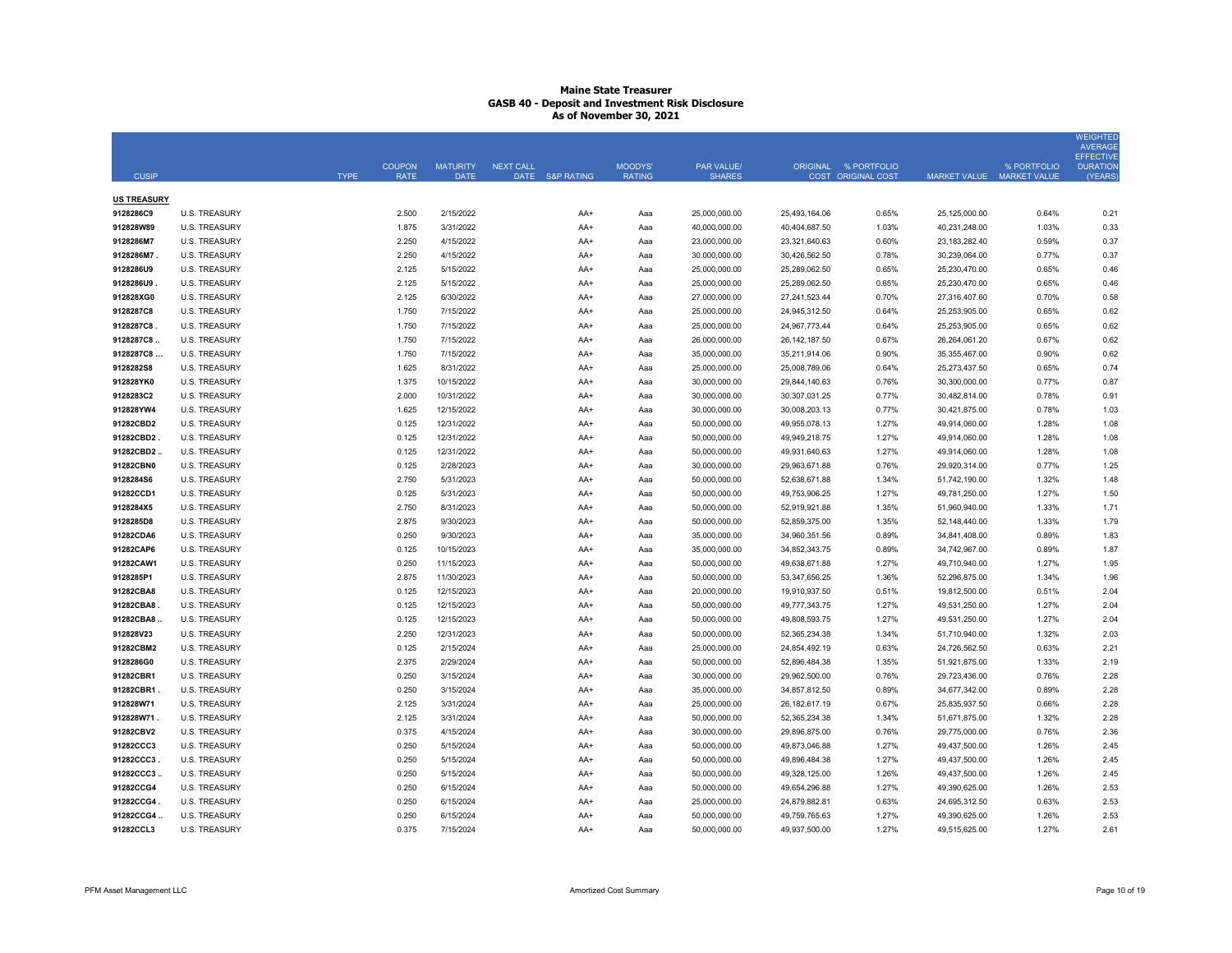|                      |                             |             | <b>COUPON</b> | <b>MATURITY</b> | <b>NEXT CALL</b> |                 | MOODYS'       | <b>PAR VALUE/</b> | <b>ORIGINAL</b>  | % PORTFOLIO               |                     | % PORTFOLIO         | <b>WEIGHTED</b><br><b>AVERAGE</b><br><b>EFFECTIVE</b><br><b>DURATION</b> |
|----------------------|-----------------------------|-------------|---------------|-----------------|------------------|-----------------|---------------|-------------------|------------------|---------------------------|---------------------|---------------------|--------------------------------------------------------------------------|
| <b>CUSIP</b>         |                             | <b>TYPE</b> | <b>RATE</b>   | <b>DATE</b>     |                  | DATE S&P RATING | <b>RATING</b> | <b>SHARES</b>     |                  | <b>COST ORIGINAL COST</b> | <b>MARKET VALUE</b> | <b>MARKET VALUE</b> | (YEARS)                                                                  |
| 91282CCX7            | <b>U.S. TREASURY</b>        |             | 0.375         | 9/15/2024       |                  | AA+             | Aaa           | 35,000,000.00     | 34,816,796.88    | 0.89%                     | 34,600,783.00       | 0.88%               | 2.78                                                                     |
| 91282CDH1            | <b>U.S. TREASURY</b>        |             | 0.750         | 11/15/2024      |                  | AA+             | Aaa           | 50,000,000.00     | 49,718,750.00    | 1.27%                     | 49,875,000.00       | 1.28%               | 2.93                                                                     |
|                      |                             |             |               |                 |                  |                 |               |                   |                  |                           |                     |                     |                                                                          |
| <b>ISSUER TOTAL</b>  |                             |             |               |                 |                  |                 |               | 1,796,000,000.00  | 1,815,414,336.02 | 46.33%                    | 1,806,747,349.20    | 46.21%              | 1.70                                                                     |
|                      |                             |             |               |                 |                  |                 |               |                   |                  |                           |                     |                     |                                                                          |
| <b>FNMA</b>          |                             |             |               |                 |                  |                 |               |                   |                  |                           |                     |                     |                                                                          |
| 3135G0S38            | U.S. INSTRUMENTALITY        |             | 2.000         | 1/5/2022        |                  | AA+             | Aaa           | 15,000,000.00     | 14,788,500.00    | 0.38%                     | 15,027,420.00       | 0.38%               | 0.10                                                                     |
| 3135G0U92            | U.S. INSTRUMENTALITY        |             | 2.625         | 1/11/2022       |                  | AA+             | Aaa           | 25,000,000.00     | 25,462,250.00    | 0.65%                     | 25,071,125.00       | 0.64%               | 0.11                                                                     |
| 3135G0T45            | U.S. INSTRUMENTALITY        |             | 1.875         | 4/5/2022        |                  | AA+             | Aaa           | 15,000,000.00     | 14,994,450.00    | 0.38%                     | 15,092,010.00       | 0.39%               | 0.35                                                                     |
| 3135G0V59.           | U.S. INSTRUMENTALITY        |             | 2.250         | 4/12/2022       |                  | AA+             | Aaa           | 20,000,000.00     | 20,021,600.00    | 0.51%                     | 20,156,880.00       | 0.52%               | 0.37                                                                     |
| 3135G0V59            | <b>U.S. INSTRUMENTALITY</b> |             | 2.250         | 4/12/2022       |                  | AA+             | Aaa           | 40,000,000.00     | 39,820,800.00    | 1.02%                     | 40,313,760.00       | 1.03%               | 0.37                                                                     |
| 3135G0W33            | U.S. INSTRUMENTALITY        |             | 1.375         | 9/6/2022        |                  | AA+             | Aaa           | 25,000,000.00     | 24,816,750.00    | 0.63%                     | 25,233,250.00       | 0.65%               | 0.76                                                                     |
| 3135G0W33            | U.S. INSTRUMENTALITY        |             | 1.375         | 9/6/2022        |                  | AA+             | Aaa           | 10,000,000.00     | 9,912,800.00     | 0.25%                     | 10,093,300.00       | 0.26%               | 0.76                                                                     |
| 3135G05G4            | U.S. INSTRUMENTALITY        |             | 0.250         | 7/10/2023       |                  | AA+             | Aaa           | 35,000,000.00     | 34,949,250.00    | 0.89%                     | 34,879,460.00       | 0.89%               | 1.61                                                                     |
| 3135G05R0            | U.S. INSTRUMENTALITY        |             | 0.300         | 8/10/2023       | 8/10/2022        | AA+             | Aaa           | 50,000,000.00     | 49,906,000.00    | 1.27%                     | 49,820,200.00       | 1.27%               | 0.69                                                                     |
| 3135G05V1            | U.S. INSTRUMENTALITY        |             | 0.360         | 8/18/2023       | 2/18/2022        | AA+             | Aaa           | 10,000,000.00     | 10,000,000.00    | 0.26%                     | 9,971,590.00        | 0.26%               | 0.22                                                                     |
| 3135G05V1.           | U.S. INSTRUMENTALITY        |             | 0.360         | 8/18/2023       | 2/18/2022        | AA+             | Aaa           | 50,000,000.00     | 50,000,000.00    | 1.28%                     | 49,857,950.00       | 1.28%               | 0.22                                                                     |
| 3136G46A6            | <b>U.S. INSTRUMENTALITY</b> |             | 0.300         | 10/27/2023      | 10/27/2021       | AA+             | Aaa           | 17,845,000.00     | 17,840,538.75    | 0.46%                     | 17,749,707.70       | 0.45%               | 0.16                                                                     |
| 3135G06F5            | <b>U.S. INSTRUMENTALITY</b> |             | 0.310         | 11/16/2023      | 11/16/2022       | AA+             | Aaa           | 50,000,000.00     | 49,995,000.00    | 1.28%                     | 49,741,750.00       | 1.27%               | 0.96                                                                     |
| <b>ISSUER TOTAL</b>  |                             |             |               |                 |                  |                 |               | 362,845,000.00    | 362,507,938.75   | 9.25%                     | 363,008,402.70      | 9.28%               | 0.59                                                                     |
| <b>U.S. BANK MMF</b> | CASH AND CASH EQUIVALENTS   |             |               | 12/1/2021       |                  |                 |               | 334,000,000.00    | 334,000,000.00   | 8.52%                     | 334,000,000.00      | 8.54%               | 0.00                                                                     |
| <b>ISSUER TOTAL</b>  |                             |             |               |                 |                  |                 |               | 334,000,000.00    | 334,000,000.00   | 8.52%                     | 334,000,000.00      | 8.54%               | 0.00                                                                     |
|                      |                             |             |               |                 |                  |                 |               |                   |                  |                           |                     |                     |                                                                          |
| <b>TD BANK DDA</b>   |                             |             |               |                 |                  |                 |               |                   |                  |                           |                     |                     |                                                                          |
|                      | CASH AND CASH EQUIVALENTS   |             |               | 12/1/2021       |                  |                 |               | 250,000,000.00    | 250,000,000.00   | 6.38%                     | 250,000,000.00      | 6.39%               | 0.00                                                                     |
| <b>ISSUER TOTAL</b>  |                             |             |               |                 |                  |                 |               | 250,000,000.00    | 250,000,000.00   | 6.38%                     | 250,000,000.00      | 6.39%               | 0.00                                                                     |
|                      | TD BANK GOLDMAN SACHS MMF   |             |               |                 |                  |                 |               |                   |                  |                           |                     |                     |                                                                          |
|                      | CASH AND CASH EQUIVALENTS   |             |               | 12/1/2021       |                  |                 |               | 250,000,000.00    | 250,000,000.00   | 6.38%                     | 250,000,000.00      | 6.39%               | 0.00                                                                     |
| <b>ISSUER TOTAL</b>  |                             |             |               |                 |                  |                 |               | 250,000,000.00    | 250,000,000.00   | 6.38%                     | 250,000,000.00      | 6.39%               | 0.00                                                                     |
| <b>CITIZENS BANK</b> |                             |             |               |                 |                  |                 |               |                   |                  |                           |                     |                     |                                                                          |
|                      | CASH AND CASH EQUIVALENTS   |             |               | 12/1/2021       |                  |                 |               | 100,000,000.00    | 100,000,000.00   | 2.55%                     | 100,000,000.00      | 2.56%               | 0.00                                                                     |
| <b>ISSUER TOTAL</b>  |                             |             |               |                 |                  |                 |               | 100,000,000.00    | 100,000,000.00   | 2.55%                     | 100,000,000.00      | 2.56%               | 0.00                                                                     |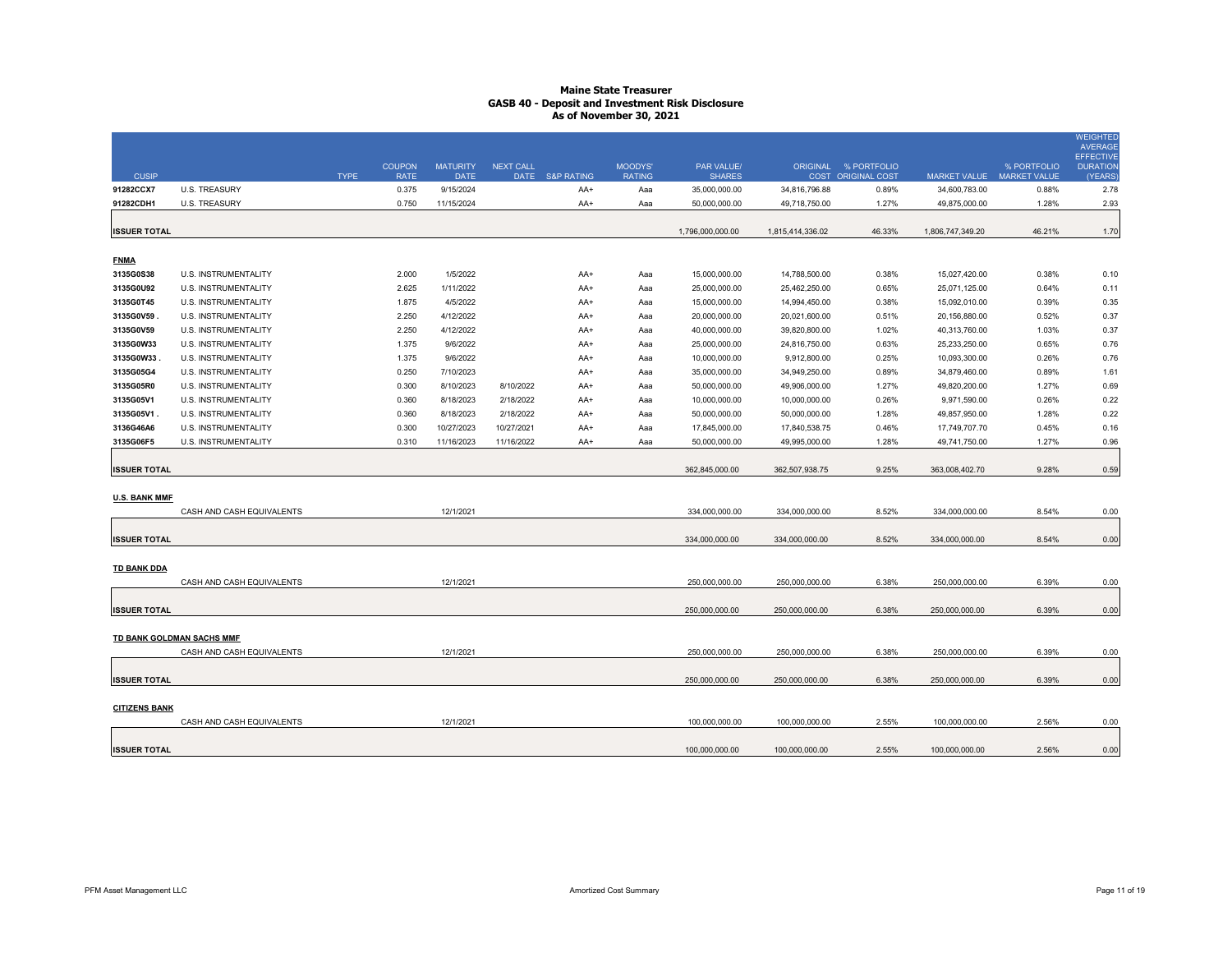| <b>CUSIP</b>           |                                | <b>TYPE</b> | <b>COUPON</b><br><b>RATE</b> | <b>MATURITY</b><br><b>DATE</b> | <b>NEXT CALL</b> | DATE S&P RATING | MOODYS'<br><b>RATING</b> | <b>PAR VALUE/</b><br><b>SHARES</b> | <b>ORIGINAL</b> | % PORTFOLIO<br>COST ORIGINAL COST | <b>MARKET VALUE</b> | % PORTFOLIO<br><b>MARKET VALUE</b> | <b>WEIGHTED</b><br><b>AVERAGE</b><br><b>EFFECTIVE</b><br><b>DURATION</b><br>(YEARS) |
|------------------------|--------------------------------|-------------|------------------------------|--------------------------------|------------------|-----------------|--------------------------|------------------------------------|-----------------|-----------------------------------|---------------------|------------------------------------|-------------------------------------------------------------------------------------|
| PEOPLE'S UNITED BANK   |                                |             |                              |                                |                  |                 |                          |                                    |                 |                                   |                     |                                    |                                                                                     |
|                        | CERTIFICATES OF DEPOSIT        |             | 1.650                        | 1/17/2022                      |                  | <b>NR</b>       | <b>NR</b>                | 40,000,000.00                      | 40,000,000.00   | 1.02%                             | 40,000,000.00       | 1.02%                              | 0.14                                                                                |
|                        | <b>CERTIFICATES OF DEPOSIT</b> |             | 0.350                        | 1/19/2023                      |                  | <b>NR</b>       | <b>NR</b>                | 10,000,000.00                      | 10,000,000.00   | 0.26%                             | 10,000,000.00       | 0.26%                              | 1.15                                                                                |
|                        | <b>CERTIFICATES OF DEPOSIT</b> |             | 0.250                        | 4/18/2023                      |                  | <b>NR</b>       | <b>NR</b>                | 15,000,000.00                      | 15,000,000.00   | 0.38%                             | 15,000,000.00       | 0.38%                              | 1.40                                                                                |
|                        | <b>CERTIFICATES OF DEPOSIT</b> |             | 0.250                        | 4/23/2023                      |                  | <b>NR</b>       | <b>NR</b>                | 25,000,000.00                      | 25,000,000.00   | 0.64%                             | 25,000,000.00       | 0.64%                              | 1.41                                                                                |
|                        | <b>CERTIFICATES OF DEPOSIT</b> |             | 0.200                        | 6/14/2023                      |                  | <b>NR</b>       | <b>NR</b>                | 10,000,000.00                      | 10,000,000.00   | 0.26%                             | 10,000,000.00       | 0.26%                              | 1.56                                                                                |
| <b>ISSUER TOTAL</b>    |                                |             |                              |                                |                  |                 |                          | 100,000,000.00                     | 100,000,000.00  | 2.55%                             | 100,000,000.00      | 2.56%                              | 0.89                                                                                |
| <b>FHLMC</b>           |                                |             |                              |                                |                  |                 |                          |                                    |                 |                                   |                     |                                    |                                                                                     |
| 3137EAEQ8              | <b>U.S. INSTRUMENTALITY</b>    |             | 0.375                        | 4/20/2023                      |                  | AA+             | Aaa                      | 13,750,000.00                      | 13,720,437.50   | 0.35%                             | 13,751,870.00       | 0.35%                              | 1.39                                                                                |
| 3137EAEV7              | <b>U.S. INSTRUMENTALITY</b>    |             | 0.250                        | 8/24/2023                      |                  | AA+             | Aaa                      | 17,500,000.00                      | 17,506,300.00   | 0.45%                             | 17,426,167.50       | 0.45%                              | 1.73                                                                                |
| 3137EAEY1              | U.S. INSTRUMENTALITY           |             | 0.125                        | 10/16/2023                     |                  | AA+             | Aaa                      | 25,000,000.00                      | 24,910,750.00   | 0.64%                             | 24,804,325.00       | 0.63%                              | 1.88                                                                                |
| 3137EAFA2              | U.S. INSTRUMENTALITY           |             | 0.250                        | 12/4/2023                      |                  | AA+             | Aaa                      | 25,000,000.00                      | 24,990,750.00   | 0.64%                             | 24,828,000.00       | 0.64%                              | 2.00                                                                                |
| <b>ISSUER TOTAL</b>    |                                |             |                              |                                |                  |                 |                          | 81,250,000.00                      | 81,128,237.50   | 2.07%                             | 80,810,362.50       | 2.07%                              | 1.80                                                                                |
| <b>NORTHEAST BANK</b>  |                                |             |                              |                                |                  |                 |                          |                                    |                 |                                   |                     |                                    |                                                                                     |
|                        | CASH AND CASH EQUIVALENTS      |             |                              | 12/1/2021                      |                  |                 |                          | 57,000,000.00                      | 57,000,000.00   | 1.45%                             | 57,000,000.00       | 1.46%                              | 0.00                                                                                |
| <b>ISSUER TOTAL</b>    |                                |             |                              |                                |                  |                 |                          | 57,000,000.00                      | 57,000,000.00   | 1.45%                             | 57,000,000.00       | 1.46%                              | 0.00                                                                                |
| <b>FHLB</b>            |                                |             |                              |                                |                  |                 |                          |                                    |                 |                                   |                     |                                    |                                                                                     |
| 313379Q69              | <b>U.S. INSTRUMENTALITY</b>    |             | 2.125                        | 6/10/2022                      |                  | AA+             | Aaa                      | 30,000,000.00                      | 30,176,400.00   | 0.77%                             | 30,315,060.00       | 0.78%                              | 0.52                                                                                |
| 3130AJ7E3              | U.S. INSTRUMENTALITY           |             | 1.375                        | 2/17/2023                      |                  | AA+             | Aaa                      | 25,000,000.00                      | 25,660,750.00   | 0.65%                             | 25,326,950.00       | 0.65%                              | 1.20                                                                                |
| <b>ISSUER TOTAL</b>    |                                |             |                              |                                |                  |                 |                          | 55,000,000.00                      | 55,837,150.00   | 1.43%                             | 55,642,010.00       | 1.42%                              | 0.83                                                                                |
| <b>CAMDEN NATIONAL</b> |                                |             |                              |                                |                  |                 |                          |                                    |                 |                                   |                     |                                    |                                                                                     |
|                        | <b>CERTIFICATES OF DEPOSIT</b> |             | 0.200                        | 1/17/2023                      |                  | <b>NR</b>       | <b>NR</b>                | 50,000,000.00                      | 50,000,000.00   | 1.28%                             | 50,000,000.00       | 1.28%                              | 1.15                                                                                |
| <b>ISSUER TOTAL</b>    |                                |             |                              |                                |                  |                 |                          | 50,000,000.00                      | 50,000,000.00   | 1.28%                             | 50,000,000.00       | 1.28%                              | 1.15                                                                                |
| <b>FIRST NATIONAL</b>  |                                |             |                              |                                |                  |                 |                          |                                    |                 |                                   |                     |                                    |                                                                                     |
|                        | CASH AND CASH EQUIVALENTS      |             |                              | 12/1/2021                      |                  |                 |                          | 50,000,000.00                      | 50,000,000.00   | 1.28%                             | 50,000,000.00       | 1.28%                              | 0.00                                                                                |
| <b>ISSUER TOTAL</b>    |                                |             |                              |                                |                  |                 |                          | 50,000,000.00                      | 50,000,000.00   | 1.28%                             | 50,000,000.00       | 1.28%                              | 0.00                                                                                |
| <b>RABOBANK</b>        |                                |             |                              |                                |                  |                 |                          |                                    |                 |                                   |                     |                                    |                                                                                     |
| 21687AZ14              | <b>COMMERCIAL PAPER</b>        |             |                              | 12/1/2021                      |                  | $A-1$           | $P-1$                    | 50,000,000.00                      | 49,950,888.89   | 1.27%                             | 49,999,800.00       | 1.28%                              | 0.00                                                                                |
| <b>ISSUER TOTAL</b>    |                                |             |                              |                                |                  |                 |                          | 50,000,000.00                      | 49,950,888.89   | 1.27%                             | 49,999,800.00       | 1.28%                              | 0.00                                                                                |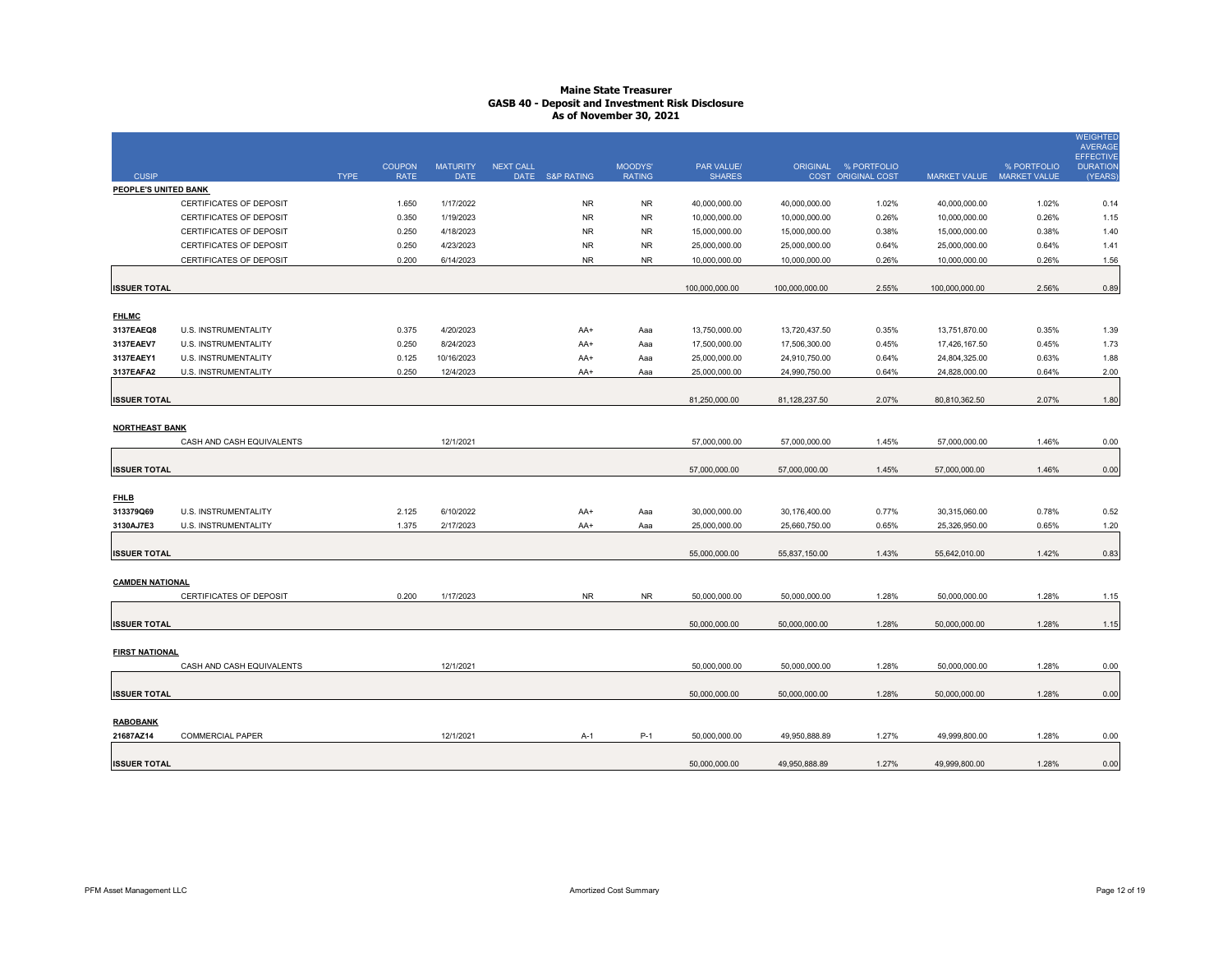|                               |                                                    |             | <b>COUPON</b> | <b>MATURITY</b>         | <b>NEXT CALL</b> |                 | MOODYS'        | <b>PAR VALUE/</b> |               | ORIGINAL % PORTFOLIO |                     | % PORTFOLIO         | <b>WEIGHTED</b><br><b>AVERAGE</b><br><b>EFFECTIVE</b><br><b>DURATION</b> |
|-------------------------------|----------------------------------------------------|-------------|---------------|-------------------------|------------------|-----------------|----------------|-------------------|---------------|----------------------|---------------------|---------------------|--------------------------------------------------------------------------|
| <b>CUSIP</b>                  |                                                    | <b>TYPE</b> | <b>RATE</b>   | <b>DATE</b>             |                  | DATE S&P RATING | <b>RATING</b>  | <b>SHARES</b>     |               | COST ORIGINAL COST   | <b>MARKET VALUE</b> | <b>MARKET VALUE</b> | (YEARS)                                                                  |
| <b>BNP PARIBAS</b>            |                                                    |             |               |                         |                  |                 |                |                   |               |                      |                     |                     |                                                                          |
| 09659BZL7                     | <b>COMMERCIAL PAPER</b><br><b>COMMERCIAL PAPER</b> |             |               | 12/20/2021<br>2/11/2022 |                  | $A-1$           | $P-1$<br>$P-1$ | 25,000,000.00     | 24,971,430.56 | 0.64%<br>0.64%       | 24,998,900.00       | 0.64%<br>0.64%      | 0.06                                                                     |
| 09659CBB3                     |                                                    |             |               |                         |                  | $A-1$           |                | 25,000,000.00     | 24,968,243.06 |                      | 24,993,925.00       |                     | 0.20                                                                     |
| <b>ISSUER TOTAL</b>           |                                                    |             |               |                         |                  |                 |                | 50,000,000.00     | 49,939,673.62 | 1.27%                | 49,992,825.00       | 1.28%               | 0.13                                                                     |
| <b>MUFG BANK LTD/NY</b>       |                                                    |             |               |                         |                  |                 |                |                   |               |                      |                     |                     |                                                                          |
| 62479MAE3                     | <b>COMMERCIAL PAPER</b>                            |             |               | 1/14/2022               |                  | $A-1$           | $P-1$          | 25,000,000.00     | 24,968,361.11 | 0.64%                | 24,996,150.00       | 0.64%               | 0.13                                                                     |
| 62479MBB8                     | <b>COMMERCIAL PAPER</b>                            |             |               | 2/11/2022               |                  | $A-1$           | $P-1$          | 25,000,000.00     | 24,971,979.17 | 0.64%                | 24,992,450.00       | 0.64%               | 0.20                                                                     |
| <b>ISSUER TOTAL</b>           |                                                    |             |               |                         |                  |                 |                | 50,000,000.00     | 49,940,340.28 | 1.27%                | 49,988,600.00       | 1.28%               | 0.16                                                                     |
| <b>NATIXIS NY BRANCH</b>      |                                                    |             |               |                         |                  |                 |                |                   |               |                      |                     |                     |                                                                          |
| 63873JZG8                     | <b>COMMERCIAL PAPER</b>                            |             |               | 12/16/2021              |                  | $A-1$           | $P-1$          | 25,000,000.00     | 24,963,486.11 | 0.64%                | 24,998,975.00       | 0.64%               | 0.04                                                                     |
| 63873KF28                     | <b>COMMERCIAL PAPER</b>                            |             |               | 6/2/2022                |                  | $A-1$           | $P-1$          | 25,000,000.00     | 24,969,083.33 | 0.64%                | 24,969,875.00       | 0.64%               | 0.51                                                                     |
| <b>ISSUER TOTAL</b>           |                                                    |             |               |                         |                  |                 |                | 50,000,000.00     | 49,932,569.44 | 1.27%                | 49,968,850.00       | 1.28%               | 0.28                                                                     |
| <b>OLD LINE FUNDING LLC</b>   |                                                    |             |               |                         |                  |                 |                |                   |               |                      |                     |                     |                                                                          |
| 67983UCF8                     | <b>COMMERCIAL PAPER</b>                            |             |               | 3/15/2022               |                  | $A-1+$          | $P-1$          | 27,000,000.00     | 26,984,700.00 | 0.69%                | 26,983,611.00       | 0.69%               | 0.29                                                                     |
| 67983UDB6                     | <b>COMMERCIAL PAPER</b>                            |             |               | 4/11/2022               |                  | $A-1+$          | $P-1$          | 23,000,000.00     | 22,983,210.00 | 0.59%                | 22,980,358.00       | 0.59%               | 0.37                                                                     |
| <b>ISSUER TOTAL</b>           |                                                    |             |               |                         |                  |                 |                | 50,000,000.00     | 49,967,910.00 | 1.28%                | 49,963,969.00       | 1.28%               | 0.33                                                                     |
| <b>BAR HARBOR</b>             |                                                    |             |               |                         |                  |                 |                |                   |               |                      |                     |                     |                                                                          |
|                               | CASH AND CASH EQUIVALENTS                          |             |               | 12/1/2021               |                  |                 |                | 49,000,000.00     | 49,000,000.00 | 1.25%                | 49,000,000.00       | 1.25%               | 0.00                                                                     |
| <b>ISSUER TOTAL</b>           |                                                    |             |               |                         |                  |                 |                | 49,000,000.00     | 49,000,000.00 | 1.25%                | 49,000,000.00       | 1.25%               | 0.00                                                                     |
| <b>CREDIT AGRICOLE CIB NY</b> |                                                    |             |               |                         |                  |                 |                |                   |               |                      |                     |                     |                                                                          |
| 22533UAE3                     | <b>COMMERCIAL PAPER</b>                            |             |               | 1/14/2022               |                  | $A-1$           | $P-1$          | 25,000,000.00     | 24,966,625.00 | 0.64%                | 24,996,200.00       | 0.64%               | 0.13                                                                     |
| <b>ISSUER TOTAL</b>           |                                                    |             |               |                         |                  |                 |                | 25,000,000.00     | 24,966,625.00 | 0.64%                | 24,996,200.00       | 0.64%               | 0.13                                                                     |
|                               | <b>CITIGROUP GLOBAL MARKETS</b>                    |             |               |                         |                  |                 |                |                   |               |                      |                     |                     |                                                                          |
| 17327AZ67                     | <b>COMMERCIAL PAPER</b>                            |             |               | 12/6/2021               |                  | $A-1$           | $P-1$          | 24,800,000.00     | 24,775,310.22 | 0.63%                | 24,799,305.60       | 0.63%               | 0.02                                                                     |
| <b>ISSUER TOTAL</b>           |                                                    |             |               |                         |                  |                 |                | 24,800,000.00     | 24,775,310.22 | 0.63%                | 24,799,305.60       | 0.63%               | 0.02                                                                     |
| <b>JOHNSON &amp; JOHNSON</b>  |                                                    |             |               |                         |                  |                 |                |                   |               |                      |                     |                     |                                                                          |
| 478160CD4                     | CORPORATE                                          |             | 2.250         | 3/3/2022                |                  | AAA             | Aaa            | 16,893,000.00     | 16,680,992.85 | 0.43%                | 16,948,324.58       | 0.43%               | 0.18                                                                     |
| <b>ISSUER TOTAL</b>           |                                                    |             |               |                         |                  |                 |                | 16,893,000.00     | 16,680,992.85 | 0.43%                | 16,948,324.58       | 0.43%               | 0.18                                                                     |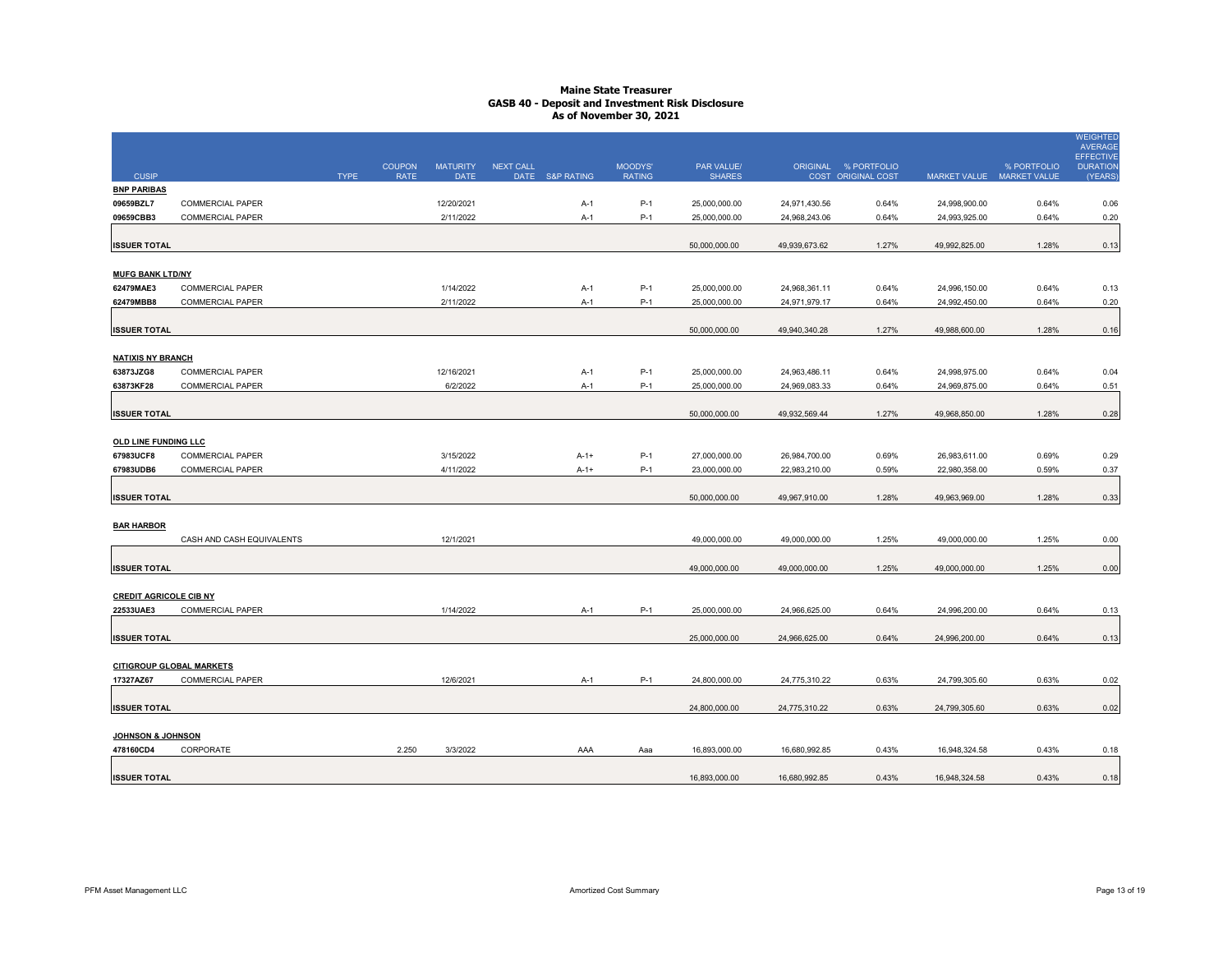|                                       |                           |             | <b>COUPON</b> | <b>MATURITY</b> | <b>NEXT CALL</b> |                 | MOODYS'       | PAR VALUE/       |                  | ORIGINAL % PORTFOLIO |                     | % PORTFOLIO         | <b>WEIGHTED</b><br><b>AVERAGE</b><br><b>EFFECTIVE</b><br><b>DURATION</b> |
|---------------------------------------|---------------------------|-------------|---------------|-----------------|------------------|-----------------|---------------|------------------|------------------|----------------------|---------------------|---------------------|--------------------------------------------------------------------------|
| <b>CUSIP</b><br><b>BANGOR SAVINGS</b> |                           | <b>TYPE</b> | <b>RATE</b>   | <b>DATE</b>     |                  | DATE S&P RATING | <b>RATING</b> | <b>SHARES</b>    |                  | COST ORIGINAL COST   | <b>MARKET VALUE</b> | <b>MARKET VALUE</b> | (YEARS)                                                                  |
|                                       | CERTIFICATES OF DEPOSIT   |             | 0.400         | 4/8/2023        |                  | <b>NR</b>       | <b>NR</b>     | 15,000,000.00    | 15,000,000.00    | 0.38%                | 15,000,000.00       | 0.38%               | 1.37                                                                     |
|                                       |                           |             |               |                 |                  |                 |               |                  |                  |                      |                     |                     |                                                                          |
| <b>ISSUER TOTAL</b>                   |                           |             |               |                 |                  |                 |               | 15,000,000.00    | 15,000,000.00    | 0.38%                | 15,000,000.00       | 0.38%               | 1.37                                                                     |
| <b>BATH SAVINGS</b>                   |                           |             |               |                 |                  |                 |               |                  |                  |                      |                     |                     |                                                                          |
|                                       | CASH AND CASH EQUIVALENTS |             |               | 12/1/2021       |                  |                 |               | 14,000,000.00    | 14,000,000.00    | 0.36%                | 14,000,000.00       | 0.36%               | 0.00                                                                     |
| <b>ISSUER TOTAL</b>                   |                           |             |               |                 |                  |                 |               | 14,000,000.00    | 14,000,000.00    | 0.36%                | 14,000,000.00       | 0.36%               | 0.00                                                                     |
| <b>MICROSOFT</b>                      |                           |             |               |                 |                  |                 |               |                  |                  |                      |                     |                     |                                                                          |
| 594918BW3                             | CORPORATE                 |             | 2.400         | 1/6/2022        | 1/6/2022         | AAA             | Aaa           | 10,000,000.00    | 10,156,600.00    | 0.26%                | 10,012,660.00       | 0.26%               | 0.10                                                                     |
| <b>ISSUER TOTAL</b>                   |                           |             |               |                 |                  |                 |               | 10,000,000.00    | 10,156,600.00    | 0.26%                | 10,012,660.00       | 0.26%               | 0.10                                                                     |
| <b>BIDDEFORD SAVINGS BANK</b>         |                           |             |               |                 |                  |                 |               |                  |                  |                      |                     |                     |                                                                          |
|                                       | CASH AND CASH EQUIVALENTS |             |               | 12/1/2021       |                  |                 |               | 5,000,000.00     | 5,000,000.00     | 0.13%                | 5,000,000.00        | 0.13%               | 0.00                                                                     |
| <b>ISSUER TOTAL</b>                   |                           |             |               |                 |                  |                 |               | 5,000,000.00     | 5,000,000.00     | 0.13%                | 5,000,000.00        | 0.13%               | 0.00                                                                     |
| <b>FIDELITY GOVERNMENT MMF</b>        |                           |             |               |                 |                  |                 |               |                  |                  |                      |                     |                     |                                                                          |
|                                       | CASH AND CASH EQUIVALENTS |             |               | 12/1/2021       |                  | AAA             | AAA           | 2,000,000.00     | 2,000,000.00     | 0.05%                | 2,000,000.00        | 0.05%               | 0.00                                                                     |
| <b>ISSUER TOTAL</b>                   |                           |             |               |                 |                  |                 |               | 2,000,000.00     | 2,000,000.00     | 0.05%                | 2,000,000.00        | 0.05%               | 0.00                                                                     |
| <b>PFM FUNDS</b>                      |                           |             |               |                 |                  |                 |               |                  |                  |                      |                     |                     |                                                                          |
|                                       | CASH AND CASH EQUIVALENTS |             |               | 12/1/2021       |                  |                 |               | 1,000,000.00     | 1,000,000.00     | 0.03%                | 1,000,000.00        | 0.03%               | 0.00                                                                     |
| <b>ISSUER TOTAL</b>                   |                           |             |               |                 |                  |                 |               | 1,000,000.00     | 1,000,000.00     | 0.03%                | 1,000,000.00        | 0.03%               | 0.00                                                                     |
| <b>GRAND TOTAL</b>                    |                           |             |               |                 |                  |                 |               | 3,898,788,000.00 | 3,918,198,572.57 | 100.00%              | 3,909,878,658.58    | 100.00%             |                                                                          |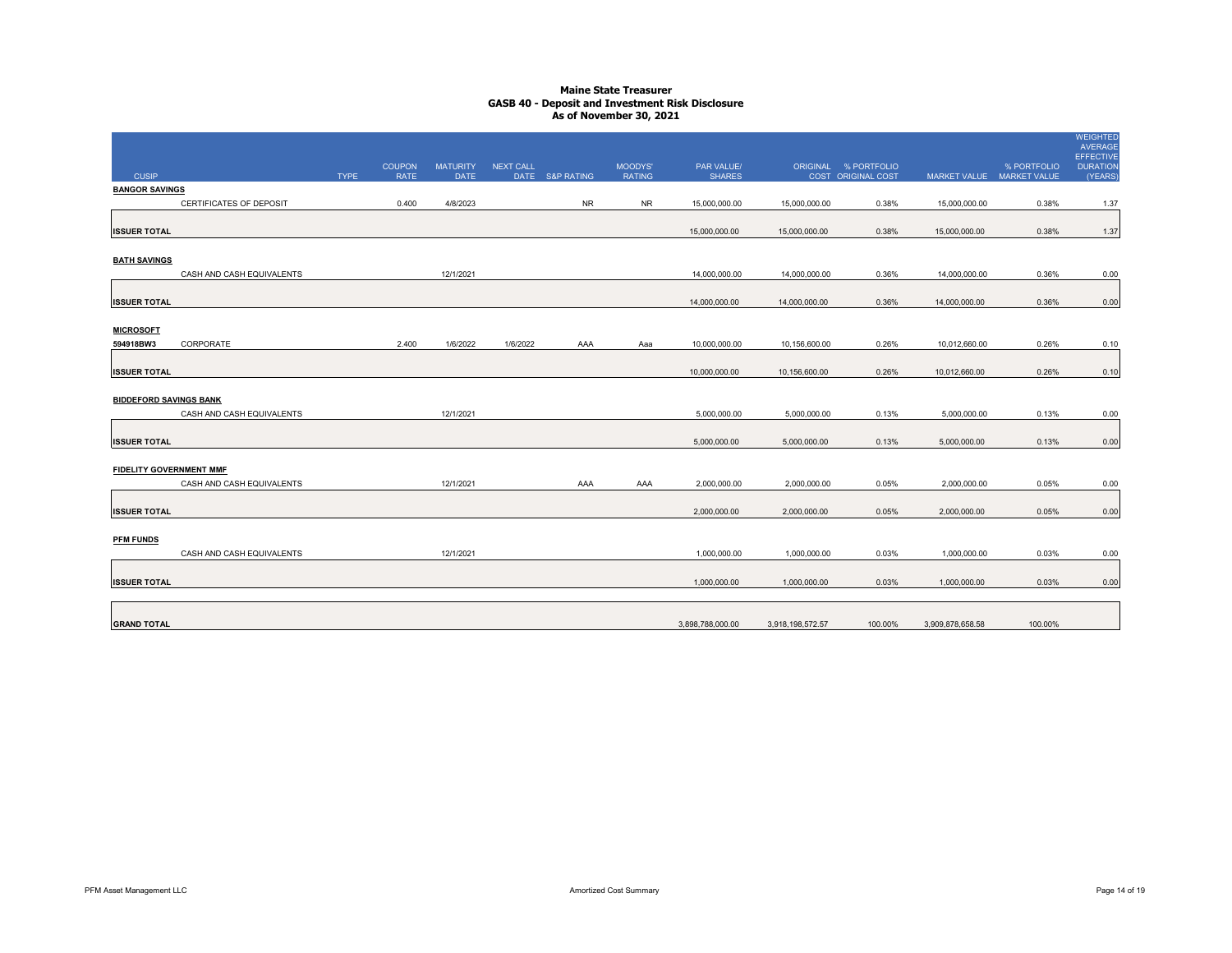# **Maine State Treasurer Securities Purchased During the Month Ended November 30, 2021**

| <b>CUSIP</b>                | <b>ISSUER</b>        | <b>DATE</b> | <b>COUPON</b> | <b>MATURITY</b> | <b>CALL DATE</b> | PAR VALUE/SHARES | <b>UNIT COST</b> | <b>PRINCIPAL</b> | <b>ACCRUED</b><br><b>INTEREST</b><br><b>PURCHASED</b> | <b>YIELD</b> |
|-----------------------------|----------------------|-------------|---------------|-----------------|------------------|------------------|------------------|------------------|-------------------------------------------------------|--------------|
| <b>CASH AND EQUIVALENTS</b> |                      |             |               |                 |                  |                  |                  |                  |                                                       |              |
|                             | U.S. BANK MMF        | 11/1/2021   | 0.030V        |                 |                  | 11,000,000.00    | 100.00           | 11,000,000.00    | 0.00                                                  | 0.030 V      |
|                             | U.S. BANK MMF        | 11/3/2021   | 0.030 V       |                 |                  | 50,000,000.00    | 100.00           | 50,000,000.00    | 0.00                                                  | 0.030 V      |
|                             | U.S. BANK MMF        | 11/5/2021   | 0.030 V       |                 |                  | 48,000,000.00    | 100.00           | 48,000,000.00    | 0.00                                                  | 0.030 V      |
|                             | U.S. BANK MMF        | 11/8/2021   | 0.030V        |                 |                  | 96,000,000.00    | 100.00           | 96,000,000.00    | 0.00                                                  | 0.030 V      |
|                             | U.S. BANK MMF        | 11/12/2021  | 0.030 V       |                 |                  | 50,000,000.00    | 100.00           | 50,000,000.00    | 0.00                                                  | 0.030 V      |
|                             | U.S. BANK MMF        | 11/15/2021  | 0.030V        |                 |                  | 79,000,000.00    | 100.00           | 79,000,000.00    | 0.00                                                  | 0.030 V      |
|                             | U.S. BANK MMF        | 11/16/2021  | 0.030 V       |                 |                  | 32,000,000.00    | 100.00           | 32,000,000.00    | 0.00                                                  | 0.030 V      |
|                             | U.S. BANK MMF        | 11/17/2021  | 0.030 V       |                 |                  | 63,000,000.00    | 100.00           | 63,000,000.00    | 0.00                                                  | 0.030 V      |
|                             | U.S. BANK MMF        | 11/19/2021  | 0.030 V       |                 |                  | 58,000,000.00    | 100.00           | 58,000,000.00    | 0.00                                                  | 0.030 V      |
|                             | U.S. BANK MMF        | 11/22/2021  | 0.030 V       |                 |                  | 1,000,000.00     | 100.00           | 1,000,000.00     | 0.00                                                  | 0.030 V      |
|                             | U.S. BANK MMF        | 11/26/2021  | 0.030 V       |                 |                  | 55,000,000.00    | 100.00           | 55,000,000.00    | 0.00                                                  | 0.030 V      |
| <b>TOTAL:</b>               |                      |             |               |                 |                  | 543,000,000.00   |                  | 543,000,000.00   | 0.00                                                  |              |
| <b>U.S. TREASURIES</b>      |                      |             |               |                 |                  |                  |                  |                  |                                                       |              |
|                             |                      |             |               |                 |                  |                  |                  |                  |                                                       |              |
| 91282CAW1                   | US TREASURY          | 11/23/2021  | 0.250         | 11/15/2023      |                  | 50,000,000.00    | 99.277           | 49,638,671.88    | 2,762.43                                              | 0.62         |
| 91282CBD2                   | <b>US TREASURY</b>   | 11/23/2021  | 0.125         | 12/31/2022      |                  | 50,000,000.00    | 99.863           | 49,931,640.63    | 24,796.20                                             | 0.25         |
| 91282CCC3.                  | <b>US TREASURY</b>   | 11/23/2021  | 0.250         | 5/15/2024       |                  | 50,000,000.00    | 98.656           | 49,328,125.00    | 2,762.43                                              | 0.80         |
| 91282CCD1                   | <b>US TREASURY</b>   | 11/23/2021  | 0.125         | 5/31/2023       |                  | 50,000,000.00    | 99.508           | 49,753,906.25    | 30,054.64                                             | 0.45         |
| 91282CDH1                   | <b>US TREASURY</b>   | 11/23/2021  | 0.750         | 11/15/2024      |                  | 50,000,000.00    | 99.438           | 49,718,750.00    | 8,287.29                                              | 0.94         |
| <b>TOTAL:</b>               |                      |             |               |                 |                  | 250,000,000.00   |                  | 248,371,093.76   | 68,662.99                                             |              |
| <b>COMMERCIAL PAPER</b>     |                      |             |               |                 |                  |                  |                  |                  |                                                       |              |
| 63873KF28                   | NATIXIS NY BRANCH    | 11/2/2021   | 0.000         | 6/2/2022        |                  | 25,000,000.00    | 99.876           | 24,969,083.33    | 0.00                                                  | 0.21         |
| 67983UCF8                   | OLD LINE FUNDING LLC | 11/15/2021  | 0.000         | 3/15/2022       |                  | 27,000,000.00    | 99.943           | 26,984,700.00    | 0.00                                                  | 0.17         |
| 67983UDB6                   | OLD LINE FUNDING LLC | 11/16/2021  | 0.000         | 4/11/2022       |                  | 23,000,000.00    | 99.927           | 22,983,210.00    | 0.00                                                  | 0.18         |
| <b>TOTAL:</b>               |                      |             |               |                 |                  | 75,000,000.00    |                  | 74,936,993.33    | 0.00                                                  |              |
|                             |                      |             |               |                 |                  |                  |                  |                  |                                                       |              |
| <b>GRAND TOTAL:</b>         |                      |             |               |                 |                  | 868,000,000.00   |                  | 866,308,087.09   | 68,662.99                                             |              |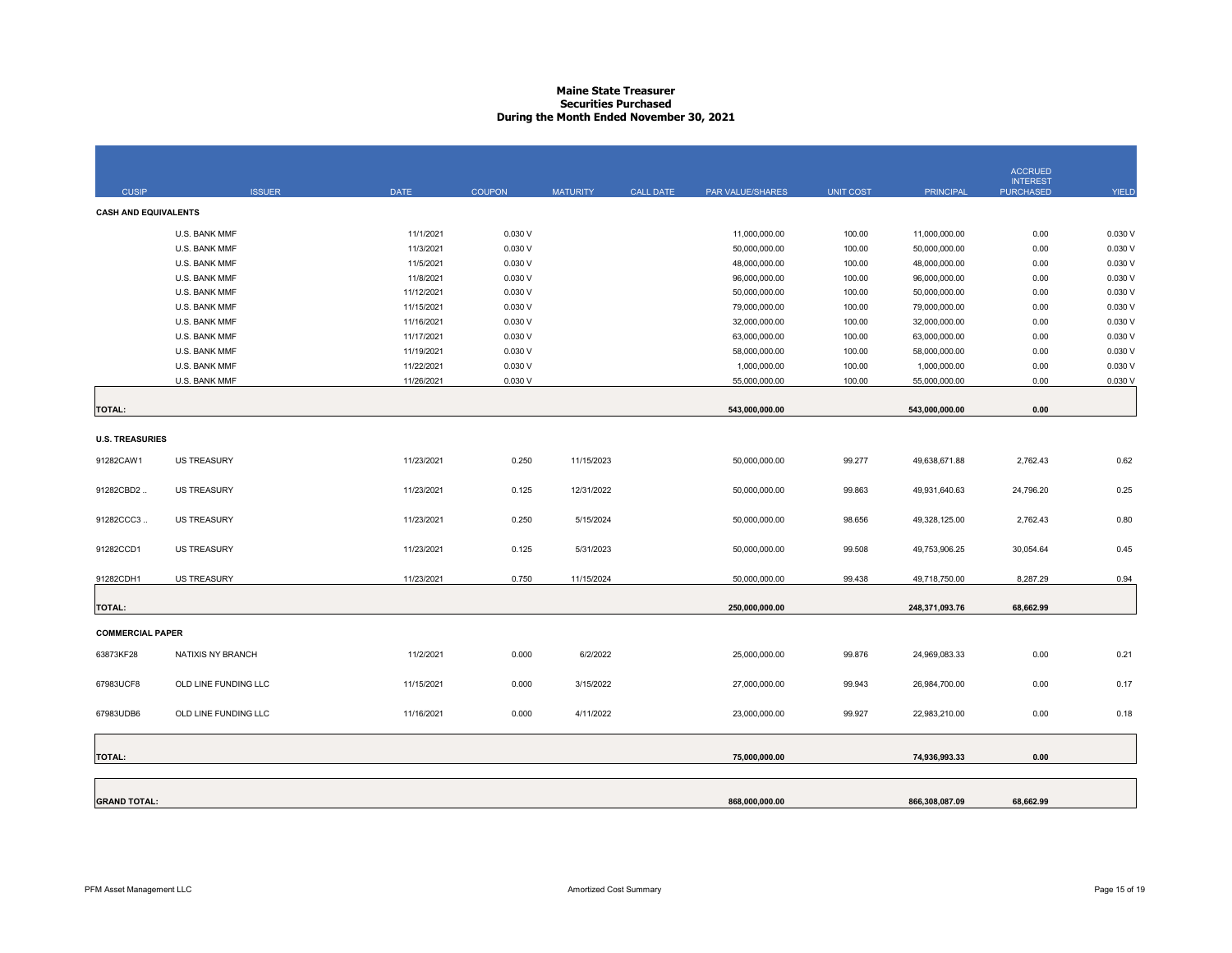# **Maine State Treasurer Securities Sold and Matured During the Month Ended November 30, 2021**

|                         |                             |             |                    |                      |                |                                   |              | <b>MARKET VALUE AT</b>                                                                |        |                                   |                 |                 |         |
|-------------------------|-----------------------------|-------------|--------------------|----------------------|----------------|-----------------------------------|--------------|---------------------------------------------------------------------------------------|--------|-----------------------------------|-----------------|-----------------|---------|
|                         |                             |             | <b>MATURITY/</b>   |                      |                | AMORTIZED COST AT                 |              | SALE / SALE OR MATURITY /<br>SALE OR MATURITY MATURITY CHANGE IN MARKET REALIZED GAIN |        | <b>ACCRUED</b><br><b>INTEREST</b> | <b>INTEREST</b> | <b>INTEREST</b> |         |
| <b>CUSIP</b>            | <b>ISSUER</b>               | <b>DATE</b> | COUPON CALL DATE   | PAR VALUE/SHARES     |                | ORIGINAL COST ACCRETION / (AMORT) | <b>PRICE</b> | <b>VALUE</b>                                                                          | (LOSS) | SOLD                              | <b>RECEIVED</b> | <b>EARNED</b>   | YIELD   |
|                         | <b>CASH AND EQUIVALENTS</b> |             |                    |                      |                |                                   |              |                                                                                       |        |                                   |                 |                 |         |
|                         |                             |             |                    |                      |                |                                   |              |                                                                                       |        |                                   |                 |                 |         |
|                         | <b>U.S. BANK MMF</b>        | 11/2/2021   | 0.030 V            | 28,000,000.00        | 28,000,000.00  | 28,000,000.00                     | 100.00       | 28,000,000.00                                                                         | 0.00   | 0.00                              | 0.00            | 0.00            | 0.030V  |
|                         |                             |             |                    |                      |                | 0.00                              |              | 0.00                                                                                  |        |                                   |                 |                 |         |
|                         | <b>MACHIAS SAVINGS</b>      | 11/3/2021   | 0.050V             | 25,000,000.00        | 25,000,000.00  | 25,000,000.00                     | 100.00       | 25,000,000.00                                                                         | 0.00   | 0.00                              | 0.00            | 0.00            | 0.050V  |
|                         |                             |             |                    |                      |                | 0.00                              |              | 0.00                                                                                  |        |                                   |                 |                 |         |
|                         | <b>U.S. BANK MMF</b>        | 11/4/2021   | 0.030V             | 36,000,000.00        | 36,000,000.00  | 36,000,000.00                     | 100.00       | 36,000,000.00                                                                         | 0.00   | 0.00                              | 0.00            | 0.00            | 0.030V  |
|                         |                             |             |                    |                      |                | 0.00                              |              | 0.00                                                                                  |        |                                   |                 |                 |         |
|                         | <b>U.S. BANK MMF</b>        | 11/9/2021   | 0.030V             | 3,000,000.00         | 3,000,000.00   | 3,000,000.00                      | 100.00       | 3,000,000.00                                                                          | 0.00   | 0.00                              | 0.00            | 0.00            | 0.030V  |
|                         |                             |             |                    |                      |                | 0.00                              |              | 0.00                                                                                  |        |                                   |                 |                 |         |
|                         | <b>U.S. BANK MMF</b>        | 11/10/2021  | 0.030V             | 191,000,000.00       | 191,000,000.00 | 191,000,000.00                    | 100.00       | 191,000,000.00                                                                        | 0.00   | 0.00                              | 0.00            | 0.00            | 0.030 V |
|                         |                             |             |                    |                      |                | 0.00                              |              | 0.00                                                                                  |        |                                   |                 |                 |         |
|                         | <b>U.S. BANK MMF</b>        | 11/18/2021  | 0.030 V            | 45,000,000.00        | 45,000,000.00  | 45,000,000.00                     | 100.00       | 45,000,000.00                                                                         | 0.00   | 0.00                              | 0.00            | 0.00            | 0.030V  |
|                         |                             |             |                    |                      |                | 0.00                              |              | 0.00                                                                                  |        |                                   |                 |                 |         |
|                         | <b>U.S. BANK MMF</b>        | 11/23/2021  | 0.030V             | 173,000,000.00       | 173,000,000.00 | 173,000,000.00                    | 100.00       | 173,000,000.00                                                                        | 0.00   | 0.00                              | 0.00            | 0.00            | 0.030 V |
|                         |                             |             |                    |                      |                | 0.00                              |              | 0.00                                                                                  |        |                                   |                 |                 |         |
|                         | <b>U.S. BANK MMF</b>        | 11/24/2021  | 0.030V             | 214,000,000.00       | 214,000,000.00 | 214,000,000.00                    | 100.00       | 214,000,000.00                                                                        | 0.00   | 0.00                              | 0.00            | 0.00            | 0.030V  |
|                         |                             |             |                    |                      |                | 0.00                              |              | 0.00                                                                                  |        |                                   |                 |                 |         |
|                         | <b>U.S. BANK MMF</b>        | 11/29/2021  | 0.030 V            | 5,000,000.00         | 5,000,000.00   | 5,000,000.00                      | 100.00       | 5,000,000.00                                                                          | 0.00   | 0.00                              | 0.00            | 0.00            | 0.030 V |
|                         |                             |             |                    |                      |                | 0.00                              |              | 0.00                                                                                  |        |                                   |                 |                 |         |
|                         | U.S. BANK MMF               | 11/30/2021  | 0.030V             | 52,000,000.00        | 52,000,000.00  | 52,000,000.00                     | 100.00       | 52,000,000.00                                                                         | 0.00   | 0.00                              | 0.00            | 0.00            | 0.030V  |
|                         |                             |             |                    | 772,000,000.00       | 772,000,000.00 | 772,000,000.00                    |              | 772,000,000.00                                                                        | 0.00   | 0.00                              | 0.00            | 0.00            |         |
| <b>TOTAL:</b>           |                             |             |                    |                      |                | 0.00                              |              | 0.00                                                                                  |        |                                   |                 |                 |         |
|                         |                             |             |                    |                      |                |                                   |              |                                                                                       |        |                                   |                 |                 |         |
| <b>COMMERCIAL PAPER</b> |                             |             |                    |                      |                |                                   |              |                                                                                       |        |                                   |                 |                 |         |
| 63873JY12               | <b>NATIXIS NY BRANCH</b>    | 11/1/2021   | 0.000<br>11/1/2021 | 25,000,000.00        | 24,973,750.00  | 25,000,000.00                     | 100.00       | 25,000,000.00                                                                         | 0.00   | 0.00                              | 0.00            | 0.00            |         |
|                         |                             |             |                    |                      |                |                                   |              |                                                                                       |        |                                   |                 |                 |         |
|                         | OLD LINE FUNDING LLC        | 11/15/2021  |                    |                      |                | 0.00                              |              | 150.00                                                                                |        |                                   |                 | 0.00            |         |
| 67983TYF7               |                             |             | 0.000 11/15/2021   | 23,000,000.00        | 22,983,721.11  | 23,000,000.00                     | 100.00       | 23,000,000.00                                                                         | 0.00   | 0.00                              | 0.00            |                 |         |
|                         |                             |             |                    |                      |                | 1,252.22                          |              | 1,219.00                                                                              |        |                                   |                 |                 |         |
|                         |                             |             |                    | 48,000,000.00        | 47,957,471.11  | 48,000,000.00                     |              | 48,000,000.00                                                                         | 0.00   | 0.00                              | 0.00            | 0.00            |         |
| <b>TOTAL:</b>           |                             |             |                    |                      |                | 1,252.22                          |              | 1,369.00                                                                              |        |                                   |                 |                 |         |
|                         |                             |             |                    |                      |                |                                   |              |                                                                                       |        |                                   |                 |                 |         |
|                         |                             |             |                    | 820,000,000.00<br>\$ | 819,957,471.11 | 820,000,000.00                    |              | 820,000,000.00                                                                        | 0.00   | 0.00                              | 0.00            | 0.00            |         |
| <b>GRAND TOTAL:</b>     |                             |             |                    |                      |                | 1,252.22                          |              | 1,369.00                                                                              |        |                                   |                 |                 |         |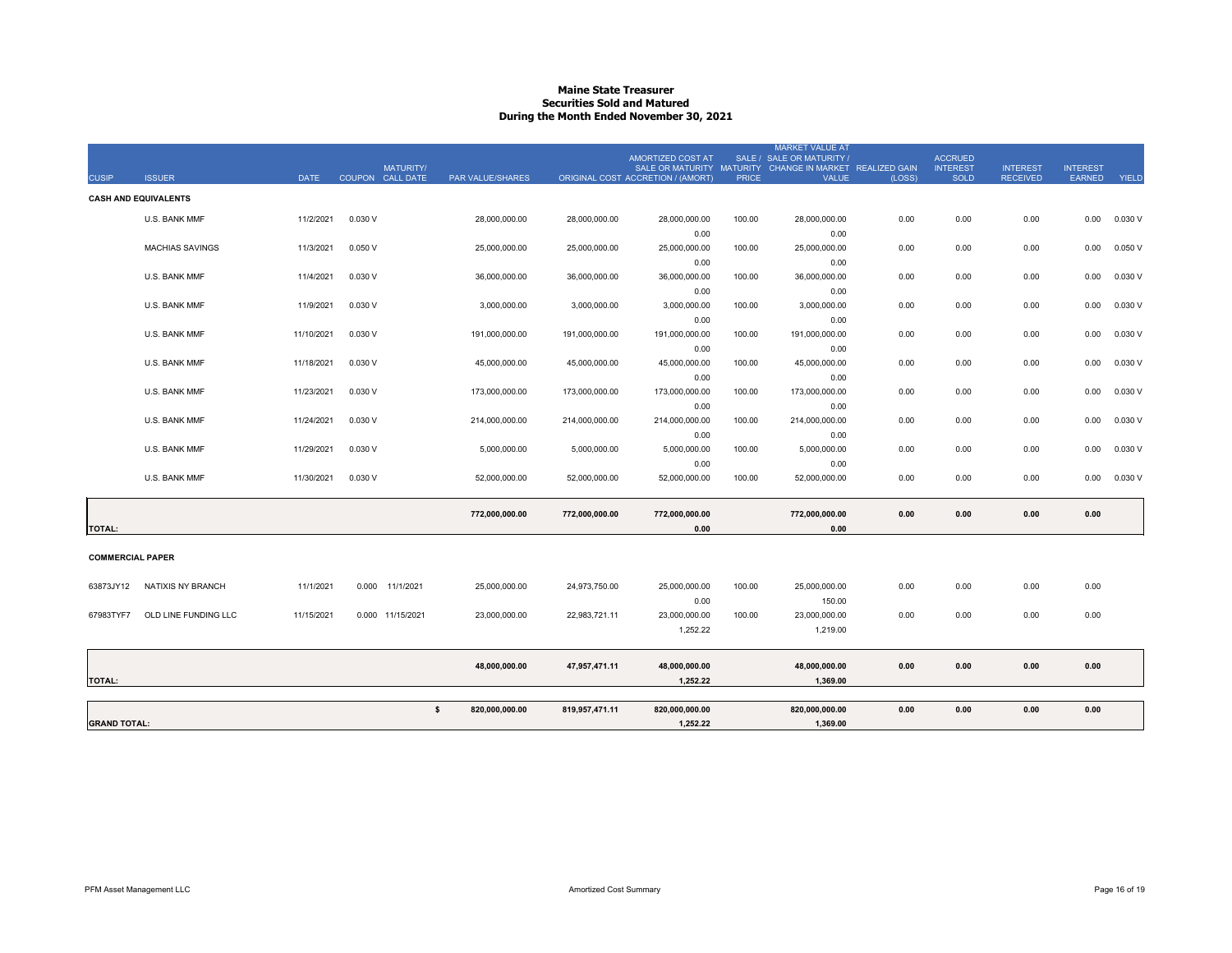# **Maine State Treasurer Transaction Report For the Month Ended November 30, 2021**

| <b>DATE</b> | <b>CUSIP</b> | <b>TRANSACTION</b> | <b>SECURITY TYPE</b> | <b>DESCRIPTION</b>            | <b>MATURITY</b> | PAR VALUE/SHARES | <b>PRINCIPAL</b> | <b>INTEREST</b> | <b>TRANSACTION TOTAL</b> | <b>BALANCE</b>     |
|-------------|--------------|--------------------|----------------------|-------------------------------|-----------------|------------------|------------------|-----------------|--------------------------|--------------------|
|             |              |                    |                      |                               |                 |                  |                  |                 |                          |                    |
| 11/1/2021   |              | <b>INTEREST</b>    | <b>CASH EQUIV</b>    | <b>PFM FUNDS</b>              |                 | 0.00             | 0.00             | 18.17           | 18.17                    | 18.17              |
|             |              | <b>INTEREST</b>    | <b>CASH EQUIV</b>    | FIDELITY GOVERNMENT MMF       |                 | 0.00             | 0.00             | 16.99           | 16.99                    | 35.16              |
|             | 63873JY12    | <b>MATURITY</b>    | CP                   | NATIXIS NY BRANCH             | 11/1/2021       | 25,000,000.00    | 25,000,000.00    | 0.00            | 25,000,000.00            | 25,000,035.16      |
|             |              | <b>INTEREST</b>    | <b>CASH EQUIV</b>    | <b>BATH SAVINGS</b>           |                 | 0.00             | 0.00             | 667.40          | 667.40                   | 25,000,702.56      |
|             |              | <b>INTEREST</b>    | <b>CASH EQUIV</b>    | <b>BAR HARBOR</b>             |                 | 0.00             | 0.00             | 4,161.64        | 4,161.64                 | 25,004,864.20      |
|             |              | <b>INTEREST</b>    | <b>CASH EQUIV</b>    | <b>BIDDEFORD SAVINGS BANK</b> |                 | 0.00             | 0.00             | 317.82          | 317.82                   | 25,005,182.02      |
|             |              | <b>INTEREST</b>    | <b>CASH EQUIV</b>    | <b>CITIZENS BANK</b>          |                 | 0.00             | 0.00             | 5,095.78        | 5,095.78                 | 25,010,277.80      |
|             |              | <b>INTEREST</b>    | <b>CASH EQUIV</b>    | <b>FIRST NATIONAL</b>         |                 | 0.00             | 0.00             | 2,123.28        | 2,123.28                 | 25,012,401.08      |
|             |              | <b>INTEREST</b>    | <b>CASH EQUIV</b>    | TD BANK GOLDMAN SACHS MMF     |                 | 0.00             | 0.00             | 5,541.36        | 5,541.36                 | 25,017,942.44      |
|             |              | <b>INTEREST</b>    | <b>CASH EQUIV</b>    | <b>MACHIAS SAVINGS</b>        |                 | 0.00             | 0.00             | 993.17          | 993.17                   | 25,018,935.61      |
|             |              | <b>INTEREST</b>    | <b>CASH EQUIV</b>    | <b>NORTHEAST BANK</b>         |                 | 0.00             | 0.00             | 3,647.96        | 3,647.96                 | 25,022,583.57      |
|             |              | <b>INTEREST</b>    | <b>CASH EQUIV</b>    | TD BANK DDA                   |                 | 0.00             | 0.00             | 12,739.73       | 12,739.73                | 25,035,323.30      |
|             |              | <b>BUY</b>         | <b>CASH EQUIV</b>    | U.S. BANK MMF                 |                 | 11,000,000.00    | 11,000,000.00    | 0.00            | (11,000,000.00)          | 14,035,323.30      |
|             |              | <b>INTEREST</b>    | <b>CASH EQUIV</b>    | U.S. BANK MMF                 |                 | 0.00             | 0.00             | 13,424.76       | 13,424.76                | 14,048,748.06      |
| 11/2/2021   | 63873KF28    | <b>BUY</b>         | CP                   | <b>NATIXIS NY BRANCH</b>      | 6/2/2022        | 24,969,083.33    | 24,969,083.33    | 0.00            | (24,969,083.33)          | (10,920,335.27)    |
|             |              | <b>SELL</b>        | <b>CASH EQUIV</b>    | U.S. BANK MMF                 |                 | 28,000,000.00    | 28,000,000.00    | 0.00            | 28,000,000.00            | 17,079,664.73      |
| 11/3/2021   |              | <b>BUY</b>         | <b>CASH EQUIV</b>    | U.S. BANK MMF                 |                 | 50,000,000.00    | 50,000,000.00    | 0.00            | (50,000,000.00)          | (32,920,335.27)    |
|             |              | <b>SELL</b>        | <b>CASH EQUIV</b>    | <b>MACHIAS SAVINGS</b>        |                 | 25,000,000.00    | 25,000,000.00    | 0.00            | 25,000,000.00            | (7,920,335.27)     |
| 11/4/2021   |              | <b>SELL</b>        | <b>CASH EQUIV</b>    | U.S. BANK MMF                 |                 | 36,000,000.00    | 36,000,000.00    | 0.00            | 36,000,000.00            | 28,079,664.73      |
| 11/5/2021   |              | <b>BUY</b>         | <b>CASH EQUIV</b>    | U.S. BANK MMF                 |                 | 48,000,000.00    | 48,000,000.00    | 0.00            | (48,000,000.00)          | (19,920,335.27)    |
| 11/8/2021   |              | <b>BUY</b>         | <b>CASH EQUIV</b>    | U.S. BANK MMF                 |                 | 96,000,000.00    | 96,000,000.00    | 0.00            | (96,000,000.00)          | (115, 920, 335.27) |
| 11/9/2021   |              | <b>SELL</b>        | <b>CASH EQUIV</b>    | U.S. BANK MMF                 |                 | 3,000,000.00     | 3,000,000.00     | 0.00            | 3,000,000.00             | (112, 920, 335.27) |
| 11/10/2021  |              | <b>SELL</b>        | <b>CASH EQUIV</b>    | U.S. BANK MMF                 |                 | 191,000,000.00   | 191,000,000.00   | 0.00            | 191,000,000.00           | 78,079,664.73      |
| 11/12/2021  |              | <b>BUY</b>         | <b>CASH EQUIV</b>    | U.S. BANK MMF                 |                 | 50,000,000.00    | 50,000,000.00    | 0.00            | (50,000,000.00)          | 28,079,664.73      |
| 11/15/2021  | 67983TYF7    | <b>MATURITY</b>    | CP                   | OLD LINE FUNDING LLC          | 11/15/2021      | 23,000,000.00    | 23,000,000.00    | 0.00            | 23,000,000.00            | 51,079,664.73      |
|             | 67983UCF8    | <b>BUY</b>         | <b>CP</b>            | OLD LINE FUNDING LLC          | 3/15/2022       | 26,984,700.00    | 26,984,700.00    | 0.00            | (26,984,700.00)          | 24,094,964.73      |
|             | 9128286U9    | <b>INTEREST</b>    | <b>UST</b>           | US TREASURY                   | 5/15/2022       | 0.00             | 0.00             | 265,625.00      | 265,625.00               | 24,360,589.73      |
|             | 9128286U9.   | <b>INTEREST</b>    | <b>UST</b>           | <b>US TREASURY</b>            | 5/15/2022       | 0.00             | 0.00             | 265,625.00      | 265,625.00               | 24,626,214.73      |
|             | 91282CCC3    | <b>INTEREST</b>    | <b>UST</b>           | <b>US TREASURY</b>            | 5/15/2024       | 0.00             | 0.00             | 62,500.00       | 62,500.00                | 24,688,714.73      |
|             | 91282CCC3    | <b>INTEREST</b>    | <b>UST</b>           | US TREASURY                   | 5/15/2024       | 0.00             | 0.00             | 62,500.00       | 62,500.00                | 24,751,214.73      |
|             |              | <b>BUY</b>         | <b>CASH EQUIV</b>    | U.S. BANK MMF                 |                 | 79,000,000.00    | 79,000,000.00    | 0.00            | (79,000,000.00)          | (54, 248, 785.27)  |
| 11/16/2021  | 3135G06F5    | <b>INTEREST</b>    | <b>INSTR</b>         | <b>FNMA</b>                   | 11/16/2023      | 0.00             | 0.00             | 77,500.00       | 77,500.00                | (54, 171, 285.27)  |
|             | 67983UDB6    | <b>BUY</b>         | CP                   | OLD LINE FUNDING LLC          | 4/11/2022       | 22,983,210.00    | 22,983,210.00    | 0.00            | (22,983,210.00)          | (77, 154, 495.27)  |
|             |              | <b>BUY</b>         | <b>CASH EQUIV</b>    | U.S. BANK MMF                 |                 | 32,000,000.00    | 32,000,000.00    | 0.00            | (32,000,000.00)          | (109, 154, 495.27) |
| 11/17/2021  |              | <b>BUY</b>         | <b>CASH EQUIV</b>    | U.S. BANK MMF                 |                 | 63,000,000.00    | 63,000,000.00    | 0.00            | (63,000,000.00)          | (172, 154, 495.27) |
| 11/18/2021  |              | <b>SELL</b>        | <b>CASH EQUIV</b>    | U.S. BANK MMF                 |                 | 45,000,000.00    | 45,000,000.00    | 0.00            | 45,000,000.00            | (127, 154, 495.27) |
| 11/19/2021  |              | <b>BUY</b>         | <b>CASH EQUIV</b>    | U.S. BANK MMF                 |                 | 58,000,000.00    | 58,000,000.00    | 0.00            | (58,000,000.00)          | (185, 154, 495.27) |
| 11/22/2021  |              | <b>BUY</b>         | <b>CASH EQUIV</b>    | U.S. BANK MMF                 |                 | 1,000,000.00     | 1,000,000.00     | 0.00            | (1,000,000.00)           | (186, 154, 495.27) |

| <b>PRINCIPAL</b> | <b>INTEREST</b> | <b>TRANSACTION TOTAL</b> | <b>BALANCE</b>     |
|------------------|-----------------|--------------------------|--------------------|
|                  |                 |                          |                    |
| 0.00             | 18.17           | 18.17                    | 18.17              |
| 0.00             | 16.99           | 16.99                    | 35.16              |
| 25,000,000.00    | 0.00            | 25,000,000.00            | 25,000,035.16      |
| 0.00             | 667.40          | 667.40                   | 25,000,702.56      |
| 0.00             | 4,161.64        | 4,161.64                 | 25,004,864.20      |
| 0.00             | 317.82          | 317.82                   | 25,005,182.02      |
| 0.00             | 5,095.78        | 5,095.78                 | 25,010,277.80      |
| 0.00             | 2,123.28        | 2,123.28                 | 25,012,401.08      |
| 0.00             | 5,541.36        | 5,541.36                 | 25,017,942.44      |
| 0.00             | 993.17          | 993.17                   | 25,018,935.61      |
| 0.00             | 3,647.96        | 3,647.96                 | 25,022,583.57      |
| 0.00             | 12,739.73       | 12,739.73                | 25,035,323.30      |
| 11,000,000.00    | 0.00            | (11,000,000.00)          | 14,035,323.30      |
| 0.00             | 13,424.76       | 13,424.76                | 14,048,748.06      |
| 24,969,083.33    | 0.00            | (24,969,083.33)          | (10,920,335.27)    |
| 28,000,000.00    | 0.00            | 28,000,000.00            | 17,079,664.73      |
| 50,000,000.00    | 0.00            | (50,000,000.00)          | (32, 920, 335.27)  |
| 25,000,000.00    | 0.00            | 25,000,000.00            | (7,920,335.27)     |
| 36,000,000.00    | 0.00            | 36,000,000.00            | 28,079,664.73      |
| 48,000,000.00    | 0.00            | (48,000,000.00)          | (19,920,335.27)    |
| 96,000,000.00    | 0.00            | (96,000,000.00)          | (115,920,335.27)   |
| 3,000,000.00     | 0.00            | 3,000,000.00             | (112, 920, 335.27) |
| 191,000,000.00   | 0.00            | 191,000,000.00           | 78,079,664.73      |
| 50,000,000.00    | 0.00            | (50,000,000.00)          | 28,079,664.73      |
| 23,000,000.00    | 0.00            | 23,000,000.00            | 51,079,664.73      |
| 26,984,700.00    | 0.00            | (26,984,700.00)          | 24,094,964.73      |
| 0.00             | 265,625.00      | 265,625.00               | 24,360,589.73      |
| 0.00             | 265,625.00      | 265,625.00               | 24,626,214.73      |
| 0.00             | 62,500.00       | 62,500.00                | 24,688,714.73      |
| 0.00             | 62,500.00       | 62,500.00                | 24,751,214.73      |
| 79,000,000.00    | 0.00            | (79,000,000.00)          | (54, 248, 785.27)  |
| 0.00             | 77,500.00       | 77,500.00                | (54, 171, 285.27)  |
| 22,983,210.00    | 0.00            | (22,983,210.00)          | (77, 154, 495.27)  |
| 32,000,000.00    | 0.00            | (32,000,000.00)          | (109, 154, 495.27) |
| 63,000,000.00    | 0.00            | (63,000,000.00)          | (172, 154, 495.27) |
| 45,000,000.00    | 0.00            | 45,000,000.00            | (127, 154, 495.27) |
| 58,000,000.00    | 0.00            | (58,000,000.00)          | (185, 154, 495.27) |
| 1,000,000.00     | 0.00            | (1,000,000.00)           | (186, 154, 495.27) |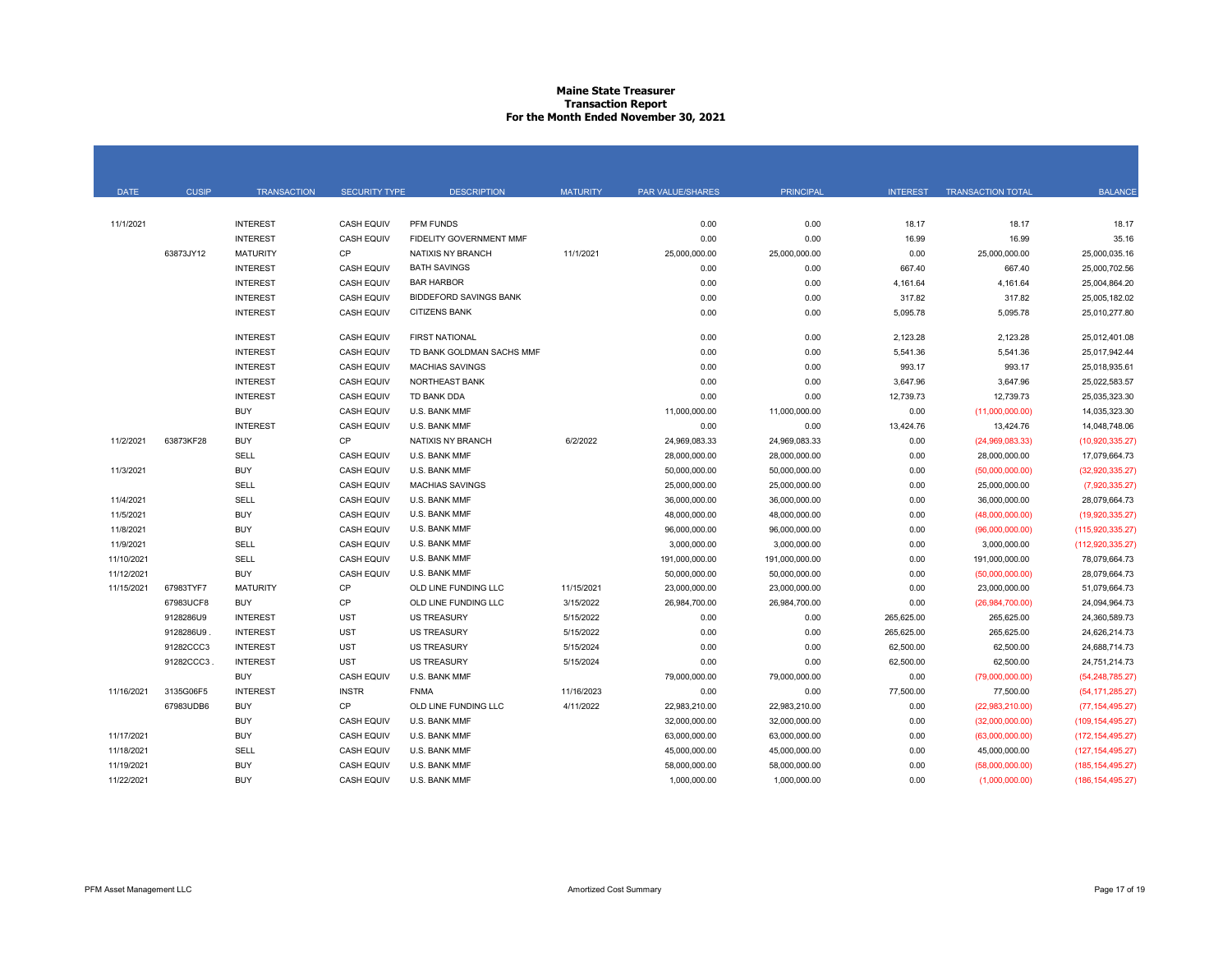### **Maine State Treasurer Transaction Report For the Month Ended November 30, 2021**

| <b>DATE</b> | <b>CUSIP</b> | <b>TRANSACTION</b> | <b>SECURITY TYPE</b> | <b>DESCRIPTION</b> | <b>MATURITY</b> | PAR VALUE/SHARES | <b>PRINCIPAL</b> | <b>INTEREST</b> | <b>TRANSACTION TOTAL</b> | <b>BALANCE</b>     |
|-------------|--------------|--------------------|----------------------|--------------------|-----------------|------------------|------------------|-----------------|--------------------------|--------------------|
|             |              |                    |                      |                    |                 |                  |                  |                 |                          |                    |
| 11/23/2021  | 91282CAW1    | <b>BUY</b>         | <b>UST</b>           | <b>US TREASURY</b> | 11/15/2023      | 49,638,671.88    | 49,638,671.88    | 2,762.43        | (49,641,434.31)          | (235, 795, 929.58) |
|             | 91282CBD2    | <b>BUY</b>         | <b>UST</b>           | US TREASURY        | 12/31/2022      | 49,931,640.63    | 49,931,640.63    | 24,796.20       | (49,956,436.83)          | (285, 752, 366.41) |
|             | 91282CCC3    | <b>BUY</b>         | <b>UST</b>           | <b>US TREASURY</b> | 5/15/2024       | 49,328,125.00    | 49,328,125.00    | 2,762.43        | (49,330,887.43)          | (335,083,253.84)   |
|             | 91282CCD1    | <b>BUY</b>         | <b>UST</b>           | <b>US TREASURY</b> | 5/31/2023       | 49,753,906.25    | 49,753,906.25    | 30,054.64       | (49,783,960.89)          | (384, 867, 214.73) |
|             | 91282CDH1    | <b>BUY</b>         | <b>UST</b>           | US TREASURY        | 11/15/2024      | 49,718,750.00    | 49,718,750.00    | 8,287.29        | (49,727,037.29)          | (434, 594, 252.02) |
|             |              | <b>SELL</b>        | <b>CASH EQUIV</b>    | U.S. BANK MMF      |                 | 173,000,000.00   | 173,000,000.00   | 0.00            | 173,000,000.00           | (261, 594, 252.02) |
| 11/24/2021  |              | <b>SELL</b>        | <b>CASH EQUIV</b>    | U.S. BANK MMF      |                 | 214,000,000.00   | 214,000,000.00   | 0.00            | 214,000,000.00           | (47, 594, 252.02)  |
| 11/26/2021  |              | <b>BUY</b>         | <b>CASH EQUIV</b>    | U.S. BANK MMF      |                 | 55,000,000.00    | 55,000,000.00    | 0.00            | (55,000,000.00)          | (102, 594, 252.02) |
| 11/29/2021  |              | <b>SELL</b>        | <b>CASH EQUIV</b>    | U.S. BANK MMF      |                 | 5,000,000.00     | 5,000,000.00     | 0.00            | 5,000,000.00             | (97, 594, 252.02)  |
| 11/30/2021  | 9128284S6    | <b>INTEREST</b>    | <b>UST</b>           | US TREASURY        | 5/31/2023       | 0.00             | 0.00             | 687,500.00      | 687,500.00               | (96,906,752.02)    |
|             | 9128285P1    | <b>INTEREST</b>    | <b>UST</b>           | <b>US TREASURY</b> | 11/30/2023      | 0.00             | 0.00             | 718,750.00      | 718,750.00               | (96, 188, 002.02)  |
|             | 91282CCD1    | <b>INTEREST</b>    | <b>UST</b>           | <b>US TREASURY</b> | 5/31/2023       | 0.00             | 0.00             | 31,250.00       | 31,250.00                | (96, 156, 752.02)  |
|             |              | <b>INTEREST</b>    | <b>CASH EQUIV</b>    | MISC INCOME        |                 | 0.00             | 0.00             | 10.86           | 10.86                    | (96, 156, 741.16)  |
|             |              | <b>SELL</b>        | <b>CASH EQUIV</b>    | U.S. BANK MMF      |                 | 52,000,000.00    | 52,000,000.00    | 0.00            | 52,000,000.00            | (44, 156, 741.16)  |



**Net Contributions**

**Net Withdrawals**

| <b>PRINCIPAL</b> | <b>INTEREST</b> | <b>TRANSACTION TOTAL</b> | <b>BALANCE</b>     |
|------------------|-----------------|--------------------------|--------------------|
|                  |                 |                          |                    |
| 49,638,671.88    | 2,762.43        | (49,641,434.31)          | (235, 795, 929.58) |
| 49,931,640.63    | 24,796.20       | (49,956,436.83)          | (285, 752, 366.41) |
| 49,328,125.00    | 2,762.43        | (49, 330, 887.43)        | (335,083,253.84)   |
| 49,753,906.25    | 30,054.64       | (49,783,960.89)          | (384, 867, 214.73) |
| 49,718,750.00    | 8,287.29        | (49, 727, 037.29)        | (434, 594, 252.02) |
| 173,000,000.00   | 0.00            | 173,000,000.00           | (261, 594, 252.02) |
| 214,000,000.00   | 0.00            | 214,000,000.00           | (47,594,252.02)    |
| 55,000,000.00    | 0.00            | (55,000,000.00)          | (102, 594, 252.02) |
| 5,000,000.00     | 0.00            | 5,000,000.00             | (97, 594, 252.02)  |
| 0.00             | 687,500.00      | 687,500.00               | (96,906,752.02)    |
| 0.00             | 718,750.00      | 718,750.00               | (96, 188, 002.02)  |
| 0.00             | 31,250.00       | 31,250.00                | (96, 156, 752.02)  |
| 0.00             | 10.86           | 10.86                    | (96, 156, 741.16)  |
| 52,000,000.00    | 0.00            | 52,000,000.00            | (44, 156, 741.16)  |